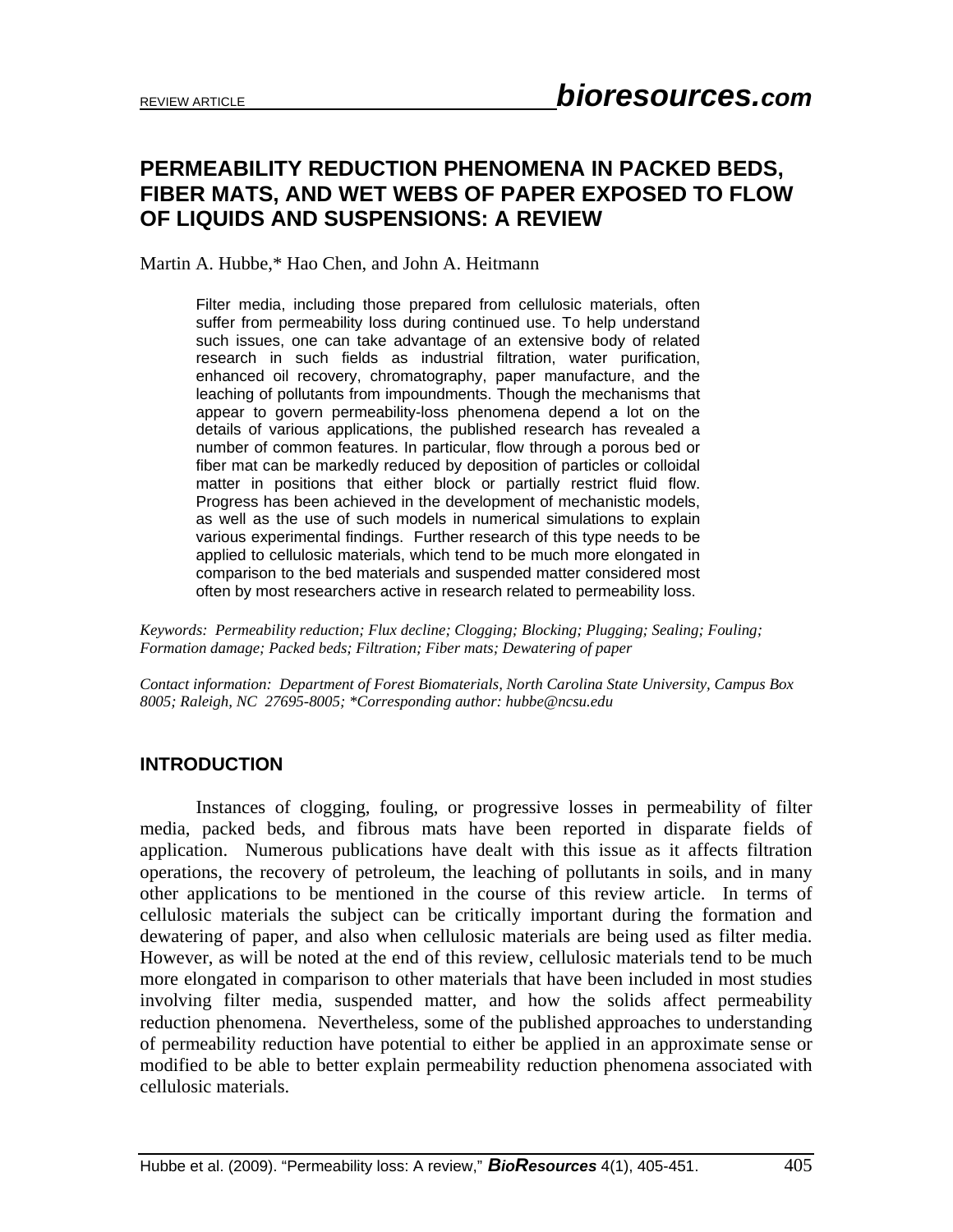Porous materials can differ greatly with respect not only to pore size, but also in terms of morphology and the degree to which pores are connected to one another (Ishizaki et al. 1998). In studies of various filter media it is common to identify certain limiting situations. So-called "deep-bed filtration" removes particles from a liquid suspension as it passes through the filter bed; this type of separation is most often carried out with granular material, such as sand. Membranes are at the other extreme, since a typical membrane filter is thin enough that individual pores can extend from one side to the other of the medium. The term "cake filtration" or "surface filtration" is often used to describe situations in which solids from the filtered stream tend to build up on the surface of a membrane or a screen, causing particle removal to occur in the accumulated cake material prior to reaching the membrane or screen.

 Papermaking also can be regarded as its own unique type of filtration operation. The paper forming process resembles cake filtration insofar as the material accumulates on top of a more highly permeable barrier. But papermaking differs from ordinary cake filtration due to the fact that both the fine matter and the fibers arrive simultaneously at the site of mat buildup. The openings in the forming fabric are too large to mechanically retain the fines fraction; thus the fiber mat itself, as it is being formed and densified, begins to play a more and more effective role in retaining the finer particles. Papermaking also can be thought of as a kind of deep bed filtration, as long as one bears in mind that the filter medium is really not very "deep," that the void volume of the paper web decreases during the process, and that the mat is fibrous, rather than the more widely studied granular type of filter bed. In addition, the dewatering of a paper web during commercial papermaking does not involve steady, laminar flow. Rather, a pulsating pattern of vacuum applications, often at gradually increasing intensity, are designed to promote more rapid release of water (Hubbe and Heitmann 2007). Papermakers share a key pair of goals with their counterparts in the filtration industry, that is, to collect fine particles while at the same time avoiding excessive loss in permeability of the filter medium.

# **Fields of Application**

# *Filtration*

 An early systematic analysis of permeability loss during filtration involved the purification of drinking water. Iwasaki (1937) reported a gradual reduction in flux through a sand filter bed and proposed that the loss in permeability was associated with the filling of void spaces within the sand. Even a small amount of bacteria present in the water to be purified was sufficient to greatly increase the time required for filtration. Sand filtration has continued to be of great interest to many researchers (Fan et al. 1985; Darby and Lawler 1990; Tobiason and Vigneswaran 1994; Elimelech et al. 1995; Rijnaarts et al. 1996; Kuhnen et al. 2000; Amburgey and Amirtharajah 2005; Broadford et al. 2005; Raveendran and Amirtharajah 1995; Zhao et al. 2005; Nascimento et al. 2006).

 Sand filtration falls within a larger class of industrial operations called "granular deep-bed filtration" (Tien and Ramarao 2008). Experimental studies of deep-bed filtration have been widely reported (Grace 1956; Heertjes 1957; Maroudas and Eisenklam 1965a; O'Melia and Ali 1978; Pendse et al. 1978; Johnson and Elimelech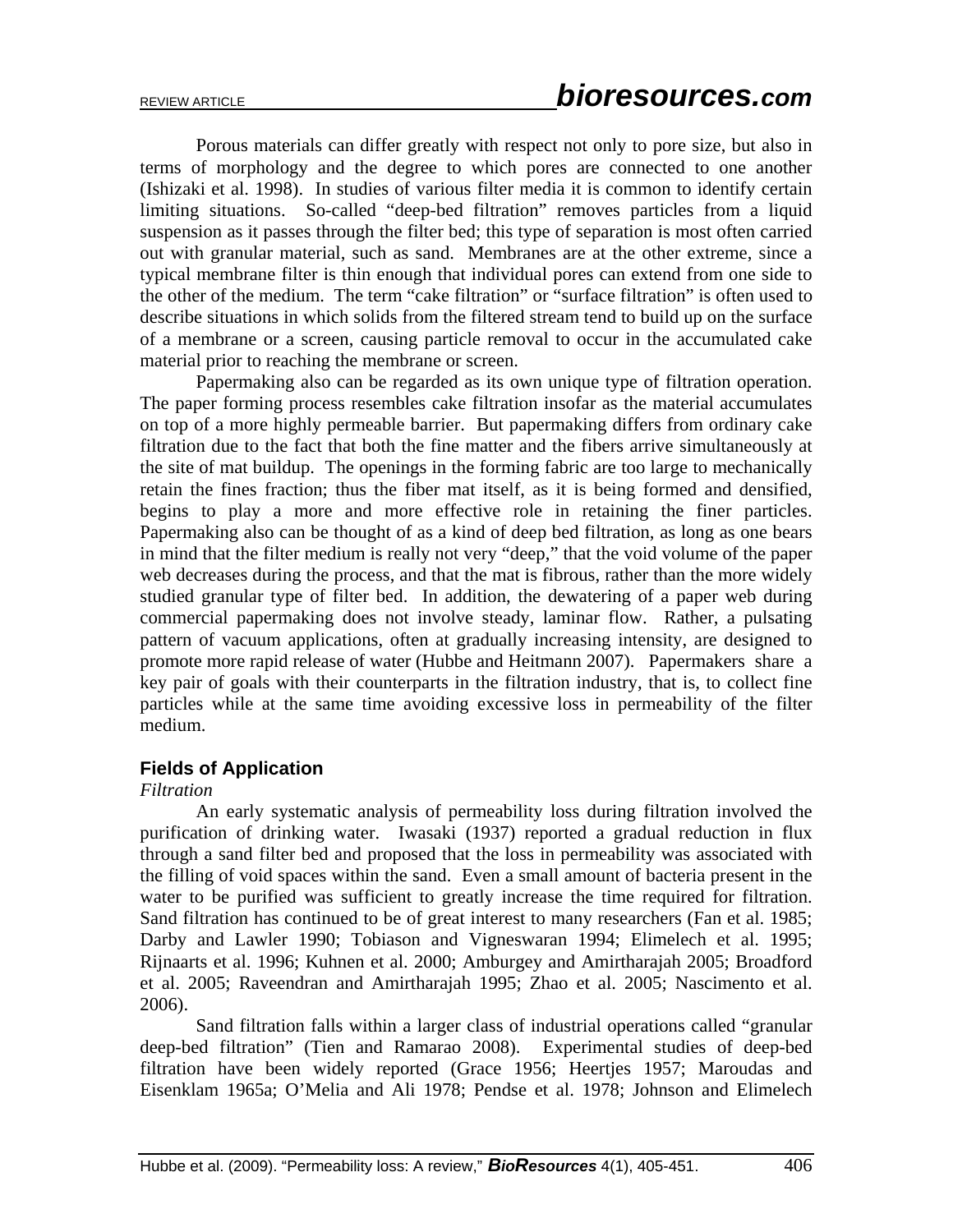1995; Putnam and Burns 1997; Iliuta and larachi 2003, 2005, 2006; Jegatheesan et al. 2005; Yoon et al. 2006). Due to the extensive and diverse applications of deep-bed filtration, there have been many attempts to fit empirical and theoretical equations to pressure loss data (Hermans and Bredée 1936; Ives and Pienvichitr 1965; Maroudas and Eisenklam 1965b; Herzig et al. 1970; Tien et al. 1979; Payatakes et al. 1973; 1981; Chiang and Tien 1985; Fan et al. 1985a,b; McDowell-Boyer 1986; Mackie et al. 1987; Sharma and Yortsos 1987a-c; Rege and Fogler 1988; Tobiason and Vigneswaran 1994; Boller and Kavanaugh 1995; Bai and Tien 1997; Narayan et al. 1997; Pandya et al. 1998; Data and Redner 1998; Le Coq and Silvy 1999; Lee and Koplik 2001; Jegatheesan et al. 2005; Mays and Hunt 2005; Shapiro et al. 2005; Zhao et al. 2005).

 When it comes to water filtration, considerable attention has shifted to the use of membranes. In principle, membrane filtration can be designed to exclude bacteria from the filtered water. Although membrane filtration differs from deep-bed filtration in many ways, the observed reductions in permeability can be similar (Davis 1992; Matsumoto et al. 1992; McDonough et al. 1992; Belfort et al. 1993; Bowen et al. 1995; Iritani et al. 1995, 2007; Murase et al. 1995; Ho and Zydney 2000; Skerlos et al. 2001; Boerlage et al. 2002; Howe and Clark 2002; Seminario et al. 2002; Jiang et al. 2003; Zhang et al. 2003; Tarabara et al. 2004; Zhao et al. 2004; De Bruin et al. 2005; Kilduff et al. 2005; Meng et al. 2005; Purkait et al. 2005; Singh and Song 2005; Bolton et al. 2005, 2006; Duclos-Orsello et al. 2006; Gironès et al. 2006; Mourouzidis-Mourouzis and Karabelas 2006; Katsoufidou et al. 2008).

#### *Movement of toxins in groundwater*

 Permeability changes also can play a significant role in the movement of groundwater through soils and within the water table (Bradford et al. 2004). Researchers have shown particular interest in mechanisms involving the transport of heavy metal ions and other toxins that happen to be adsorbed on colloidal particles that are transported by the groundwater (Ryan and Elimelech 1996; Kuhnen et al. 2000; Simunek et al. 2006). Because such particles may become entrapped at constrictions within the pore structure, one can expect that mechanisms related to permeation can be important.

#### *Sealing of waste lagoons*

 Permeability reductions can be highly desirable when it comes to the sealing of wastewater lagoons, waste landfills, and similar impoundments. Montmorillonite clay, sometimes called "bentonite," has been used for such applications (Curry and Beasley 1962). Goldenberg (1985) showed that very small amounts of well-dispersed montmorillonite clay were able to decrease the permeability of sand beds by factors of 100 to 1000. Rausch and Curry (1963) showed that reduced permeability could be maximized by controlling the state of aggregation of montmorillonite clay. Tyner et al. (2006) observed that particles present in dairy waste were more important than the underlying soil with respect to the sealing of a waste lagoon.

#### *Petroleum: formation damage*

 Permeability issues are of great concern to the petroleum industry. Many researchers have reported that inappropriate composition of injected water during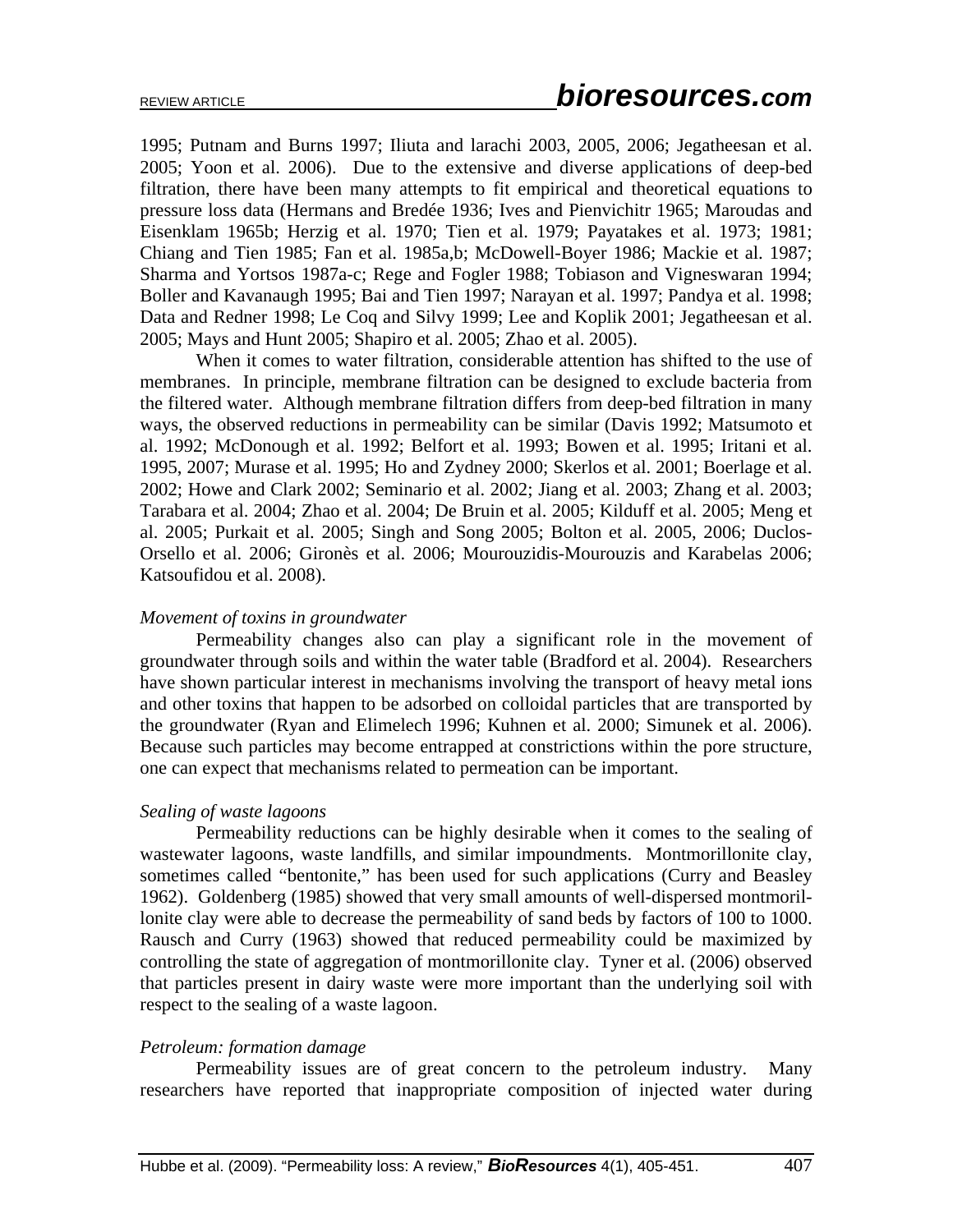enhanced oil recovery can cause substantial losses in flow through the formation (Muecke 1979; Reed 1980; Gruesbeck and Collins 1982; Kruger 1986; Sharma et al. 1987; Bedrikovetsky et al. 2001; Al-Abduwai et al. 2003; Alvarez 2007; Mojarad and Settari 2007). The phenomenon is known in the industry as "formation damage."

 A surprising observation, which has been confirmed in many studies related to oilfield applications, is that severe losses in permeability can occur even in cases where the injected fluid is completely free of particulates. Rather, blockage of pores in the geologic substrata often occurs when the injected fluid has a much lower salt content in comparison to the water initially present (Johnston and Beeson 1945; Monaghan et al. 1959; Mungan 1965; Khilar et al. 1983; Kruger 1986; Cerda 1987a,b; Khilar and Fogler 1998). Such effects have been attributed to the release, or "peptization," of fine clay particles from the void spaces of sandstone and related strata. An abrupt change from a salty condition to a fresh water condition can increase the electrostatic repulsive forces between solids, causing fine particles to become released into the solution. Such released particles then are free to follow the flow to locations where they get stuck and tend to impede further flow.

#### *Chromatography*

 A characteristic feature of many chromatographic applications is the presence of two or more classes of pore size. For instance, commonly available chromatographic silica gel packing material can have internal pores of 3-50 nm, whereas the passages around the outsides of such particles may be more than 1000 times larger. Larson et al. (2003) and Sin et al. (2006) were among the few researchers who have discussed plugging phenomena and how they affect chromatographic measurements.

#### *Blood flow and pressure*

 Though the flow of blood differs in many respects from other applications considered in this article, there are some common features. Research has shown that the blood recirculation system can be subject to two kinds of resistance to flow (Ganter et al. 2006). On the one hand, the blood contents have to pass through fine capillaries as they pass from the arteries to the veins. But the pressure available during those transitions can also be reduced if materials have accumulated on arterial walls, or if other factors have caused the arteries to become constricted.

#### *Papermaking*

 The paper forming process can be described as a filtration of mixed suspensions containing cellulosic fibers along with smaller matter, called "fines." Various studies have shown that the release of water from the paper matrix during papermaking could occur much more rapidly, except for the presence of the fines (Britt et al. 1986; Patel and Trivedi 1994; Kumar et al. 1996; Räisänen 1996; Hubbe 2002; Paradis et al. 2002; Wildfong et al. 2000a,b, 2003, Cole et al. 2008; Hubbe et al. 2008). Reductions in rates of dewatering tend to become more important with increasing weight per unit area of paper and with increasing fines content. Related applications were the subject of an earlier review article in this journal (Hubbe and Heitmann 2007).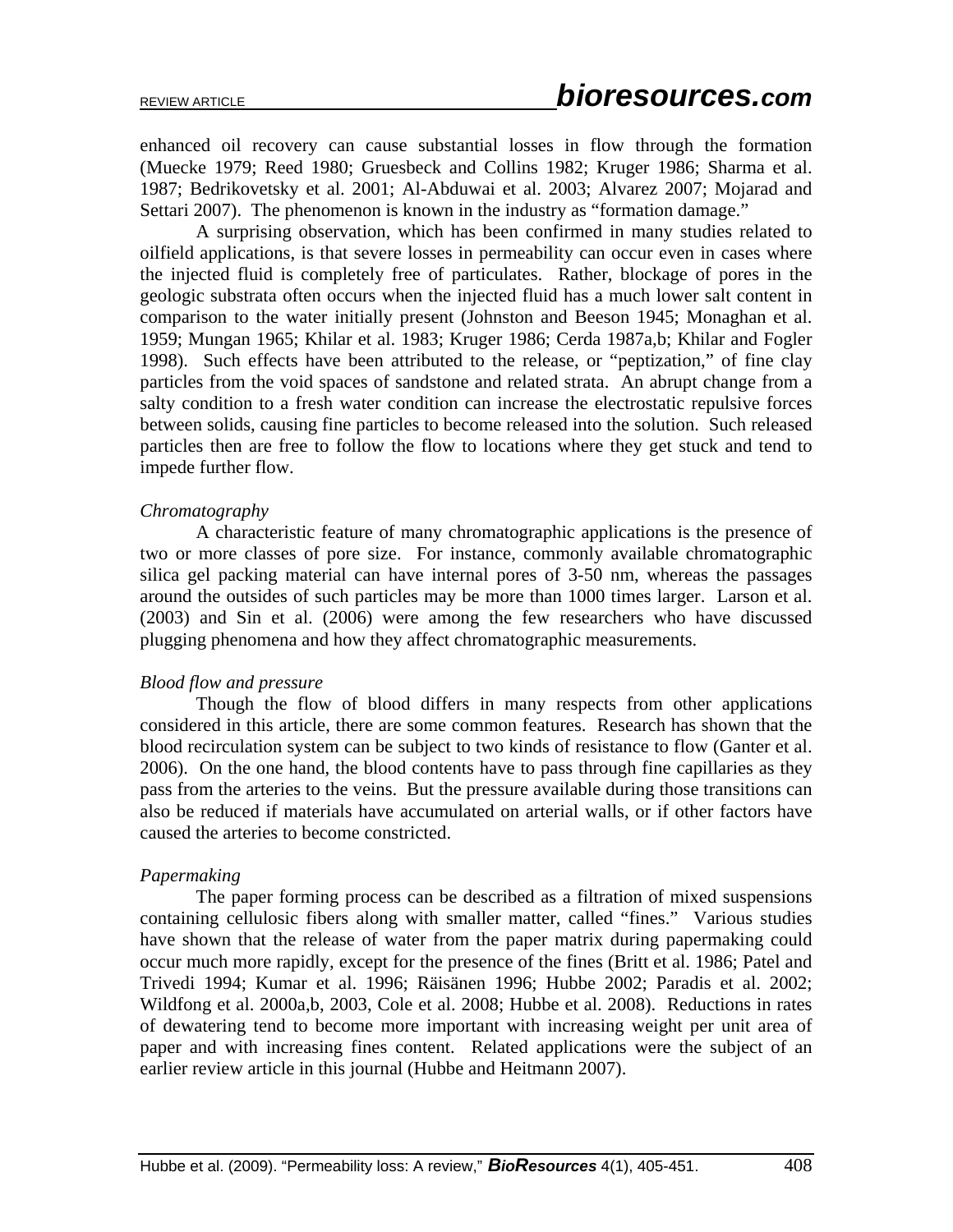# **Organization of Article**

 The next section will consider qualitative descriptions of permeability loss phenomena. Then there will be a section devoted to mathematical descriptions of permeation loss, followed by a section devoted to computer simulation studies. The article will finish up with relatively brief sections devoted to strategies for maintaining the permeability of porous materials, strategies for intentional sealing of permeable materials, and an overall summary.

# **FACTORS AND EFFECTS**

 Effects of various factors will be considered in this section across a broad range of experimental approaches, emphasizing qualitative issues. It will be assumed, for the sake of this discussion, that many of the qualitative findings in published studies have the potential to cast light on permeability loss issues in cellulosic filter media and in papermaking applications.

# **Flow, Net Solids Injected, and Concentration**

 Almost without exception, published articles related to permeability loss have shown a cumulative effect of flow. The more fluid that has passed through the medium, the greater the reduction in permeability. The following references can be considered as representative for this type of finding (McDowell-Boyer et al. 1986; Le Coq and Silvy 1999; Mays and Hunt 2005).

 Many studies, however, have shown cases in which the key variable may not be the volume of flow itself, but rather, what is the cumulative amount of filterable material contained in the inlet mixture (Mays and Hunt 2005). For example, Sin et al. (2006) observed no change in permeability when a packed column was exposed to particle-free solution. Data compiled by Mays and Hunt (2005) showed that the deposition of solids equivalent to about 1% of the filter volume was sufficient to decrease permeability by a factor of 100 to 1000 (see also Goldenberg 1985). It would be tempting to conclude that there ought to be a simple relationship between the amount of solids to which a filter medium has been exposed and its loss in permeability. However, as shown in the cited data collected by Sin et al. (2006), more severe permeability loss sometimes comes as a result of a more concentrated injection of a particle suspension, in comparison to the same net amount of material over a long time, especially if small injections are separated by rinsing cycles. Likewise, Pandya et al. (1998) found that permeability of a packed bed depended on the concentration of the suspension, in addition to other factors.

# **Particle Size**

 If at least some of the particles in the inflow to a filter medium are larger than the minimum size of pores, then it is easy to understand why particle size often can have a major effect on both collection efficiency and on permeability. Based on such thinking, it would not be surprising that many studies have predicted or shown particle size to be a major factor with respect to loss of permeability, with the larger particles being more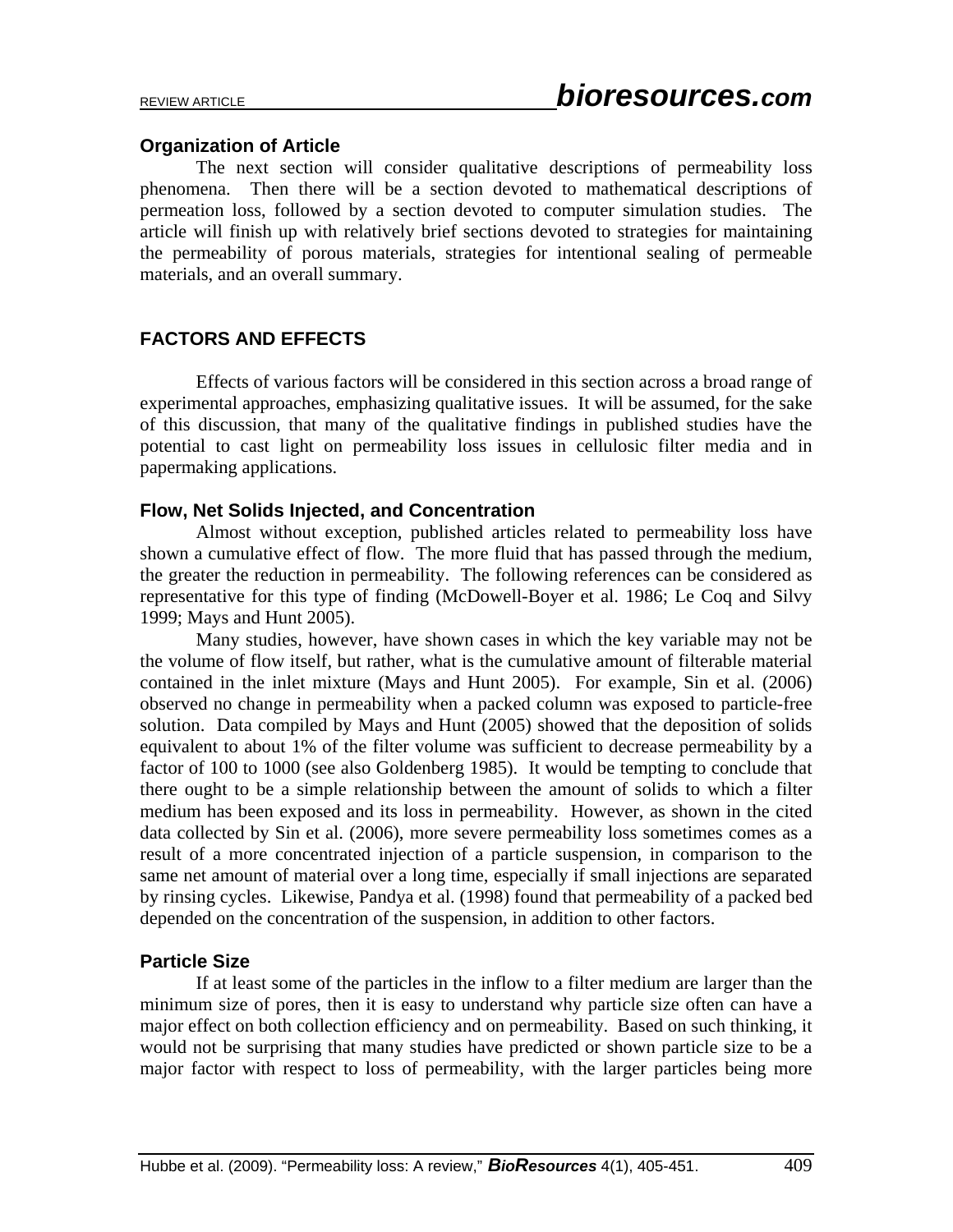likely to clog pores (Rege and Fogler 1987; Pandya et al. 1998; Seminario et al. 2002; Bradford et al. 2004).

 In practice, smaller particles often produce more reduction in permeability, especially if one considers the effects per unit mass of solids in the infow (O'Melia and Ali 1978; Darby and Lawler 1990; Tobiason and Vigneswaran 1994). As noted in an earlier review (Hubbe and Heitmann 2007), studies have shown greater permeability reductions due to the entrapment of smaller cellulosic materials during the filtration through fiber mats (Przybysz and Szwarcsztajn 1973; Patel et al 1994; Liu et al. 2001). Such results can be explained in terms of fluid frictional effects, which can be expected to be roughly proportional to the effective surface area over which the fluids must pass. The smaller the size of the primary particles, the larger will be the surface area per unit mass.

 For many years it has been known that the presence of clays, such as montmorillonite, can greatly reduce the permeability of sandstone and related porous beds (Monaghan et al. 1959; Jones 1964; Mungan 1965; Muecke 1979; Khilar and Fogler 1983; Goldenberg 1985; Kruger 1986; Cerda 1987b). In particular, clogging of the media has been observed when a salty solution is replaced by relatively salt-free water (Khilar and Fogler 1983; Kruger 1986). A possible way to explain such effects is that the montmorillonite swells when the ionic strength of the adjacent solution is decreased (Mohan and Fogler 1997; Hamdi and Srasra 2008; Jimenez-Gonzalez 2008). By swelling, a particle of clay either can occupy more space, or also it may release very thin mineral platelets, which would seem to be ideally suited for the job of blocking flow. Whether or not the mechanism described takes place, there is evidence that considerable reduction in permeability can occur even without such effects. Thus, Mungan (1965) achieved similar effects when non-swelling clays were added to the inlet flow through sandstone samples.

 Fu and Dempsey (1998) predicted a complex relationship between particle size and the permeability of filter cakes, depending on the interactive forces between surfaces. Surface chemical conditions can affect how particles agglomerate and how they deposit onto surfaces, and such interactions also depend on particle shape. Thus, the surface chemical conditions giving the greatest resistance to flow through a filter cake can be expected to be different for different sizes of particles. Surface-chemical effects will be considered in more detail later.

 Mechanisms related to particle retention within filter media imply different effects related to particle size. Fan et al. (1985a,b) concluded that the mechanism of particle retention was quite different, depending on the size ranges of particles; large particles were retained mainly by physical factors (straining), whereas the retention of smaller particles appeared to depend more on attractive forces between surfaces. Such predictions are based on trajectory theory (see Yao et al. 1971). Analyses using trajectory theory are based on movements along stream-lines to predict the likelihood that a suspended particle will come into contact with a fixed solid surface. Particle removal requires, however, that not only does the suspended particle collide with a surface, but also that it sticks upon collision. These issues will be considered in a later section dealing with chemical effects. Straining is not considered to be a main mechanism of removal in a typical water treatment operation due to the fact that larger particles tend to settle out of the water by gravity clarification before reaching the filtration operation.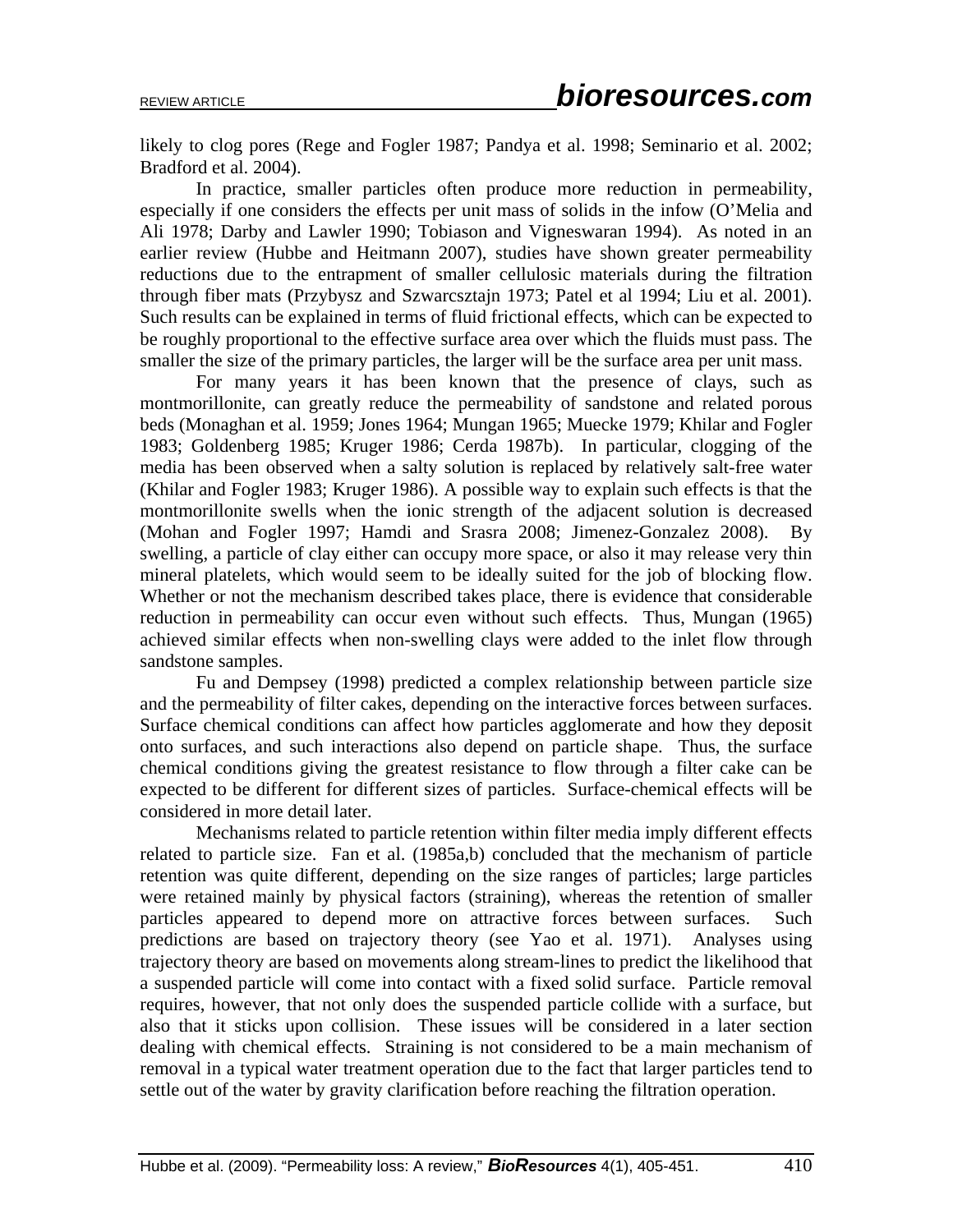To illustrate some effects of particle size, consider the two cases compared in Fig. 1. Part A of the figure illustrates how a non-adhesive particle (even if there are repulsive forces between the particle and the pore walls) is expected to become entrapped when it encounters part of the pore network that is too narrow for it to pass. By contrast, mechanical entrapment of smaller particles (see Fig. 1B) might require a complicated bridging mechanism, involving several particles arriving simultaneously at the site of fouling. This mechanism could help explain various effects of particle concentration on filter performance, especially if a highly concentrated particle suspension causes greater blockage in comparison to the same net amount of particles passing through a filter at higher dilution (Khilar et al. 1983; Pandya et al. 1998; Sin et al. 2006). A multi-particle blockage, as in part B, would tend to be somewhat porous, and the suspending medium would be able to flow through it. Although many researchers have proposed "total blockage" of pores, as an idealized mechanism, it is reasonable to expect that even in the case represented in part A of the figure, there would be some leakage of filtrate past the blocking particle.

Another effect of particle size concerns momentum. In general, inertial effects tend to be relatively small for typical filtration operations involving aqueous media, and inertial effects are often neglected for the sake of simplifying the analysis of particle trajectories. However, larger particles have a greater tendency to deviate from curved streamlines of flow due to inertia. Based on this tendency it would be reasonable to expect preferential buildup of larger-particle deposits at the outer side of the curve where the fluid has to bend as it proceeds through a filter medium. As considered later in this article, hydrodynamic forces of detachment also may play a role in such cases.



**Fig. 1A.** Mechanism of particle entrapment by mechanical straining, leading to a complete or partial blockage of one element in a porous network



**Fig. 1B.** Hypothetical blockage of a pore by simultaneous bridging with smaller particles, an event that may be unlikely in the absence of net attractive forces between surfaces

# **Particle Shape**

 Figure 2 represents three kinds of particle shapes that are of potential interest to researchers for filtration operations and for research related to permeability loss. As described in the previous section, clay-like particles have been noted for their tendency to clog filter media. A common explanation for this behavior is that clay-like materials have a platy shape. Depending on its orientation, a platy particle can block a rounded pore constriction very effectively, achieving the blockage with a minimum of mass.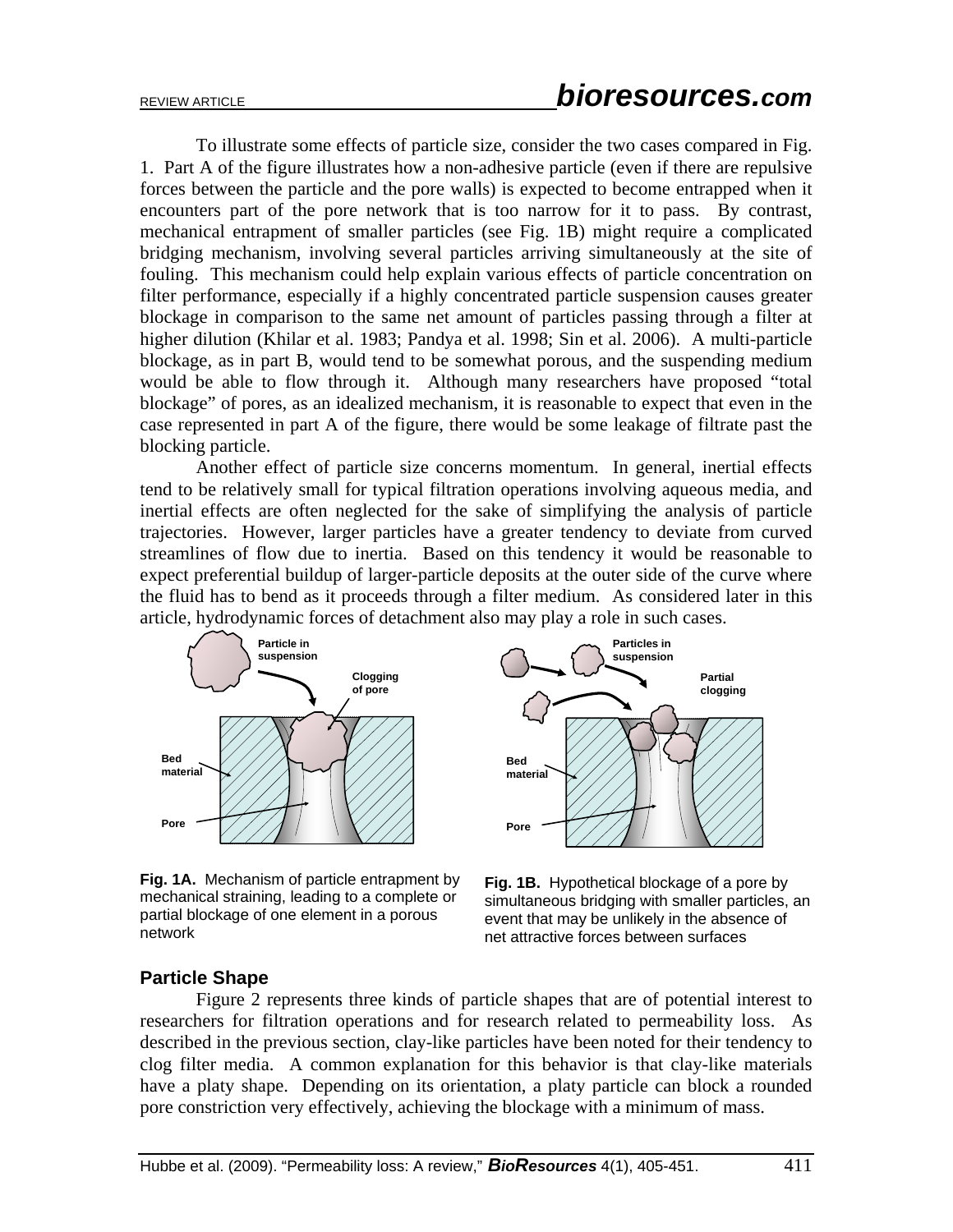

**Fig. 2.** Characteristic shapes of suspended particles of interest to scientists and technologists: A – granular; B – platey; C - fibrous

 Though various authors have experimented with the effects of spherical particle suspensions flowing through filter beds (Ives and Pienvichitr 1965; Darby and Lawler 1990; Duclos-Orsello and Ho 2006), a search of the literature did not reveal any published research systematically comparing the permeation reduction effects of such particles relative to other shapes, such as platy particles or fibrous particles. A rare study dealing with the shapes of particles in suspension was reported by Maroudas and Eisenklam (1965a). These authors found that the clogging tendency of rough, anglular particles can be quite different from that of smooth particles. Smooth particles were observed to gradually build up and constrict pore openings in a packed bed composed of glass spheres. By contrast, the angular particles rapidly blocked passages in the packed bed. These differences were interpreted based on the contrasting morphology of deposits formed from smooth vs. angular particles (Maroudas and Eisenklam 1965b). In addition, it is reasonable to expect smooth, rounded particles to roll more easily away from their sites of attachment.

 Effects related to the elongated (i.e. fibrillar or acicular) shapes of suspended particles appear hardly to have been mentioned in the literature, with the exception of studies related to papermaking applications. The following studies all showed that fibrillar cellulosic fines yielded much greater decreases in the permeability of fiber mats in comparison to fines having relatively compact shapes (Brecht and Klemm 1953; Steenberg et al. 1960; Waterhouse and Omori 1993; Krogerus et al. 2002; Hubbe 2002; Cole et al. 2008). It is reasonable to expect that an acicular particle will be much more effective in bridging openings within a packed bed, in comparison to spherical or blocky particles having the same mass.

#### **Bed Properties and Structure**

Streamlines of fluid flowing within a porous medium are forced to take longer paths in comparison to the same fluids flowing through a larger, open channel. The average lengths of such paths depend greatly on the structure of the medium. Tortuosity can be defined in different ways, using the symbols  $\tau_{\text{G}}$ ,  $\tau_{\text{D}}$ , and  $\tau_{\text{P}}$ . The geometric tortuosity  $\tau_{\rm G}$  can be defined as the ratio between the length of the centerline of a typical continuous pore to the straight-line distance through the medium. The diffusion tortuosity  $\tau_D$  can be defined as the ratio of diffusivity of a tracer molecule in the bulk solution, in comparison to its ability to diffuse through the porous medium. The quantity  $\tau_D$  can be useful for analysis of such properties as thermal conductivity, electrical conductance, and diffusion of solutes, etc. The dynamic tortuosity  $\tau_{\rm P}$  is related to the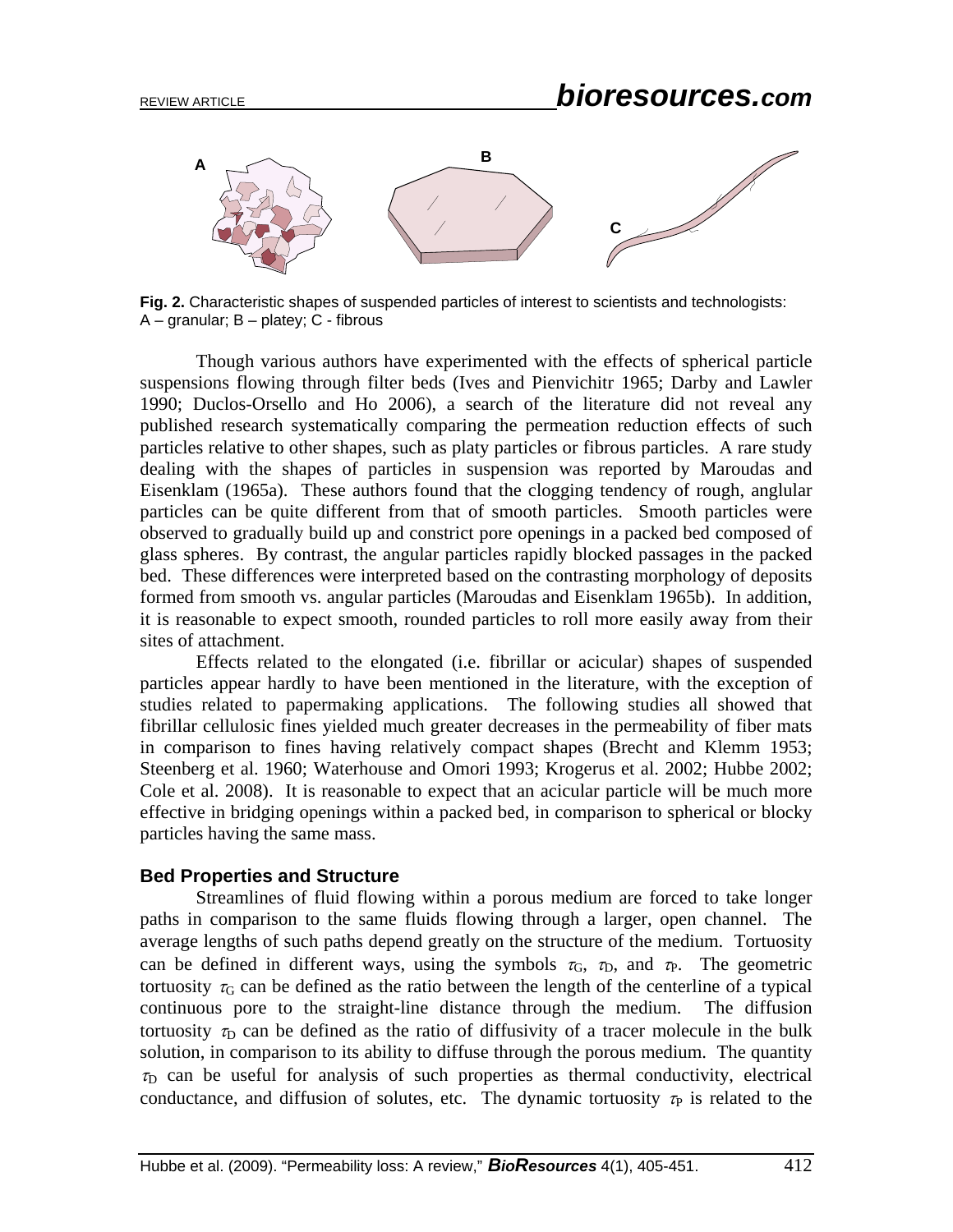equations of flow and the prediction of flow resistance, usually under the assumption that inertial effects can be neglected. Sakthivadivel et al. (1972) defined tortuosity as the characteristic or average ratio by which the path length has increased in comparison to bulk laminar flow. In qualitative terms, an increase in tortuosity can be expected to increase resistance to flow, since the fluid is forced to travel farther and faster in order to match the same volumetric output. One way to estimate the diffusion tortuosity  $\tau_D$  is to measure the electrical conductivity of a bed saturated with a liquid of known conductivity (Wong et al. 2004; Barrande et al. 2007). Assuming that the solids are non-conductive and that the surface conductance can be neglected, tortuosity can be defined as the ratio between the conductivity of the liquid and that of the bed filled with the same liquid. As shown by Wu et al. (2006), a geometric tortuosity factor  $\tau$ <sup>G</sup> sometimes can be estimated based on image analysis of different cross-sections taken from a bed. Le Coq (2008) showed that tortuosity factors also can be estimated from detailed structural analysis, using methods such as mercury porosimetry.

Flowing liquid tends to follow the paths of least resistance. This implies that nonuniformities in porous media can have relatively large effects on overall permeability. For instance, Bradford et al. (2004) found that flow tended to avoid fine-grained regions within a sand bed. Carroll (2001) likewise found that nonuniform filter cake permeability was important during certain hollow-fiber microfiltration practices. Dullien (1975) showed that such effects can be dealt with mathematically by assuming a simpler model, (e.g. two different characteristic pore sizes) in order to model the flow behavior through a real system.

The packing density of granular material often depends on the size distribution of the component particles. Small particles of suitable size and amount can fill in the void spaces among larger-sized particles. As a result, a somewhat polydisperse mixture of spheres will produce a denser and less permeable bed in comparison to a bed of equalsized spheres (Alince and Lepoutre 1983; Thies-Weesie and Philipse 1994).

Fractal concepts can permit elegant descriptions related to the structure of porous media. For instance, one can express bed morphology in terms of a dimensionless correlation length (Ioannides and Chatzis 2000). One defines the effective range of repeating features within a packed bed, for instance, by how many grain-equivalent lengths does one have to move within the bed before the position of a reference grain no longer has a statistical effect on whether another space in the medium is occupied by solid or void. Meng et al. (2005) used a related approach to understand the fouling of a membrane in a bioreactor. Though some have questioned the practical utility of fractal analysis for predicting average permeation behavior (Wiesner 1999), one can expect there to be active research in this area in years ahead.

# *Types of sites*

 One of the potential problems with concepts such as tortuosity and fractal dimensions is that they don't consider effects due to different kinds of sites within a porous structure. Thus, Herzig et al. (1970) distinguished between surface sites, crevice sites, constrictions sites, and cavern sites. Both the probability of particle deposition at such sites and the consequent effects on porosity can be expected to be different. Yoon et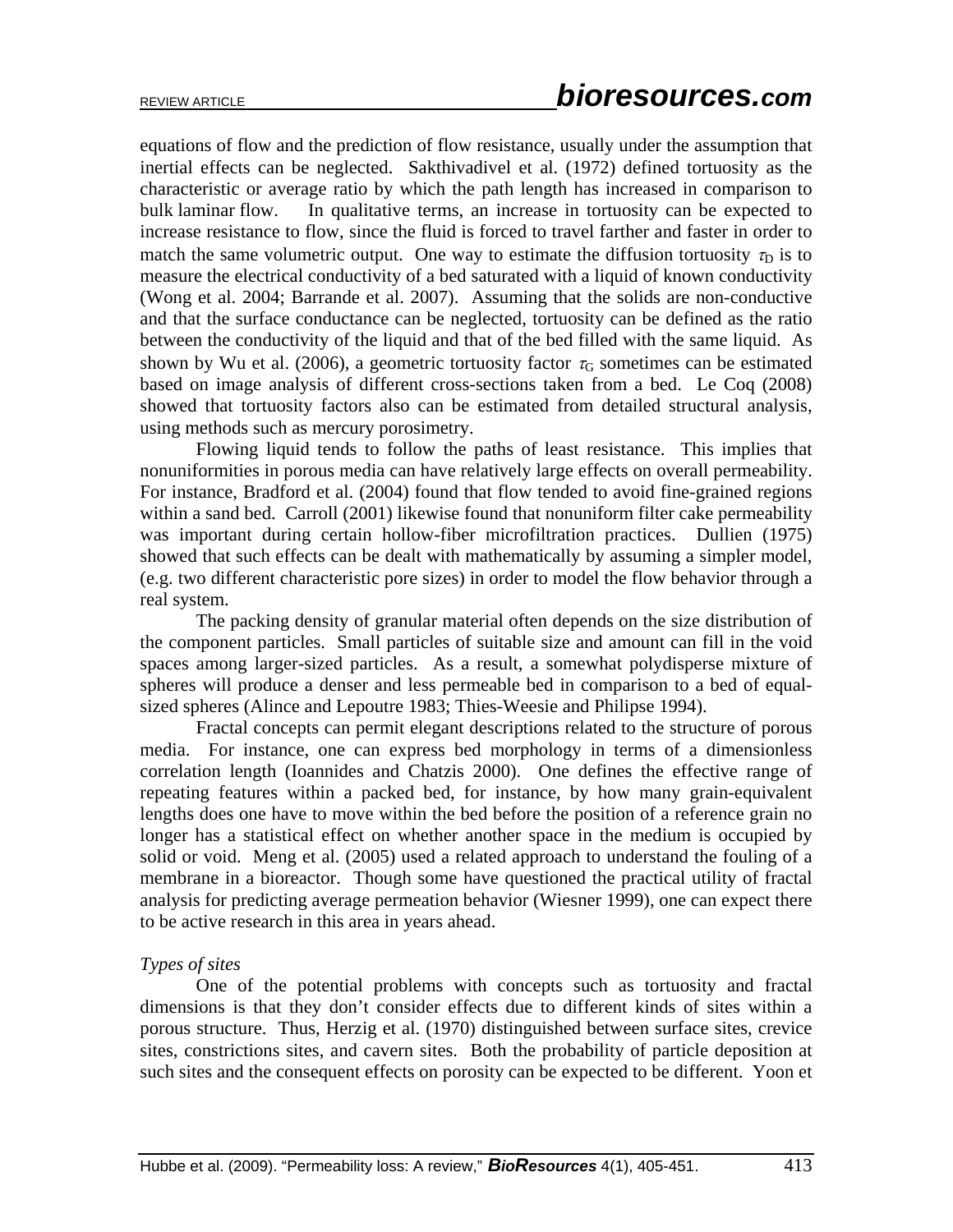al. (2006) showed that the deposition patterns of particles within a bed of smooth spheres was quite different from that which occurred in a bed of rough beads.

# **Particle Deviations from Streamlines of Flow**

 As a first approximation it is reasonable to assume that resistance to flow through a porous medium ought to increase as a simple function of the amount of entrained material in the inlet stream that becomes deposited. For this reason, many researchers have studied factors affecting both deposition probabilities and the consequences of that deposition on permeability.

 There are several contributing mechanisms to consider when particles are drawn by flow through a porous material. To a first approximation, particles in suspension will tend to follow the streamlines of flow that pass through a porous material. According to trajectory theory, the likelihood of particle collision with a surface within a deep bed filter can be estimated based on interception, taking into account that particle movement will be affected not only by the streamlines of liquid flow, but also by sedimentation. Also, one can expect a lubrication effect whenever the streamline followed by a specific particle passes close by a solid surface. Such a particle will have a tendency to deviate from the streamline passing through its center in order to avoid close approach to a surface (Goren and O'Neill 1970). Some researchers have used the term "lift forces" when describing the tendency of suspended particles in a laminar, flowing suspension to move away from solid surfaces (Saffman 1965). As illustrated in Fig. 3, a consequence of this mechanism is that particles undergoing laminar flow tend to migrate away from the walls of pores. For completeness, effects of gravity and momentum also need to be considered here, especially if the particles are relatively large.

Further deviations from streamlines of flow can be expected to result from random thermal motions, i.e. Brownian motion (Davis 1992; Kulkarni et al. 2005; Iliuta and Larachi 2006). The thermal motions become increasingly important with decreasing size of suspended particles, especially if the diameter is less than about 0.1  $\mu$ m. Brownian motion of small particles provides the main mechanism by which they can diffuse in various directions even in the absence of flow. Gel permeation chromatographic methods (Helfferich and Carr 1993; Larson et al. 2003; Barrande et al. 2007; Siu et al. 2007) take advantage of both streamline-induced flow and Brownian diffusion, since the former mechanism (streamline flow) can provide the main transportation mechanism through the column, and the latter mechanism (thermal motions) provides a way for sufficiently small macromolecules or particles to linger within small capillary spaces, an effect that tends to increase their average elution time compared to larger macromolecules or particles.

# **Flow Rate Effects**

Further insights relative to the causes of permeability reduction have been gained through studies involving different flow rates of liquids or suspensions through porous media. Various studies have reported that increases in flow resistance, for a given volume of suspension passed through media, tended to become less severe with increasing flow rate (Kau and Lawler 1995; Narayan et al. 1997; Veerpaneni and Wiesner 1997; Mays and Hunt 2005). This is possibly due to less deposition (fewer collisions or less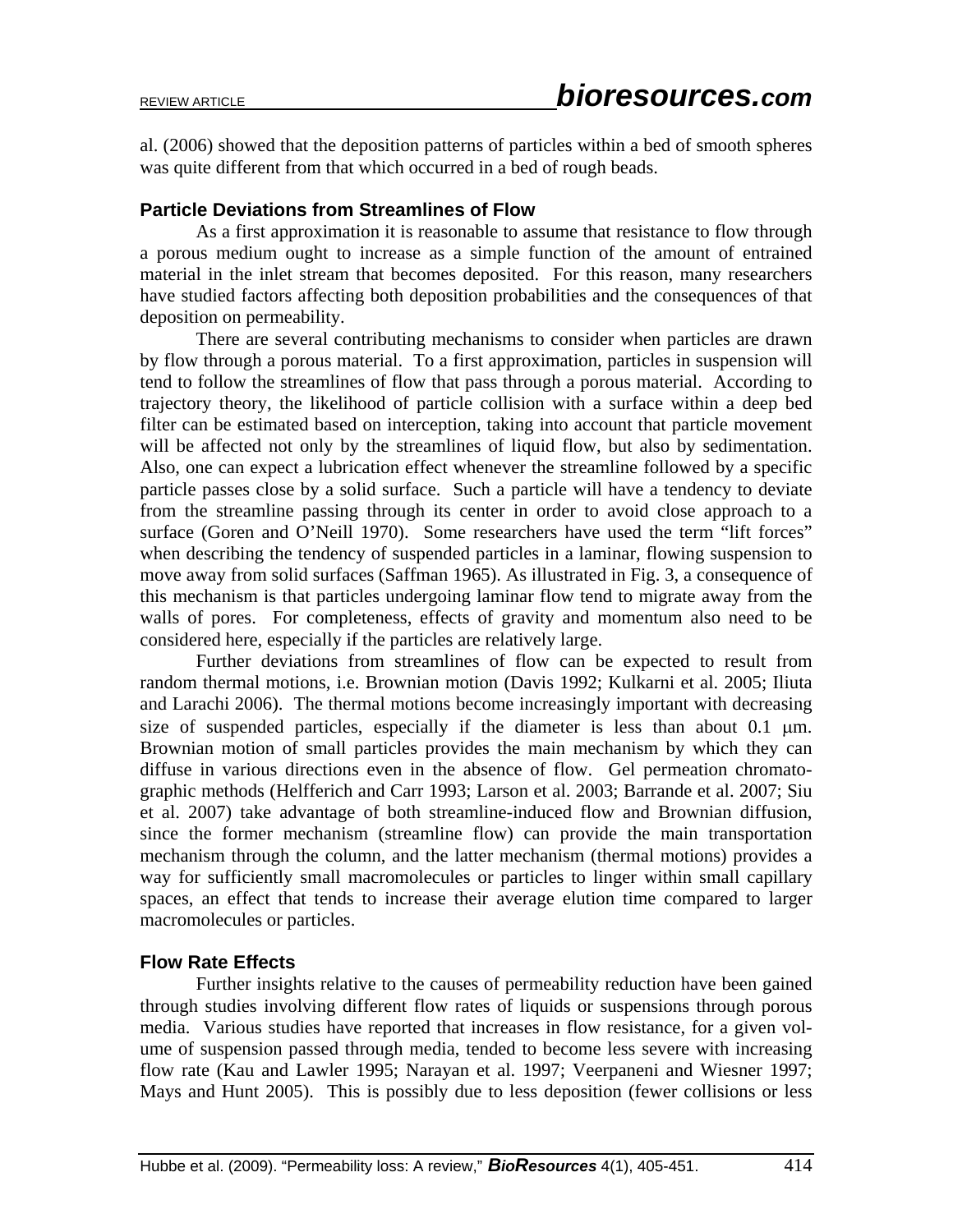sticking tendency in the presence of higher shear) and a more even spread of particles through the depth of the filter. One way to explain a lower frequency of collisions is that the higher flow rates may favor "hydrodynamic avoidance" of contact between the particles and the substrate surfaces (Brenner 1968), making it less likely that particles get stuck in positions where they obstruct flow. This tendency is illustrated in Fig. 4. According to this suggested mechanism, a particle being drawn towards a solid object by laminar flow will tend to avoid that object by moving away from streamlines that come too close to the object. As a consequence, a higher proportion of the particles stay towards the centers of flow channels, thus avoiding some of the places where they might have contributed to a greater loss of permeability through the media. By contrast, a lower flow rate would be expected to increase the relative importance of Brownian motion, which would be expected to allow particles to become stuck in a wide variety of locations, even within or at the entrances of pore openings that are transverse to the main flow. As will be discussed later, an alternative way to account for such observations is to envision hydrodynamic forces becoming increasingly effective at higher flow rates in scouring the surfaces within channels of flow, detaching particles that may tend to inhibit flow.





**Fig. 3.**Particle migration perpendicular to shear at a fixed surface, a mechanism that favors particle transport away from walls

**Fig. 4.** Hydrodynamic avoidance, a mechanism that reduces the likelihood of collisions with objects protruding from pore walls

# *Hydrodynamic blocking*

 Some investigators have attributed decreasing rates of permeability loss at higher flow rates to hydrodynamic blocking by already-deposited particles (Putnam and Burns 1997). The idea is that at slower rates of perfusion through a porous medium, a suspended particle would have a higher probability of accumulating on the surface of other such particles that already are present on the pore walls. By contrast, at higher flow rates the lubrication effects, as described in the previous section, would be expected to be more dominant, tending to make the particles pass around obstructions.

 In some instances higher rates of fouling have been observed at higher flow rates or higher applied pressures during filtration of suspensions (Iliuta and Larachi 2003; Mourouzidis-Mourouzis and Karabelas 2006). One likely explanation is that the particles considered by these researchers were sufficiently large relative to the pore sizes that they were not able to pass through constricted areas of the medium, despite effects such as the hydrodynamic avoidance mechanism described in the previous section.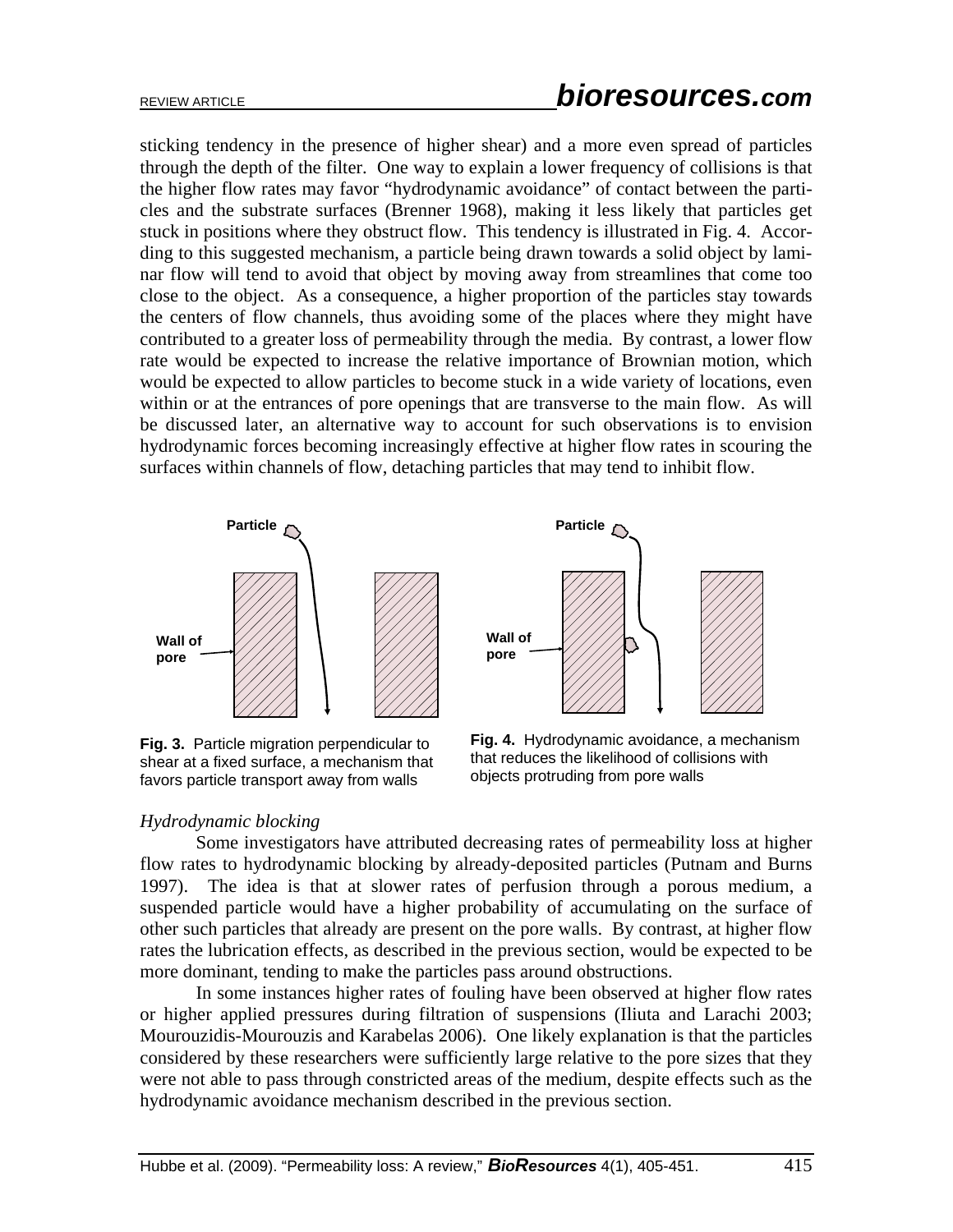#### *Entrainment*

Another possible explanation for instances of lower permeability loss (per unit volume of suspension entering the medium) is that higher flow rates might erode away some particles that are protruding outwards into the streamlines from the sides of pores (Vigneswaran and Chang 1989; Bai and Tien 2000). Such a mechanism is suggested in Fig. 5. However, even if hydrodynamic forces are able to dislodge previously deposited particles from surfaces, it would be dangerous to assume that such a mechanism necessarily would contribute to permeability. Depending on the distributions of particle sizes and pore sizes, one might expect re-entrained particles to get stuck again and block other points of constriction, further downstream in the medium.

 It is reasonable to expect that the proportion of particles that can be hydrodynamically detached from a surface within porous media ought to increase with increasing rate of flow (Gruesbeck and Collins 1982; Gabriel and Inamdar 1983; Cerda 1987b; Vigneswaran and Chang 1989; Belfort et al. 1994; Kau and Lawler 1995; Bai and Tien 2000; Iliuta and Larachi 2006). Sudden changes in flow may tend to jostle fine particles so that they can be entrained by the prevailing flow (Cleasby et al. 1963; Fitspatrick 1993). In addition, studies have shown that a given rate of flow past a surface is more likely to detach larger particles, compared to smaller particles (Ison and Ives 1969; Hubbe 1985; Cerda 1987a; Bai and Tien 1997; Burganos et al. 2001). All of these factors can be expected to affect whether suspended particles are likely to plug channels within porous media.



**Fig. 5.** Entrainment by hydrodynamic shear, an event that increases in probability with increasing shear stress and particle size



**Fig. 6.** Piping, a phenomenon that sometimes occurs at the down-stream side of a packed bed exposed to flow

# *Erosion and piping*

Piping is a term used for one kind of particle entrainment that actually can increase the permeability of a bed of granular material (Ginn et al. 1992; Khilar and Fogler 1998). The mechanism is illustrated in Fig. 6, where one envisions the loss of granular media from parts of a bed of granular media. Piping can occur in some cases if channels are able to form and open out at the down-stream side of the media. Erosion of particles from the sides of such a channel tend to make it larger, as increasing amounts of the bed material transported out of the bed. Piping might be expected, for instance, if there is a hole in a screen supporting a packed bed of granular filter media. Ginn et al.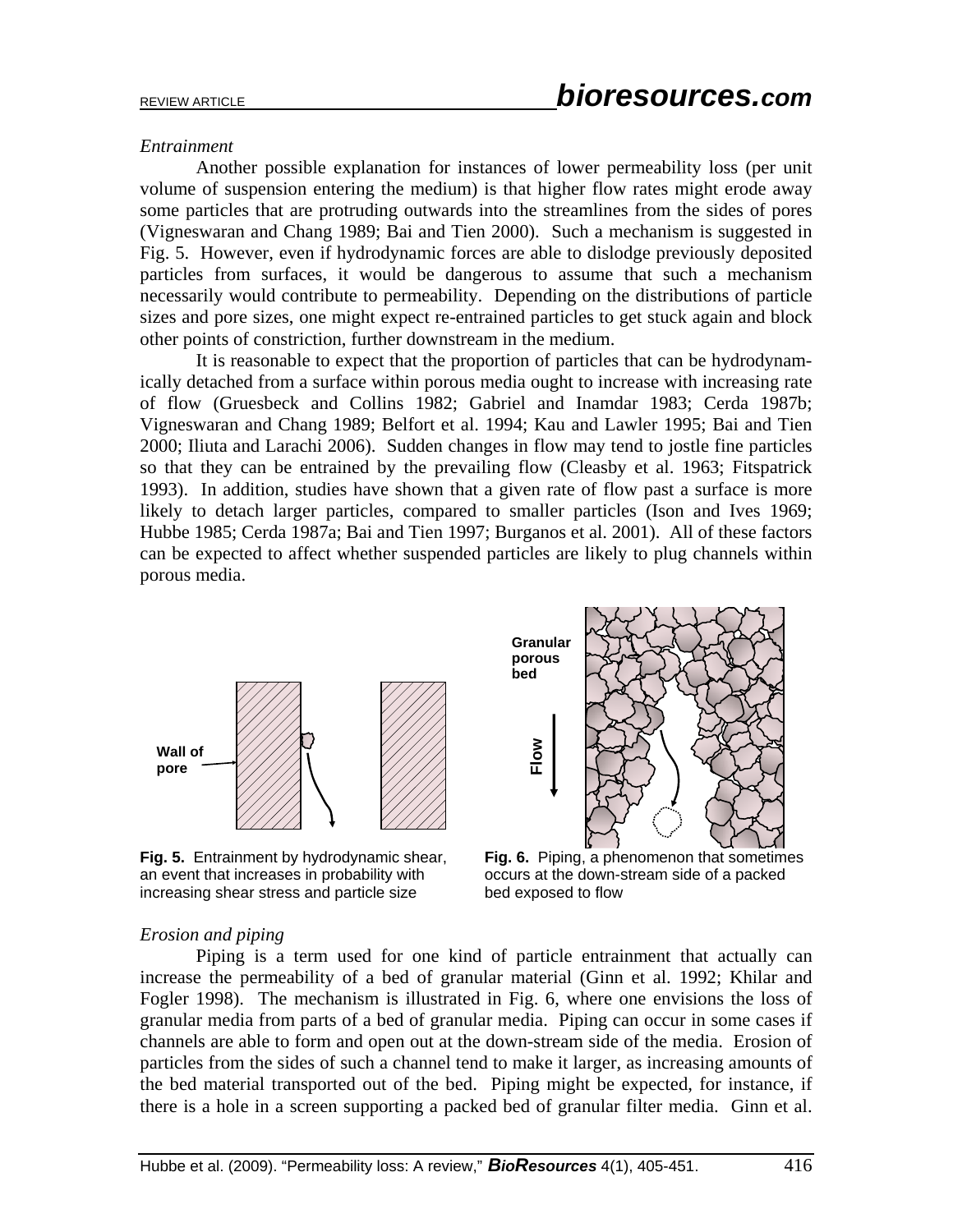(1992) used data to show that relatively large channels, which they called "worm holes," can exist within a backed bed of sand or coal particles.

#### **Chemistry-Related Effects**

 The discussion up to this point has focused on physical and mechanical effects, but the surface chemistry and the electrically charged nature of surfaces also can play large roles relative to permeability loss of porous media. As evidence of this, researchers have found instances in which permeability loss was brought on or made more severe by changes in pH (Iritani et al. 1995).

 In addition to the hydrodynamic forces already discussed, small particles also can become released from solid surfaces as a result of changes in aqueous solution properties. The phenomenon is sometimes called peptization (Reed 1980; Gabriel and Inamdar 1983; Khilar 1983; Khilar and Fogler 1984, 1998; Sharma et al. 1987; Sharma and Yortsos 1987a; Cerda 1987a,b; Vaidya and Fogler 1990; Ryan and Elimelech 1996; Bai and Tien 2000; Iliuta and Larachi 2006). A more descriptive term for this phenomenon is "release induced by changes in ion concentrations." The mechanism of peptization is illlustrated in Fig. 7, which depicts typical force-distance curves for interaction between two solid surfaces. The lower, solid line in Fig. 7 (both in frames A and B) represents the everpresent dispersion component of van der Waals attractive forces. The dashed line in frame A represents a component of repulsive electrostatic forces in a hypothetical initial condition, where it is assumed that the aqueous solution is saturated with salt ions, as a consequence of long-term equilibration with the surrounding mineral surfaces. The dotted line represents the change in Gibbs free energy due to interactions between the surfaces as a function of distance of separation. As shown in Fig. 7A, under such conditions it is reasonable to expect that a small particle can be trapped in a "well" of free energy of interaction. The likelihood that such a particle will diffuse away by Brownian motion from the surface can be exceedingly low, depending on the detailed description of the situation.



**Fig. 7A.** Representation of interactive free energy as a function of separation distance for a particle trapped in a "well" of interactive free energy in the presence of salt ions



**Fig. 7B.** Representation of interactive free energy as a function of separation distance after replacement of the suspending solution with fresh water, making peptization likely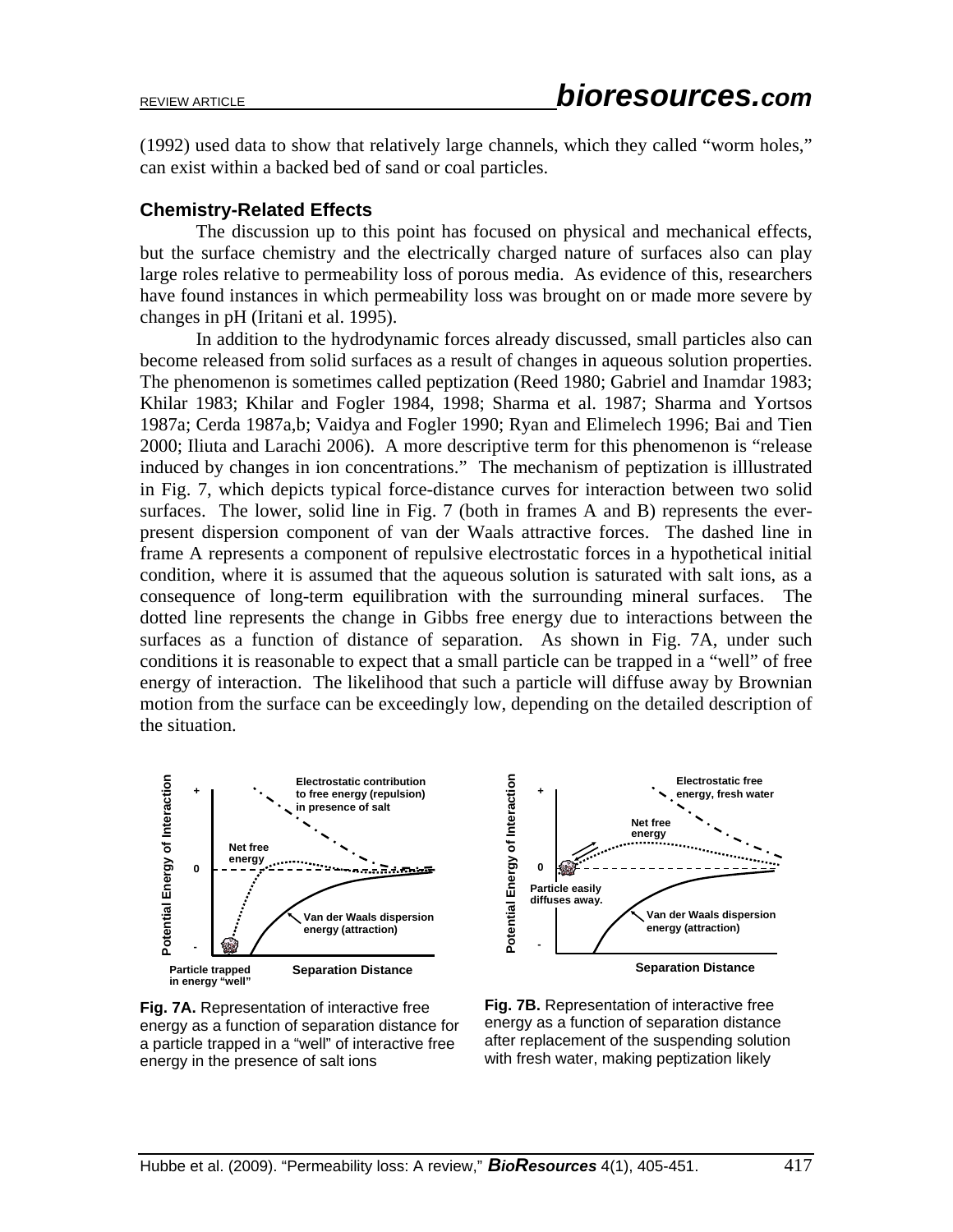Figure 7B depicts a contrasting situation, representing what might happen if the aqueous solution were replaced by salt-free water. Notice that the attractive van der Waals forces are expected to stay the same. However, the magnitude and range of the electrostatic forces can be expected to be much reduced in comparison to the lower concentration of salt ions. As a result, this hypothetical example indicates that the "well" of free energy has almost disappeared in the hypothetical case considered. Thus, it is reasonable to expect that such a particle can easily be detached or drift away from the surface to which it had been clinging, even without significant application of hydrodynamic shear.

#### *Water sensitivity*

 Evidence of the peptization mechanism, as just described, has been noted many times, especially in the scientific literature related to enhanced oil recovery (Johnston and Beeson 1945; Jones 1964; Mungan 1965; Hardcastle and Mitchel 1974; Muecke 1979; Khilar 1983; Khilar et al. 1983; Khilar and Fogler 1983, 1984, 1997, 1998; Goldenberg 1985; Cerda 1987a,b; Sharma et al. 1987; Sharma and Yortsos 1987c; Vaidya and Fogler 1990; Mojarad and Settari 2007). Severe reductions in permeability have been reported most often in cases where fresh water was injected into an oil well in an effort to increase the groundwater pressure and force oil to flow toward an adjacent borehole. The effect has been almost universally attributed to the presence of fine clay particles, including the platy, easily delaminating montmorillonite clays in the formation. The permeability reductions, in such cases, have been attributed to downstream migration of clay particles into positions where they get strained by constrictions in the network of pores. Because the straining mechanism depends on physical entrapment, rather than adhesion, one can expect such problems to become more serious when conditions are changed to increase the repulsive electrostatic forces between surfaces.

#### *Agglomeration*

 Rather different behavior can be expected in cases where the fine particles tend to be much smaller than the narrowest parts of the porous system. Even if the particles in a suspension are too small to clog pores by themselves, studies have shown that agglomerates formed by such particles can be quite effective in reducing the overall permeability of the medium (Tien et al. 1979; Payatakes et al. 1981; Darby and Lawler 1990; Kau and Lawler 1995; Iliuta and Larachi 2006).

 The suspected mechanism is illustrated in Fig. 8. Part A of the figure represents a simple pore and the passage of a particle that is clearly smaller than the dimensions of the most restricted zone. Especially if one assumes the same sign of electrical charge on all of the surfaces, leading to electrostatic repulsion, it is reasonable to expect that the particle will pass through the pore with no effect on permeability. However, as illustrated in Fig. 8B, an agglomerate comprised of many such particles could be expected to clog the same pore. Results can be expected to depend on both the porosity of the agglomerate (Shapiro et al. 2007) and whether or not it can deform to seal itself against the pore walls in the location where it becomes trapped by hydrodynamic forces.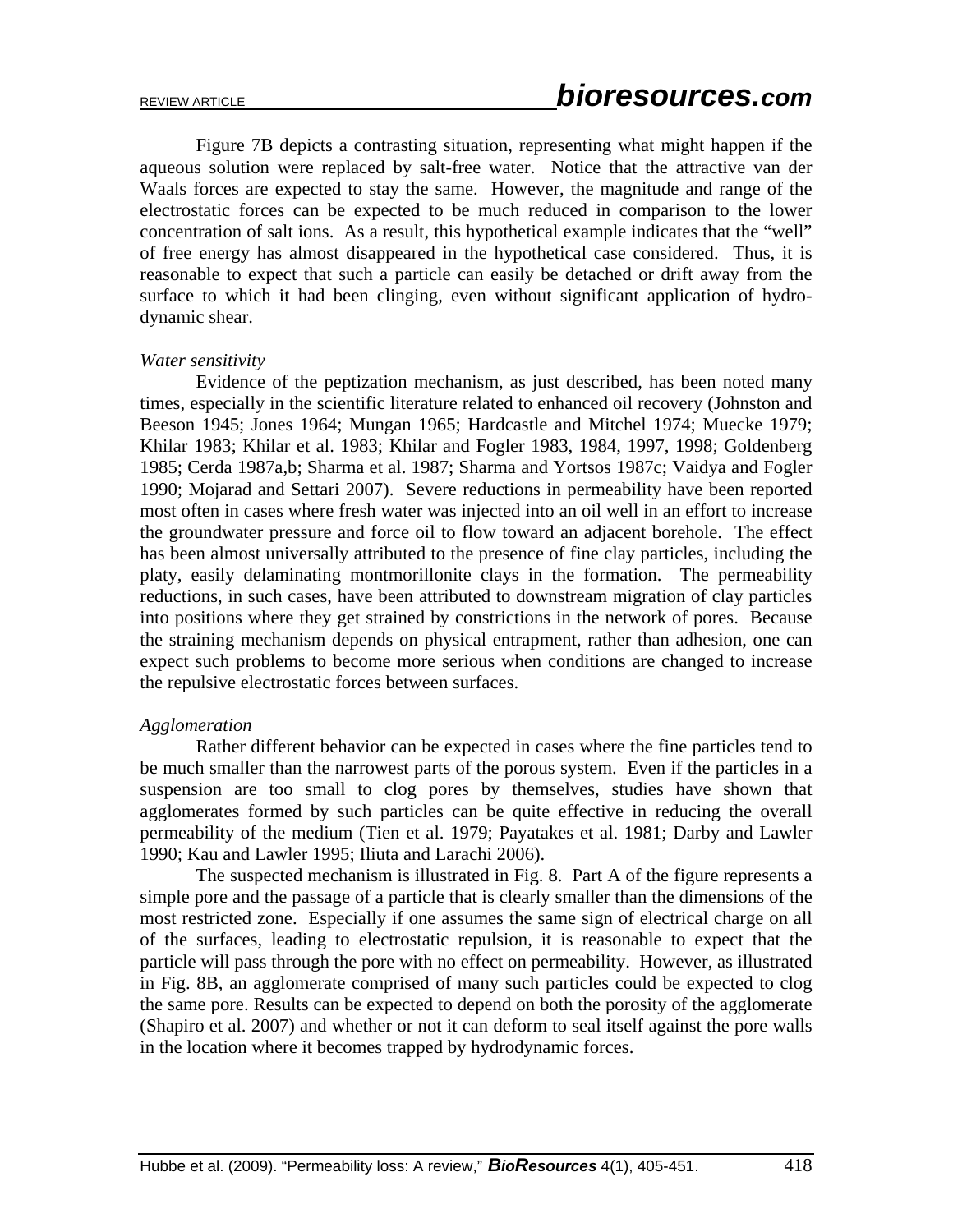

**Fig. 8A.** Consider a case in which individual particles are too small to be retained by straining at constricted sites.



**Fig. 8B.** An agglomerate of small particles may become large enough to become physically stuck at a narrow point in a pore network.

Payatakes et al. (1981) proposed that a mechanism such as that illustrated in Fig. 8 may be initiated by gradual deposition of fine particles within porous media, such that agglomerated masses of fine particles may be grouped together at points within the bed. Then, as a result of changes in flow or of electrolyte conditions, agglomerates of particles can become entrained in flow. As suggested in the figure, an agglomerate of small particles may be much more likely to clog constricted areas in the bed, compared to the individual fine particles. Evidence that agglomerates of deposited particles can become suspended and pass into the effluent from a packed bed filter under conditions or ordinary water treatment was obtained by Ginn et al. (1992), who used a laser refraction particle size instrument to quantify particle size.

An important early milestone in the study of polyelectrolyte interactions was reached in a publication by Smellie and La Mer (1958). These authors discovered that complexes formed by interaction of soluble positive and negative species yielded precipitation of polyelectrolyte complexes, which tended to impede the dewatering of phosphate slimes. The study was important in laying a foundation for our present understanding of polyelectrolyte complexes and polymer bridging. Skerlos et al. (2001) considered a case in which a similar mechanism could involve complexation interactions between sparingly soluble block copolymers, resulting in entities larger than passages through a filter medium.

#### **Deposition (adhesion mechanism)**

Considerable evidence has been reported concerning an effect that is almost the opposite of that which was just discussed; cases in which permeability loss was brought about by the adhesion of small particles to the walls of pores (Ives and Pienvichitr 1965; Vidyanathan and Tien 1987; Boller and Kavanaugh 1995; Herroro et al. 1997; Kuhren et al. 2000; Howe and Clark 2002; Iliuta and Larachi 2005; Kilduff et al. 2005). In other words, the researchers were dealing with situations in which the suspended particles were believed to be much smaller than the pores. One of the ways in which such deposition can be expected to increase resistance to flow is by increasing the wetted surface area inside the filter. In addition, the average pore size is decreased as a result of such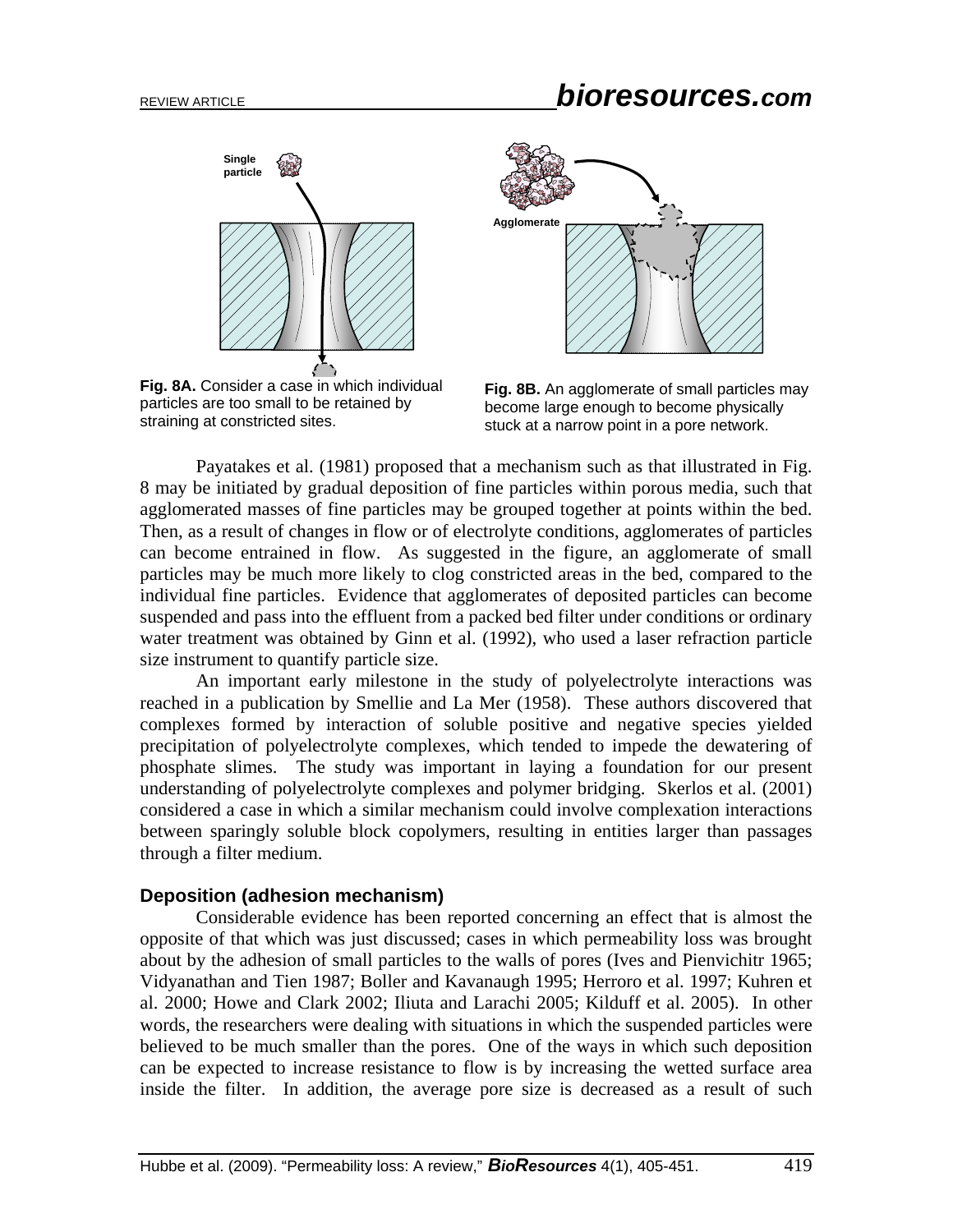deposition. Figure 9 provides a simplified representation of how such adhesion might be expected to result in monolayer coverage of pore surfaces, thus decreasing the crosssectional areas available for flow. Such a pictorial model is especially appropriate for understanding permeation reduction in cases where the suspended particles are attracted to the substrate, but where they are not attracted to each other. Examples of such behavior are found especially in the filtration of bacterial cells and similar suspensions through coarse filter beds (Rijnaarts et al. 1996; Herroro et al. 1997; Iliuta and Larachi 2005, 2006).



**Fig. 9.** Classical mechanism of monolayer deposition of small particles onto pore walls, decreasing the open area of the pore

**Fig. 10.** Classical mechanism of multilayer deposition of small particles onto pore walls, often leading to rapid pore blockage

# *Colloidal instability and agglomeration*

Evidence to support a mechanism such as that shown in Fig. 9 can be found by considering the interactive forces between suspended particles and pore surfaces (Herzig et al. 1970). For instance, the electrostatic forces acting between the surfaces usually are controlled by such variables as pH, ionic strength, and the concentrations of multivalent ions (Hiemenz and Rajagopalan 1997). A variety of studies have shown cases in which permeability loss was initiated or made more severe by changes in the aqueous conditions that favored adhesion between suspended particles and the filter media surfaces (Rausch and Curry 1963; McDonough et al. 1992; Zhang et al. 2003; Singh and Song 2005, 2006; Song and Singh 2005; Gironès et al. 2006; Katsoufidou et al. 2008).

# *Multilayer deposition*

Changed aqueous conditions also may encourage suspended particles to adhere to each other, including other particles that already have deposited within a porous medium (Khunen et al. 2000). The expected result may be multilayer deposition, as depicted in Fig. 10. An important distinction to make is that multilayers of deposited particles provide a mechanism by which particles that are much smaller than pore openings have the potential to bridge the cross-sectional area of a pore. Multilayer adsorption has been proposed in certain cases to account for increased losses in permeability with increased ionic strength of the suspending medium (Kuhnen et al. 2000; Kulkarni et al. 2005). Because conditions favoring multilayer deposition also would be expected to favor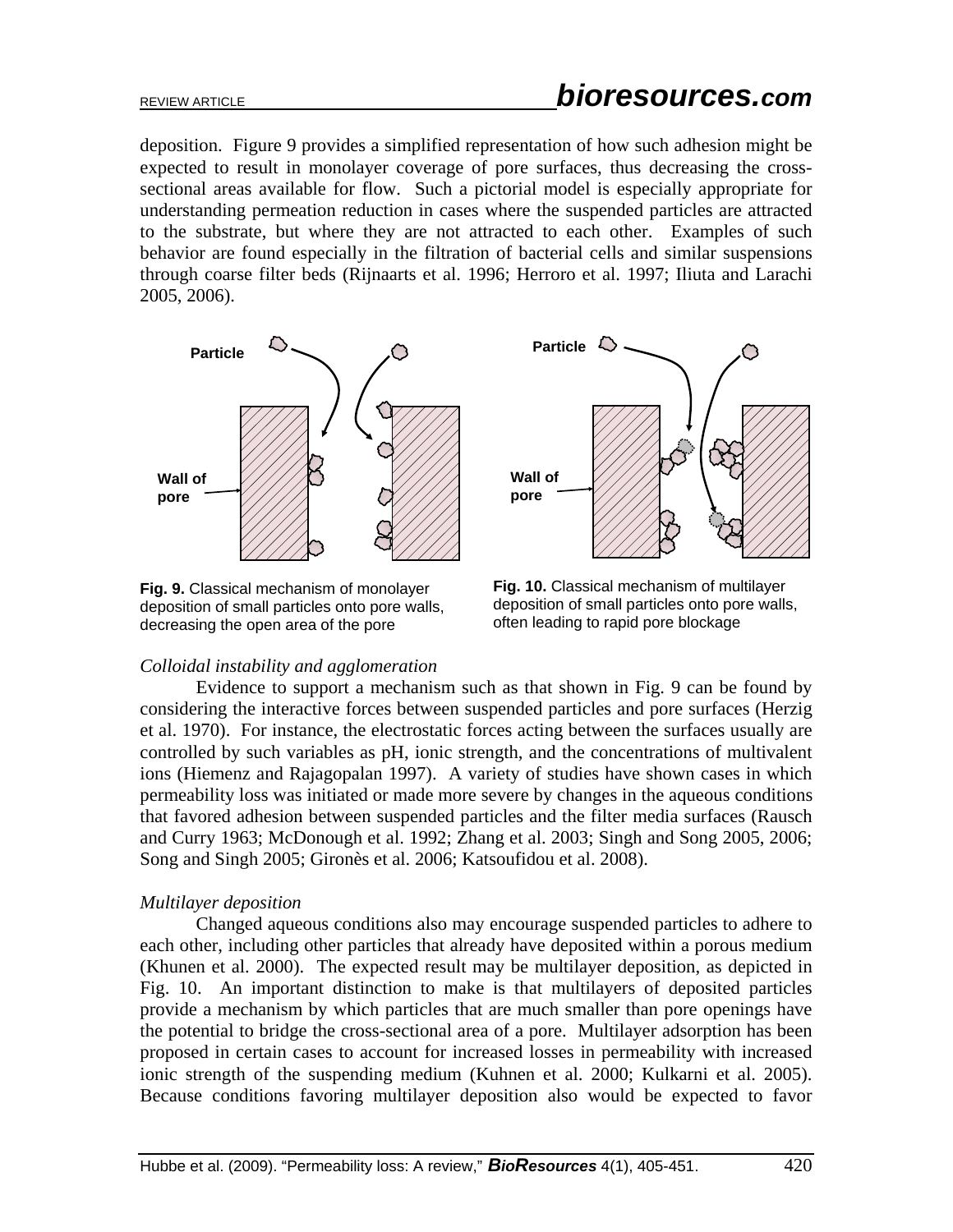agglomeration of the entrained particles, it is likely that both mechanisms would occur simultaneously.

The term "ripening" has been used to describe cases in which deposition of pioneer particles within a porous medium increase the efficiency of particle collection, often increasing the rate of permeability decline as well (Darby and Lawler 1990). Such phenomena have been attributed to colloidal attraction between the particles, especially if such adhesion is much more favorable than adhesion of a particle directly to a pore surface. Darby and Lawler (1990) found that certain sizes of particles were more likely to be involved in this kind of mechanism.

### **MATHEMATICAL DESCRIPTIONS AND FITTING**

 Without mathematical analysis it can be more difficult to make practical use of concepts such as those introduced, in qualitative terms, in the previous section. Fortunately, in the field of permeability reduction there has been substantial effort to derive and to evaluate empirical and theoretical relationships (Hermans and Bredée 1936; Ives and Pienvichitr 1965; Ison and Ives 1969; Herzig et al. 1970; Sakthivadivel et al. 1972; Fan et al. 1985b; Sharma and Yortsos 1987b; Rege and Fogler 1988; Sahimi et al. 1990; Imdakm and Sahami 1991; Davis 1992; Belfort et al. 1993, 1994; Bowen et al. 1995; Khilar and Fogler 1998; Pandya et al. 1998; Le Coq and Silvy 1999; Ho and Zydney 2000; Boerlage et al. 2002; Bradford et al. 2003; De Bruijin et al. 2005; Mays and Hunt 2005; Purkait et al. 2005; Berube and Lie 2006; Duclos-Orsello et al. 2006; Bolton et al. 2005, 2006; Parry 2006; Alvarez et al. 2007; Iritani et al. 2007; Mojarad and Settari 2007). Further related work pertaining to the field of papermaking science was cited in an earlier review article (Hubbe and Heitmann 2007).

#### **Pore Wall Accumulation**

Possibly due to the intriguing nature of the topic, there has been considerable work devoted to an understanding of suspended particles that are substantially smaller than typical passageways in porous media. Because the deposition of such particles cannot be attributed to mechanical straining, the topic is perhaps an ideal challenge for industrial technologists and their counterparts at universities. In general terms, researchers have gravitated towards either of two main assumptions regarding adhesion between surfaces. On the one hand, mathematical relationships can be derived based on an assumption that suspended particles can adhere to pore walls, but that they tend to avoid each other. Such an assumption is consistent with coverage of pore surfaces with a monolayer or sub-monolayer of particles (O'Melia and Ali 1978; Chiang and Tien 1985; Vidyanathan and Tien 1987; Hampton et al. 1993; Johnson and Elimelech 1995; Bai and Tien 2000; Boerlage et al. 2002; Bolton et al. 2005). A good example of this mechanism has been described in the filtration of humic acid and sodium alginate (Karsoufidou et al. 2008). An irreversible reduction in the permeability of membranes exposed to such suspensions was attributable to monolayer coating of the pore surfaces. On the other hand, one may assume that a particle in suspension can deposit onto the surface of an already-deposited particle; such an assumption is consistent with multilayer deposition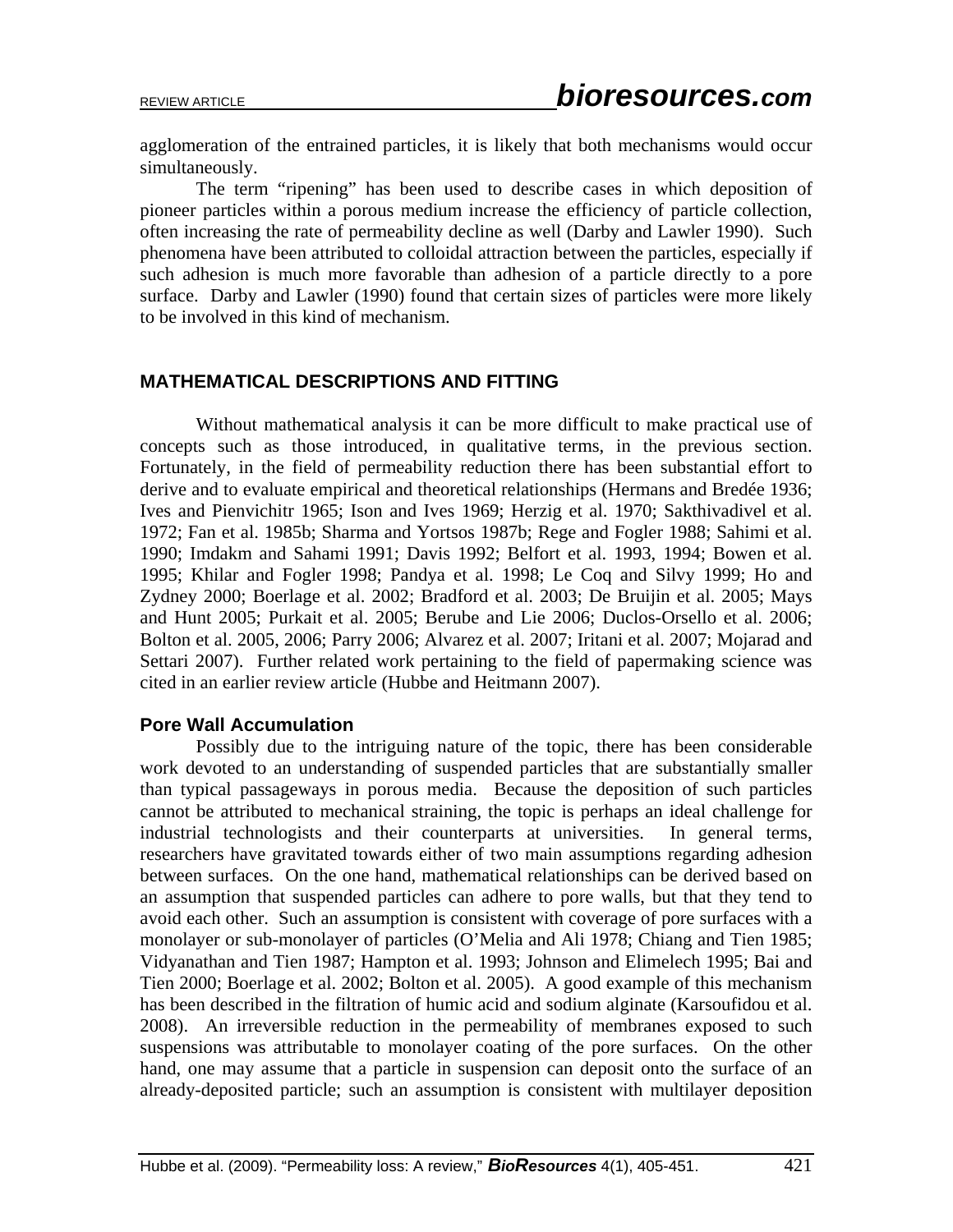(Payatakes et al. 1981; Chiang and Tien 1985; Darby and Lawler 1990; Choo and Tien 1995b; Kau and Lawler 1995; Kulkarni et al. 1995; Rijnaarts et al. 1996; Narayan et al. 1997; Kuhnen et al. 2000; Bradford et al. 2004; Nascimento et al. 2006; Katsoufidou et al. 2008).

#### *Monolayer deposition in pores*

 As was illustrated in Fig. 9, simple adhesion to pore walls by particles much smaller than the pore diameter can be expected to decrease the effective pore diameter in a steady, non-catastrophic manner (Chiang and Tien 1985). Some authors have used the term "standard pore blocking" to describe this mechanism (Purkait et al. 2005). In this kind of model, permeability depends on the area available for deposition of suspended particles and on the amount of suspension passing that area (Datta and Redner 1998). In the case of a cylindrical pore the relationship between permeability and the effective pore radius follows from the Hagen-Poisseuille relationship (McCabe et al. 2005),

$$
\Delta P = 8 \nu \mu L / R^2 \tag{1}
$$

where *v* is the average velocity of the fluid,  $\mu$  is the dynamic viscosity,  $L$  is the wetted length, *R* is the radius of the capillary, and  $\Delta P$  is the change in pressure. Because of the squared inverse dependency of  $\Delta P$  on *R*, one can expect there to be a disproportionate contribution from the most restricted sections in a network of interconnecting pores.

A general equation for permeability of porous media is given by Darcy's law (See Khilar and Fogler 1998; Mays and Hunt 2005),

$$
k = -\nu\mu / \left[\rho g \left(\Delta H / \Delta y\right)\right]
$$
 (2)

where  $\nu$  is the approach velocity (same cross-sectional area of flow but no media present),  $\mu$  is solution's dynamic viscosity,  $\rho$  is solution density, *g* is gravitational acceleration, and  $(\Delta H/\Delta y)$  is the change in hydrostatic head with distance through the filter media. Darcy's law also can be expressed in terms of the pressure difference,

$$
dV/dt = k A \Delta P_f / (\mu L) \tag{3}
$$

where *V* is the filtrate volume at time *t*, *A* is the cross-sectional area available for flow (disregarding the presence of a solid phase),  $\Delta P_f$  is the pressure drop across the permeable material,  $\mu$  is the viscosity, and  $L$  is the linear length of the column through which the fluid passed through the permeable material.

Maroudas and Eisenklam (1965b) based their analysis on the Kozeny-Carman equation (Kozeny 1927; Carman 1938, 1939), which can provide a starting point for estimating the flow resistance through a well-characterized packed bed. In this kind of analysis the effect of particle deposition can be treated mathematically as an increase in radius of the filter grains, keeping their centers at the same locations. Bolton et al. (2005) applied a similar approach to predict permeability decline in the case of a fibrous filter medium. A commonly cited form of the Kozeny-Carman equation is given in Eq. (4),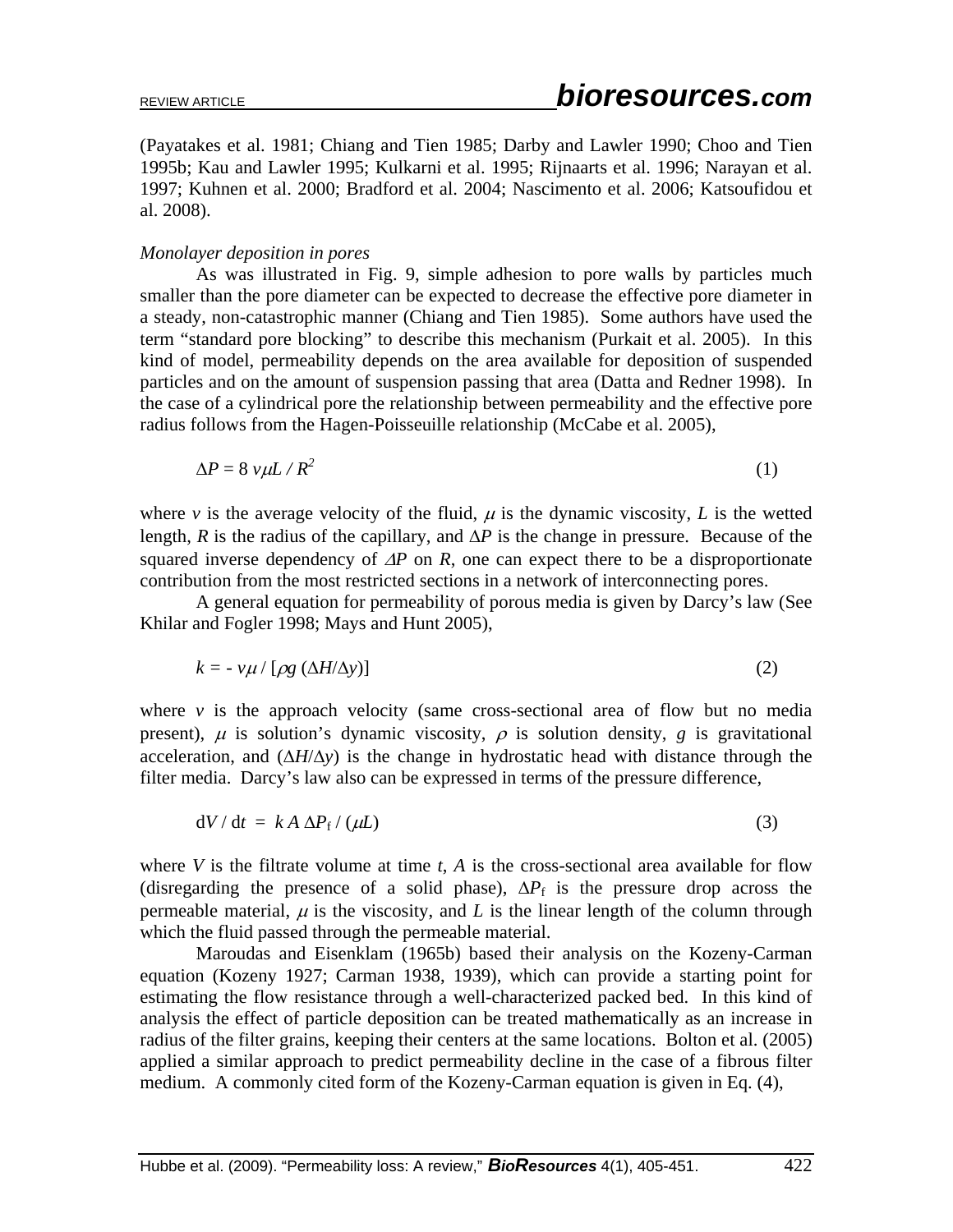$$
\Delta p/L = 150 \frac{V_o \mu (1 - e)^2}{\Phi^2 D_p^2 e^3} \tag{4}
$$

where  $\Delta p$  is the head loss (change in pressure), *L* is the straight-line distance through the bed,  $V<sub>o</sub>$  is the fluid velocity in the absence of packing material,  $\mu$  is the fluid's dynamic viscosity, *e* is the fractional void volume, Φ is the sphericity of particles in the bed, and  $D_p$  is the particle diameter that defines the packed bed (McCabe et al. 2005; see also Carrier 2002; Chapius and Auberton 2003).

 As small particles deposit individually onto pore walls, they can be expected to increase the effective surface area within the medium. O'Melia and Ali (1978) assumed that permeability decreases as the square of surface area. The specific area for a filter subject to deposition of small particles on pore surfaces was derived,

$$
A_s = 6(1 - e) \left[ (1/d_c) + \beta' N A_p / (\pi d_c^3) \right]
$$
 (5)

where *e* is the porosity,  $d_c$  is the diameter of collector particles,  $\beta'$  is an empirical coefficient used for fitting the data (possibly expressing the efficiency with which particles take part in the proposed mechanism), *N* is the number of collector particles, and  $A_p$  is the surface area of one particle.

Johnson and Elimelech (1995) carried out a related analysis that considered the effects of electrostatic repulsive forces between the particles. The kinetics of deposition were calculated based on a random pattern of collisions, while at the same time ruling out deposition at sites already occupied, plus an additional "excluded area" near to alreadydeposited particles. Kuhnen et al. (2000) compared Langmuir adsorption and random sequential adsorption models to fit data for filtration of iron oxide with a sand bed. Though this study successfully accounted for the effect of ionic strength on the extent of excluded area, the authors did not evaluate the extent of permeability loss.

 Rather than finding fault with the mechanism of monolayer buildup on pore surfaces, a number of more recent studies have incorporated such deposition into two or three step processes, involving additional mechanisms (see next sections) (Hampton et al. 1993; Kuhnen et al. 2000; Zhao et al. 2004), or alternative mechanisms, depending on such variables as the ionic strength of the supporting electrolyte (Purkait et al. 2005; Katoufidou et al. 2008).

#### *Multilayer deposition in pores*

 Empirical relationships have been proposed to account for the contribution of multilayer deposition to permeability loss. Gruesbeck and Collins (1982) proposed the relationship

$$
K/K_o = \exp\left[-a \sigma_2^4\right],\tag{6}
$$

where  $K / K_o$  is the ratio between the final permeability and the initial, unobstructed permeability, *a* is a constant of the porous medium, and  $\sigma_2$  is the amount of the deposited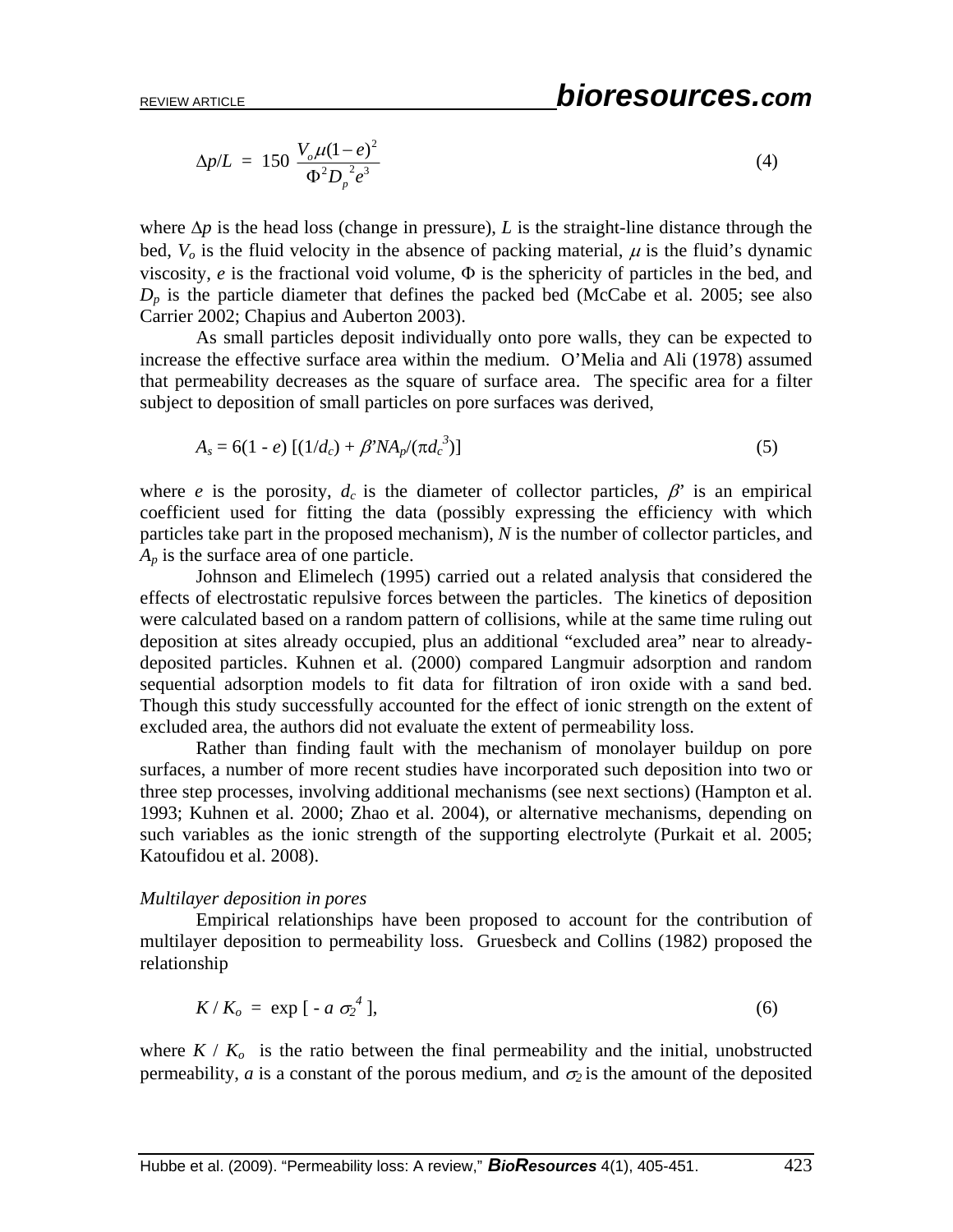material (see Khilar and Fogler 1998). In order to deal with the specific case of peptization and water sensitivity, as described earlier, Khilar and Fogler proposed

$$
K/K_o = [1 - (B \sigma_{2/} \sigma_{10})]^2 , \qquad (7)
$$

where *B* is a constant, and  $\sigma_{10}$  is the initial amount of particles that potentially can be released from pore surfaces from positions in which they presently do not impede flow.

A common feature of equations (6) and (7) is that they both predict acceleration in the severity of permeation reduction if the amount of deposit is increased in a steady manner. Another way to express this kind of behavior involves the concept of a clogging threshold (Datta and Redner 1998); in other words, there may be a critical amount of deposited particles that essentially obstructs all of the possible ways that fluid can pass through a porous medium, and permeability decreases very rapidly as the threshold is approached.

It becomes difficult to justify simple equations to fit permeability loss data in situations when the patterns of multilayer accumulation are complex. Payatakes et al. (1981) observed that particles accumulated in the throat areas and also as "pillars" facing into the flow. The effects of such structures, as well as the partial collapse of such structures on permeability is inherently very difficult to predict. Several groups have noted the importance of clogging related to the break-off of agglomerates of particles, which subsequently can be expected to have a high likelihood of clogging pores having smaller openings than the agglomerates (see next section).

# **Plugging of Pores**

 Plugging will be defined here as a mechanism in which one or more particles get stuck within a pore is such a way that there is contact with at least two opposite points on the pore wall. One can imagine several idealized cases. First, it might be assumed that a particle either exactly matches the cross-sectional opening of a pore, or it is sufficiently deformable under the applied pressure, so that flow becomes sealed off completely through the pore under consideration. Alternatively, and usually more realistically, one can assume that contact between the particle(s) and the pore walls (or among the clogging particles) is incomplete, so some fluid can leak through, albeit with higher resistance to flow in comparison with the unclogged pore.

#### *Complete pore plugging*

Researchers who employ relationships based on a pore plugging mechanism most often assume that particles are physically trapped when they encounter passages that are too small to permit passage (Herzig et al. 1970; Hampton et al. 1993; Datta and Redner 1998; Jiang et al. 2003; Purkait et al. 2005). Hermans and Bredée (1936) may be credited with introducing the concept of complete blocking of pores. In other words, as a first approximation, one assumes that if a particle is too large to fit through the throat of a pore, the flow through that pore goes essentially to zero. It follows that flow through the network of pores needs to be redirected and local flow velocities through still-open pathways may need to increase in order to maintain a certain overall flow through the media.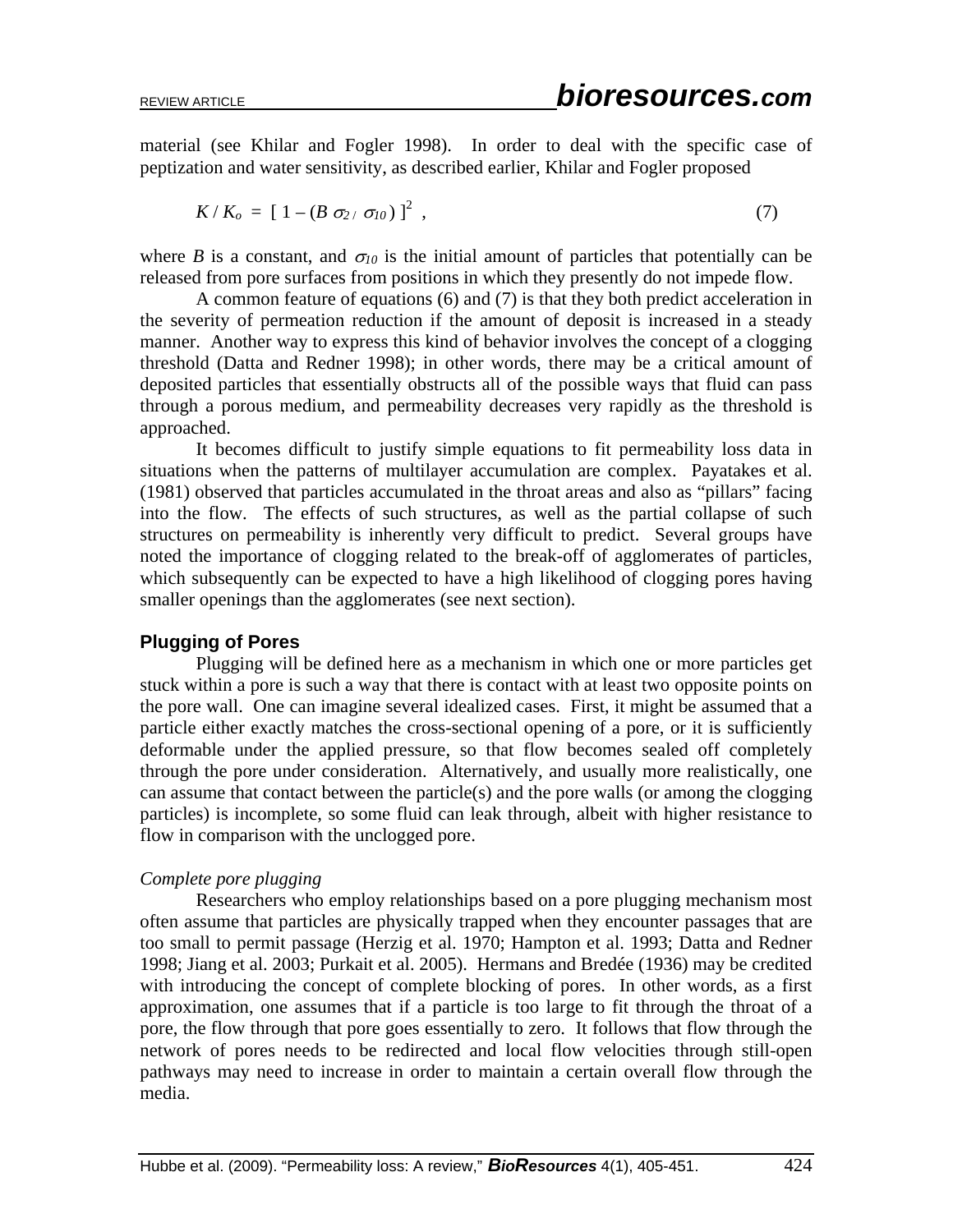Although exponential relationships between filtrate volumes and filter bed permeability have been proposed based on a concept of complete pore plugging (Hermans and Bredée 1936; Boerlage et al. 2002), such mathematical predictions must be viewed with caution. Consider, for the sake of discussion, a very simple porous system consisting of 100 parallel, equal, cylindrical pores, and a volume of suspension that contains a distribution of particles some of them big enough to completely seal off some one of those pores. When the first particle becomes lodged within a pore, the permeability of the system decreases by 1%. Since flow no longer passes through that pore, there is no chance that a second particle will enter that pore. When the  $99<sup>th</sup>$  particle gets stuck in the next-to-last open pore, the remaining permeability of the system decreases by half. When the  $100<sup>th</sup>$  particle gets stuck in the last pore, the permeability decreases abruptly to zero. Whether or not this description of a complete-blocking process can be regarded as being realistic, the model suggests that almost complete blockage will be associated with a certain "saturation" level of filtrate having passed through the media, leaving behind those particles big enough to serve as plugs (Datta and Redner 1998). Hampton et al. (1993) predicted that results should be extremely sensitive to the detailed distributions of pore sizes and particle sizes.

# *Partial pore plugging*

 Some investigators have considered mechanisms in which particle clogging of pores does not completely stop the flow (Matsumoto et al. 1992; Choo and Tien 1995a; Shapiro et al. 2007). As noted by Shapiro et al. (2007), partial clogging of a pore within packed media exposed to suspended particles implies that further clogging of that pore is likely. Thus, if a partially clogged pore still has an open connection to a wider network of pores, then one can expect flow to transport additional particles to the clogged area. In comparison to the original pore cross-section, the clogged area can be expected to act as a sieve, trapping yet smaller particles in the remaining throat areas between the original pore walls and the surfaces of earlier-deposited particles.

 It is reasonable to expect that the compactness with which particles become deposited with pores, and hence the effectiveness of the lodged particles in impeding flow, ought to be influenced by forces of repulsion or attraction between the surfaces. Support for such a mechanism, at least when it happens at a larger scale, can be found in studies of the volume of sediments in relation to the mass of solid materials (Philipse and Wierenga 1998; Faibish et al. 1998; Wang and Siu 2006; Dunleavey-Routh and Vincent 2007). An underlying assumption for such a mechanism is that deposited particles do not move to a significant extent from their initial points of attachment, probably due to the development of very strong inter-surface forces, including van der Waals forces. In the presence of electrostatic repulsion forces, which often have an effective range that is greater than the van der Waals forces, the surfaces are able to slide past each other during the process of deposition to achieve a higher density of packing.

 Wiesner (1999) proposed that particle deposition processes could be grouped into two limiting classes, either "ballistic" or "random." The ballistic processes were predicted to form denser, less permeable sediment layers, whereas random sticking collisions can be expected to result in a more open, permeable structure of deposited particles. Such considerations can be expected to apply not only with respect to clogging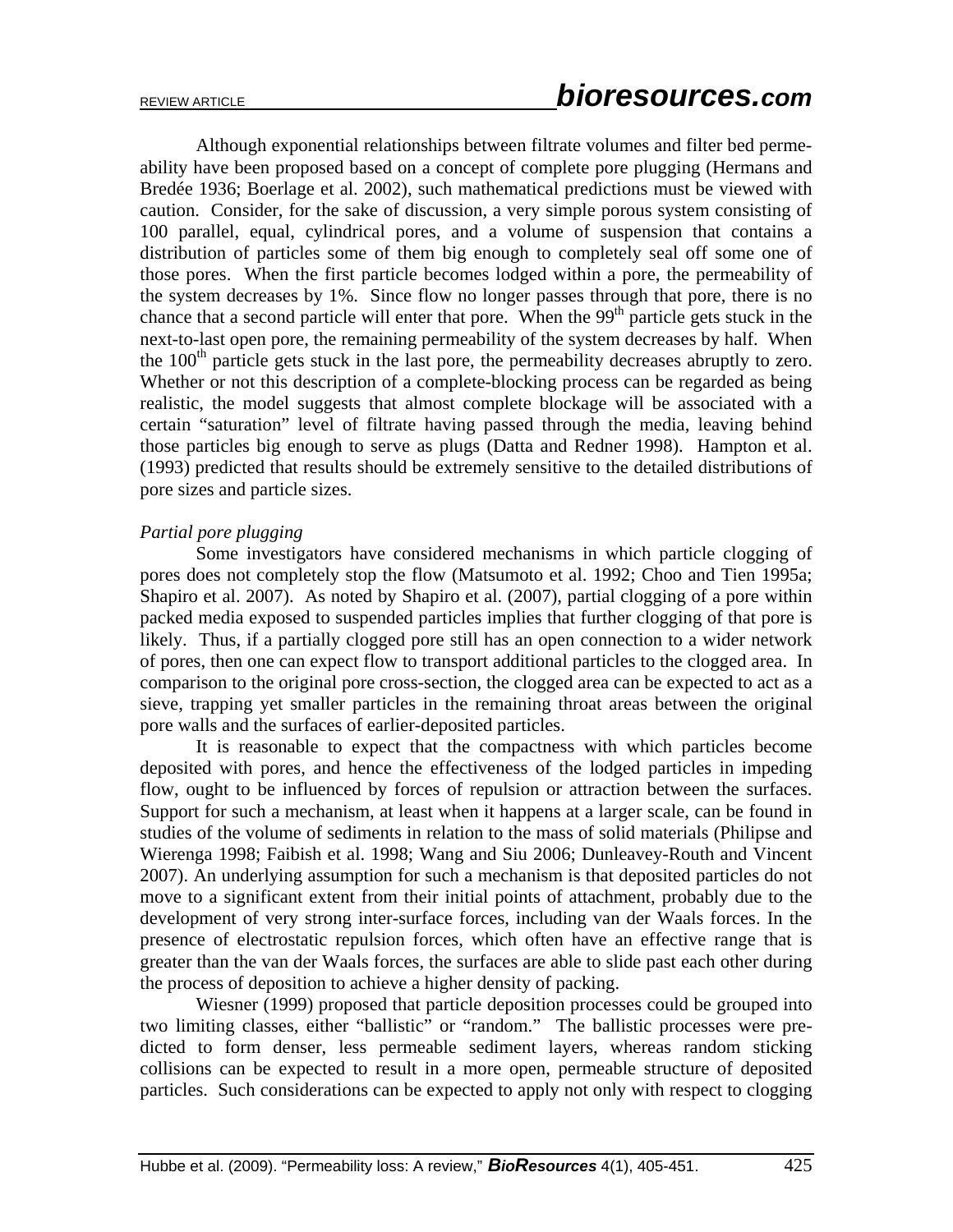within the pores of a filter medium, but also during the formation of a cake at the surface of a filter (see next section).

# **Cake Buildup (on a membrane, for instance)**

 Cake filtration can be defined as a process in which the material that is being filtered gradually builds up at the entrance to a filter medium (Hermans and Bredée 1936; Heertjes 1957; Mays and Hunt 2005; Parry 2006). Cake filtration, including effects of a "surface film" can be especially important in various applications of membrane filters (Matsumoto et al. 1992; McDonough et al. 1992; Murase et al. 1995; Carroll 2001; Howe and Clark 2002; Jiang et al. 2003; Tabara et al. 2004; Zhao et al. 2004; De Bruijin et al. 2005; Meng et al. 2005; Purkait et al. 2005; Duclos-Orsello et al. 2006; Mourouzidis-Mourouzis and Karabelas 2006; Iritani et al. 2007; Katsoufidou et al. 2008). Tyner et al. (2006) found evidence that cake filtration can play a major role in the sealing of waste lagoons. Likewise, Bolton et al. (2005) found evidence of cake filtration even in the case of deep bed filration. The cake filtration mechanism makes sense when at least some particles within the suspension are clearly large enough to be held out from the entry pores into the original filter medium. Often the permeability of the cake can be lower, and its capture efficiency may be higher than that of the uncovered filter at the start of the process.

 Figure 11 offers a pictorial representation of a cake-forming process. As the figure suggests, it is possible for cakes to form even in cases where particles in the suspension may be smaller than the pore openings in the face of a membrane. In principle, a layer of deposited particles can start to build from the edges of a pore, and the cake can be completed when "capstone" particles complete a primitive arch over the pore. Of course, cake filtration becomes much more likely when at least some of the particles or fibers in the suspension are big enough to be excluded from individual pores. Also, to be more realistic, one should consider the likelihood of a mixed mechanism in which some particles deposit onto pore surfaces, and the cake starts to build up from such particles that are attached near to the entrances of pores.

Mays and Hunt (2005) examined the results from several experimental studies, and they concluded that a cake filtration model best explained some of the data. In particular, the dependency of permeability on flow rate was consistent with the buildup of a cake on the filter surface. Other studies have shown that the rate of cake buildup can depend on the way the incoming suspension is introduced to the membrane. The term "cross-flow" is commonly used to denote cases in which the predominant flow of incoming fluid is parallel to a membrane surface, a design that sometimes can result in removal of deposited particles by hydrodynamic forces (Davis 1992; Belfort et al. 1994; Murase et al. 1995; Tarabara et al. 2004; De Bruijn et al. 2005; Berube and Lei 2006; Bessiere et al. 2008; Santos et al. 2008). By contrast, the term "dead end" is sometimes used to denote filtration operations in which the inlet flow proceeds directly into the filter medium (Davis 1992; Belfort et al. 1994; Iritani et al. 1995; Carroll 2001; Mourouzidis-Mourouzis and Karabelas 2006; Bessiere et al. 2008; Santos et al. 2008), thus providing no mechanism to limit the buildup of a cake.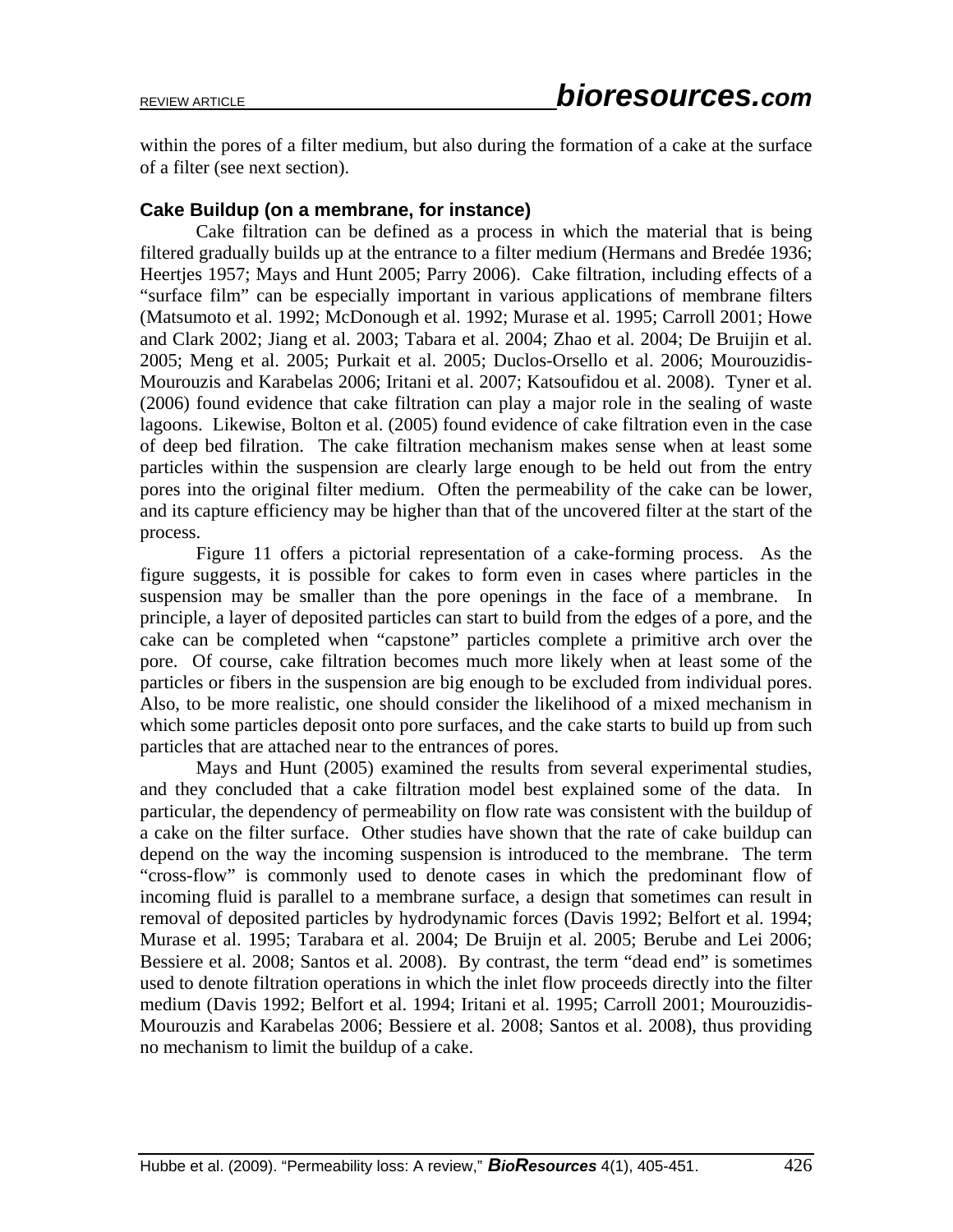

**Fig. 11.** Classical mechanism of monolayer deposition of small particles onto pore walls, decreasing the open area of the pore

# REVIEW ARTICLE *bioresources.com*



formation of paper, in which fibers in the suspension form a mat that becomes the main filter medium during the process

#### *Cake plugging*

 There are several mechanisms, in addition to the build-up of more material, that can tend to make filter cakes less permeable over time. One such mechanism is pore plugging by particles that are too small to be effectively held out at the cake surface, but large enough to become filtered at constrictions within the case itself.

 Other factors to consider are the compressibility of the cake (Murase et al. 1995; Mourouzidis-Mourouzis and Karabelas 2006), as well as a possibility that a cake densifies with the passage of time during continued application of pressure (Parry 2006). Singh and Song (2006) found a good correlation between cake compressibility and the fouling tendency of colloidal matter.

# *Papermaking*

 The process of forming a sheet of paper bears many similarities to the cake filtration operations just described. As suggested by the illustration in Fig. 12, there are some distinguishing features of papermaking, in comparison to ordinary cake filtration. The suspended matter used in papermaking usually contains a mixture of fibers and much smaller solids, i.e. "fines." The fibers are long enough that almost all of them are retained when the sheet is dewatered on a forming fabric. By contrast, the fines can be retained only by the mat of fibers itself, as it is being formed. Either the fines can be mechanically sieved by the fibers, or the fines may be bound to the fibers through the action of colloidal forces, including the possible action of polymeric retention aids and other chemical additives.

 As was noted earlier, the mechanism suggested in Fig. 12 describes only part of what happens during the formation of a paper sheet; a full description would need to consider effects of pulsations of pressure and flow, for instance. An earlier review article described how various papermaking operations, furnish characteristics, and related chemical treatments can affect the relative permeability of wet paper as water is being removed from it (Hubbe and Heitmann 2007). There is evidence that such pulsations can cause the release of fine particles (Zeilinger and Klein 1995); thus, this "washing" action can be part of the explanation for an enhancement in dewatering rates by releasing such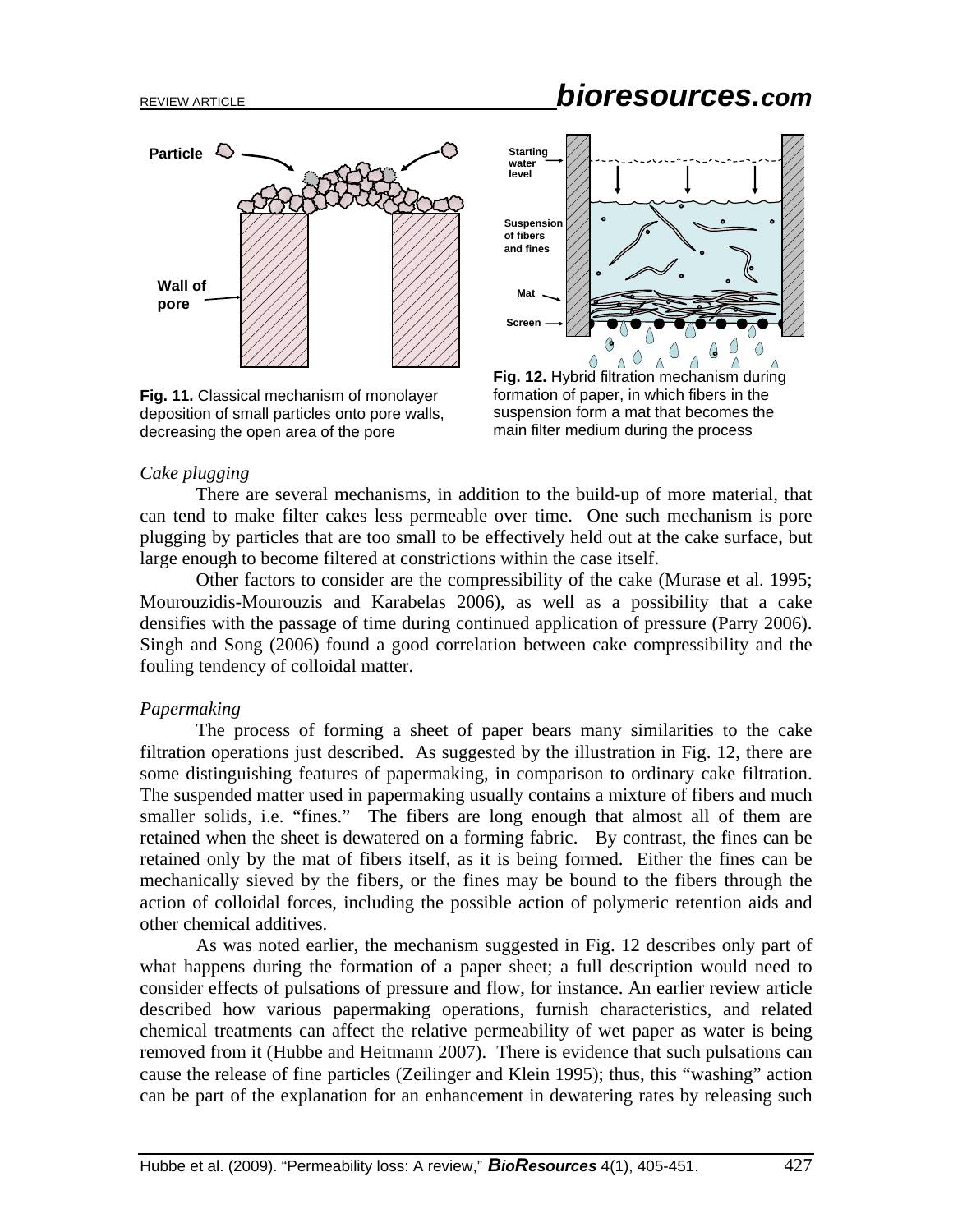fines from positions where they impede flow through pores within the wet web of paper (Räisänen 1996).

# **Exponents as an Indication of Mechanism**

Boerlage et al. (2002) used the following expression to represent the main implications of several different mechanisms, as discussed in previous subsections,

$$
d^2t/dV^2 = k (dt/dV)^n
$$
 (8)

where  $t$  is the filtration time,  $V$  is the filtered volume,  $k$  is a constant representing resistance to flow, and the exponent *n* can be related to different idealized mechanisms that have been used to account for permeability loss. Values of *n* equal to 0, 1, 1.5, and 2 represent cake filtration, intermediate filtration, standard blocking, and complete blocking, respectively (Hermans and Bredée 1936; Kim et al. 1993; Bowen et al. 1995; Madaeni 1997; Boerlage et al. 2002). Iritani et al. (1995) found that the exponent governing resistance to flow gradually changed with the passage of time, suggesting that the mechanism may have been shifting from one dominant form to another during the course of testing. Ho and Zydney (2000) developed a unified model that was able to encompass a transition from predominantly membrane pore blockage to predominantly cake filtration.

# **Head Loss Development as an Indicator of Mechanism**

 In an effort to further account for losses in permeability, Bedrikovetsky et al. (2001) measured the pressure at different levels within deep-bed filtering media during a filtering operation. Such a procedure made it possible to distinguish the effects of the amount of deposition in a certain layer of filter media and the effectiveness of the deposited material in decreasing the permeability of that layer.

# **Deposit Location Distribution as an Indicator of Mechanism**

 Various mechanisms of particle deposition all tend to suggest that the greatest proportion of particle deposition, as well as the greatest incremental losses in permeability will be associated with the first layers of pores that the entering fluid encounters (Sharma and Yortsos 1987b; Mays and Hunt 2005; Kim and Whittle 2006; Nascimento et al. 2006). For example, Datta and Redner (1998) calculated probability distributions for the locations of deposited particles based on an assumed clogging mechanism. Because a particle will become trapped at the very first location where it cannot fit through a pore, the chance that particles become stuck within a filter bed becomes lower in an exponential fashion as one follows the predominant direction of flow.

 Papermaking tends to be an exception to the rule stated in the previous paragraph. Because papermaking involves filtration of fine matter before the mat of fibers has been completely formed, laboratory and pilot-scale tests often show the highest proportion of fines present in layers nearest to the forming fabric (Tanaka et al. 1982). Such layers represent the part of the paper web that forms first and remains the most dense and least permeable during much of the sheet-forming process, especially when paper is formed by simple filtration under laboratory conditions. Consequently, it is reasonable to expect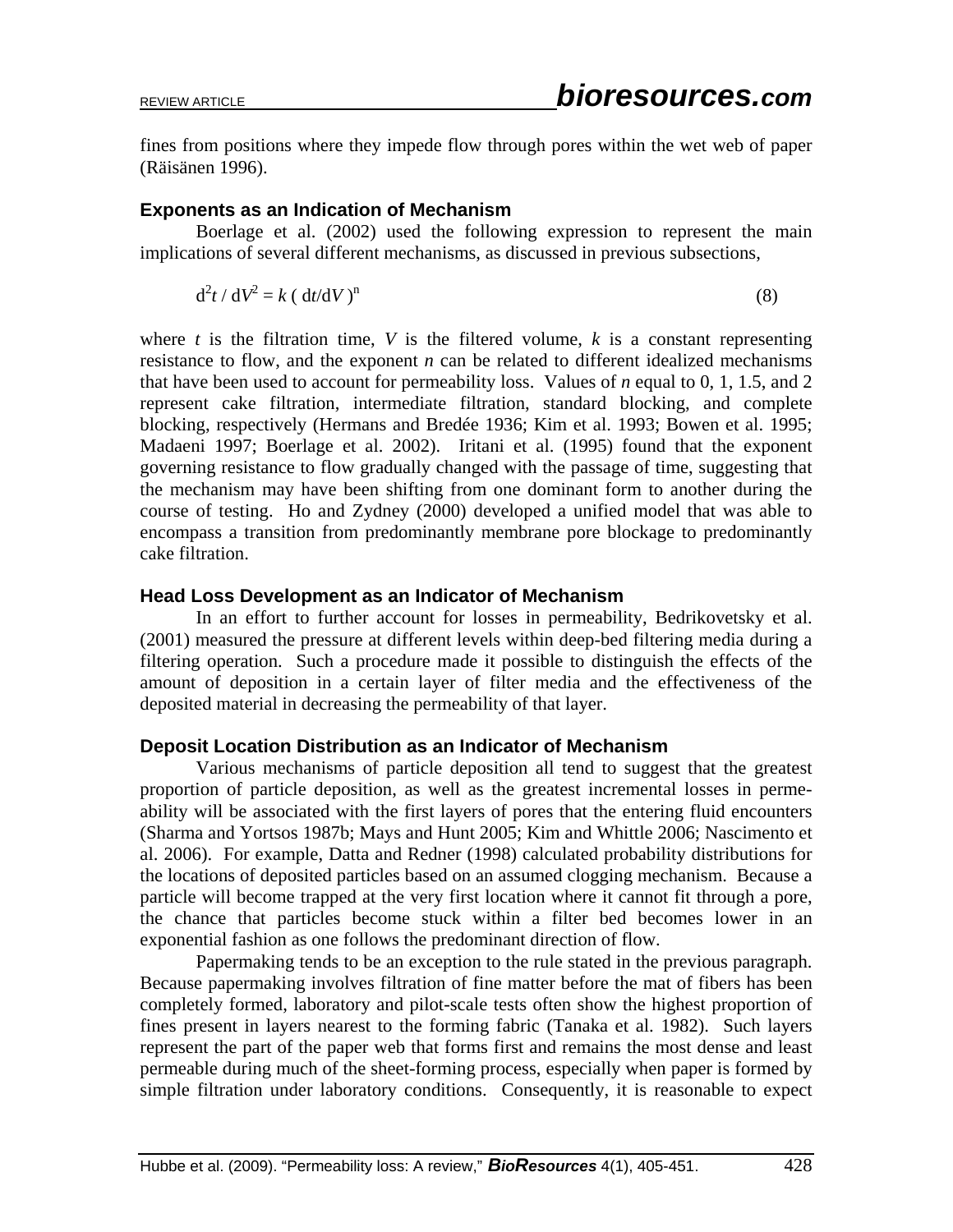such layers to be effective in sieving fine matter during one-directional dewatering of a paper sheet. One should note, however, that under industrial papermaking conditions the distributions of fines in paper can be the reverse of what has just been described (Zeilinger and Klein 1995). The explanation is that modern paper machines employ hydrofoils on the opposite side of the forming fabric from the wet web of paper. The hydrofoils create so much hydrodynamic shear in the layers of fibers nearest to the forming fabric that many of the fine particles are washed out of the paper web. This situation is somewhat analogous to the effects of hydrodynamic flow causing some particle detachment during bed filtration, and thus affecting the resulting distribution of deposited particles (Bradford et al. 2007).

# **SIMULATION OF PORE OCCLUSION AND FLUX REDUCTION**

 By means of computer simulation methods it is possible to take some of the approaches considered in the previous section and apply them to mathematical representations of different assumed models to represent a network of pores (Fatt 1956; Tien et al. 1979; Todd et al. 1984; Fan et al. 1985a,b; Imdakm and Sahini 1987, 1991; Mackie et al. 1987; Rege and Fogler 1987; Sharma and Yortsos 1987b; Sahimi et al. 1990; Hampton et al. 1993; Choo and Tien 1995b; Putnam and Burns 1997; Ramachandran et al. 1998; Lee and Koplik 2001; Seminario et al. 2002; Kim and Whittle 2006; Bauer et al. 2008; Bessiere et al. 2008; Kampel et al. 2008). The idea is to track the motions and fates of numerous hypothetical particles as they progress through a mathematical representation of the porous media under consideration, obeying a preselected set of stochastic rules and probabilities. As noted by Ramachandran et al. (1998), many of the works cited in the previous section were based on continuum models. Bed properties were treated as if they were the same for flow in all directions, i.e. isotropic. The challenge is to build a bridge bewteen the microscopic mechanisms and the observable macroscopic permeability losses (Datta and Redner 1998). In particular, continuum models do not deal very well with issues related to how a porous network responds to localized clogging at different points. The permeability of the medium as a whole is highly dependent on how well the pores are connected together. A statistical approach, often called percolation theory (Sahimi et al. 1990), is used to predict both the manner in which a network may become partially clogged, and also the effect of such clogging on the overall permeability.

# **Classifying Real Pore Networks**

 The first step in putting together a mathematical representation of a porous system can entail drawing a picture of it and considering what aspects of the picture represent distinguishing characteristics. The terms granular, chromatographic, membrane, and papermaking will be used in subsequent discussion to differentiate the four contrasting types of filtering media that have been discussed in this article.

#### *Granular*

 Granular filter media is used in operations called "depth filtration," or "deep bed filtration." One of the characteristics of such operations is that there is a feedback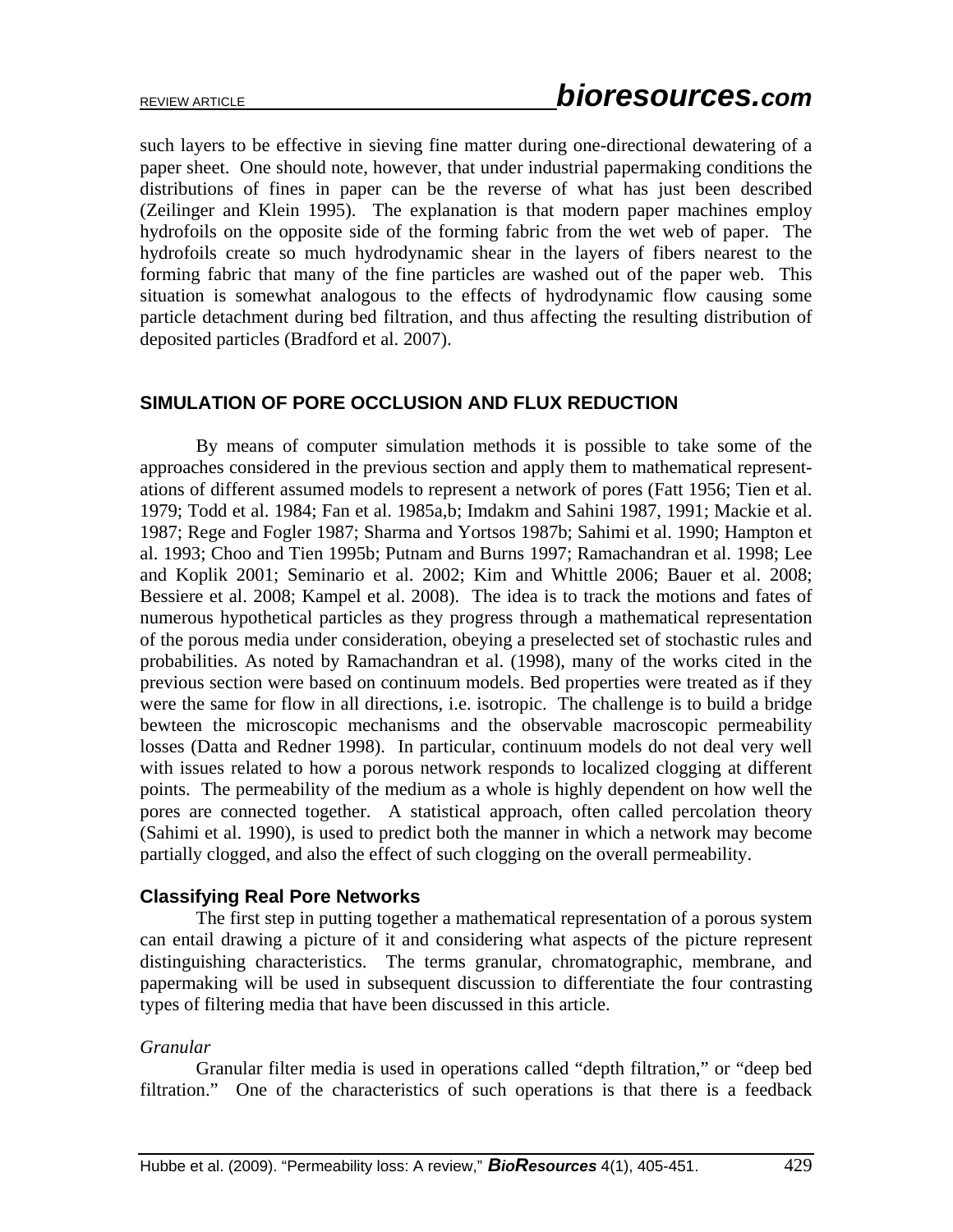# REVIEW ARTICLE *bioresources.com*

mechanism between particle collection and subsequent performance of the filter (Datta and Redner 1998). In addition, clogging usually occurs mostly at the upstream end of the filter bed. Figure 13 provides a pictorial representation of a granular bed filter, through which a probe particle is passing.

Bryant et al. (1993) proposed that various effects of filtration in granular media ought to be represented by a network comprised of pore bodies and throats. For instance, the throats may be represented by symmetrically restricted zones, as was shown in Figs. 1 and 8. To represent such a system mathematically, each enlarged opening (pore body) within the bed should be connected by a number of open paths to the adjacent pore bodies.



**FLOW FLOW FLOW FLOW FLOW "**

**Fig. 13.** Representation of a granular packed bed filter medium in which particle retention can be achieved either by mechanical straining or by interactive forces

**Fig. 14.** Representation of a chromatographic medium in which the particles making up the bed contain networks of much smaller pores

#### *Chromatographic*

Chromatographic columns, such as those used for gel permeation analysis of the size distributions of soluble polymers, consist of beds of nanoporous particles (Linden et al. 1999). In a superficial way, a packed bed of nanoporous chromatographic packing material can seem similar to a granular packed bed, as discussed in the previous section. However, as illustrated in Fig. 14, one has to account for the fact that flow can occur not only around the component particles, but also through them, by means of networks of much smaller pores. In chromatographic applications it is often adequate to assume that most of the permeation taking place within the nanoporous particles is a result of molecular diffusion; however the presence of a pressure gradient suggests that at least part of the net flow through the system is due to liquid movement through the smaller pores. Linden et al. (1999) found evidence that individual protein macromolecules adsorbed on pore surfaces or entrances can inhibit passage of other macromolecules in such systems.

A particular challenge in dealing with flow through columns packed with silica gel and similar materials lies in differentiating between effects due to flow around vs. through the nanoporous particles. Aydin et al. (2008) addressed such problems from an experimental standpoint by completely filling in the small pores with a cross-linked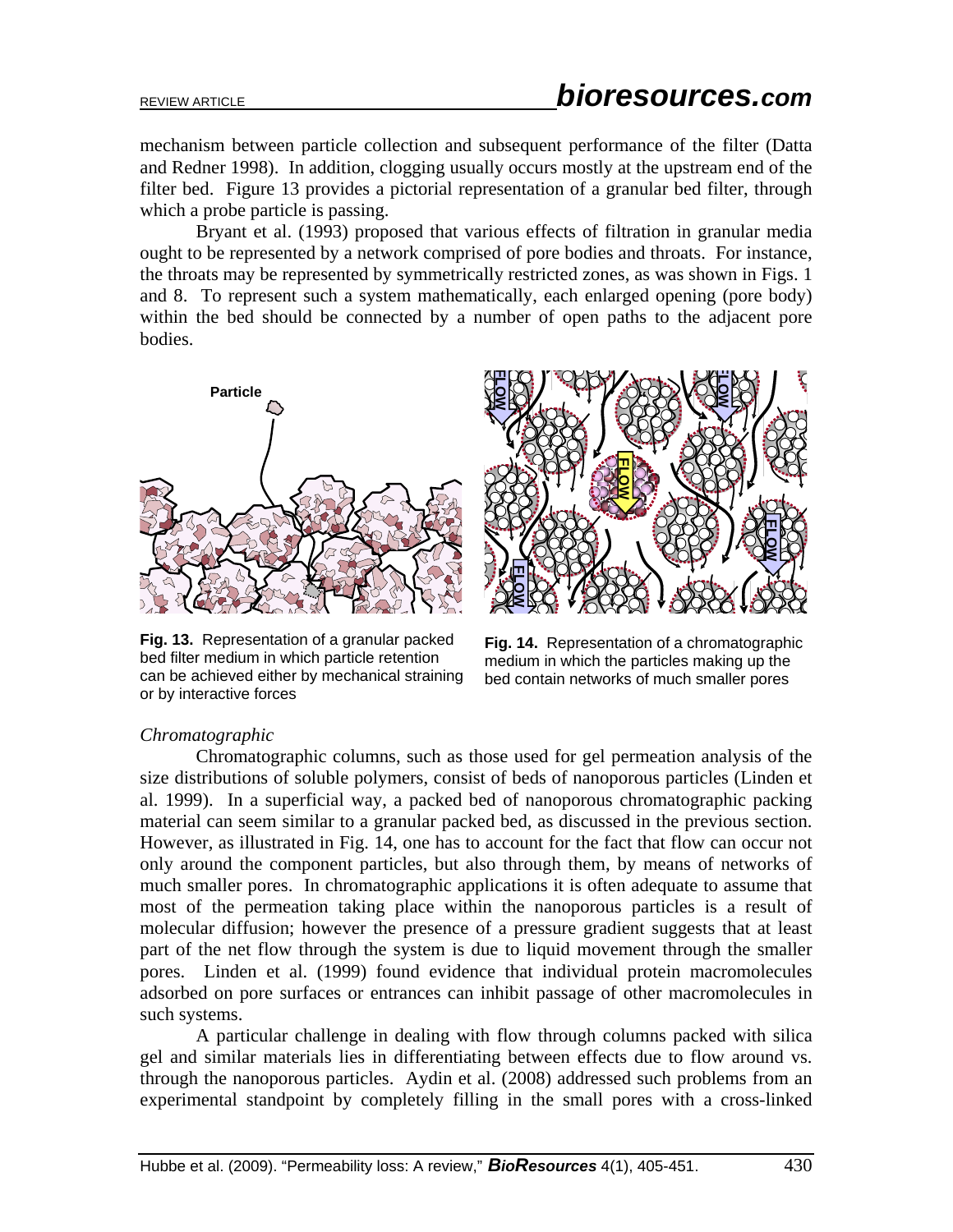organic polymer. In other cases, investigators have struggled to find suitable non-porous packing materials that have similar outer surface characteristics as the nanoporous packing material under consideration, in order to carry out control experiments (see, for instance, Hubbe et al. 2007).

# *Membrane*

 Though not all membranes are alike, they generally can be described by the word "thin". In addition, many membranes are manufactured to have a specified range of pore size, depending on the intended application. Figure 15 presents a pictorial representation for an especially simple membrane filter, in which the pores can be regarded as cylinders extending from one side to the other of the membrane. Such media are subject to three kinds of fouling: adhesion to pore walls, blockage of pores, and caking on top of the membrane. In terms of mathematical modeling it is reasonable to envision that reductions in the permeability of a membrane filter can occur as a series of parallel events, in which the blocking of one pore may have little or no effect on flow through a nearby pore. However, each such pore may be subject to stochastic occurrences governing the degree to which the local permeability is reduced by particle deposition.



**Fig. 15.** Representation of a membrane filter, considering a case in which simple pores extend from one side to the other.

**Particle**

**Fig. 16.** Representation of a fibrous filter medium. Such media often have higher void fraction in comparison to granular packed beds.

# *Fibrous*

 Fibrous filters, including filter paper, textiles, and various screen filters, tend to have a greater proportion of void volume in comparison to granular media (Jackson and James 1986). Some of the earliest theoretical work related to permeability of fiber mats was that of Carman (1938). Concepts related to the permeability of fiber mats were further developed by researchers at the Institute of Paper Chemistry, who considered such factors as the compressibility of mats in response to applied pressure (Ingmanson 1952, 1953; Whitney et al. 1955; Meyer 1962; Han 1969). Binotto and Nichols (1979) and Zhu et al. (1995) considered related issues more recently.

Although the shapes of the filter elements are quite different from those of a granular packed bed, from the standpoint of computer modeling it still can be useful to consider fibrous media in terms of interconnected pore bodies and constrictions. For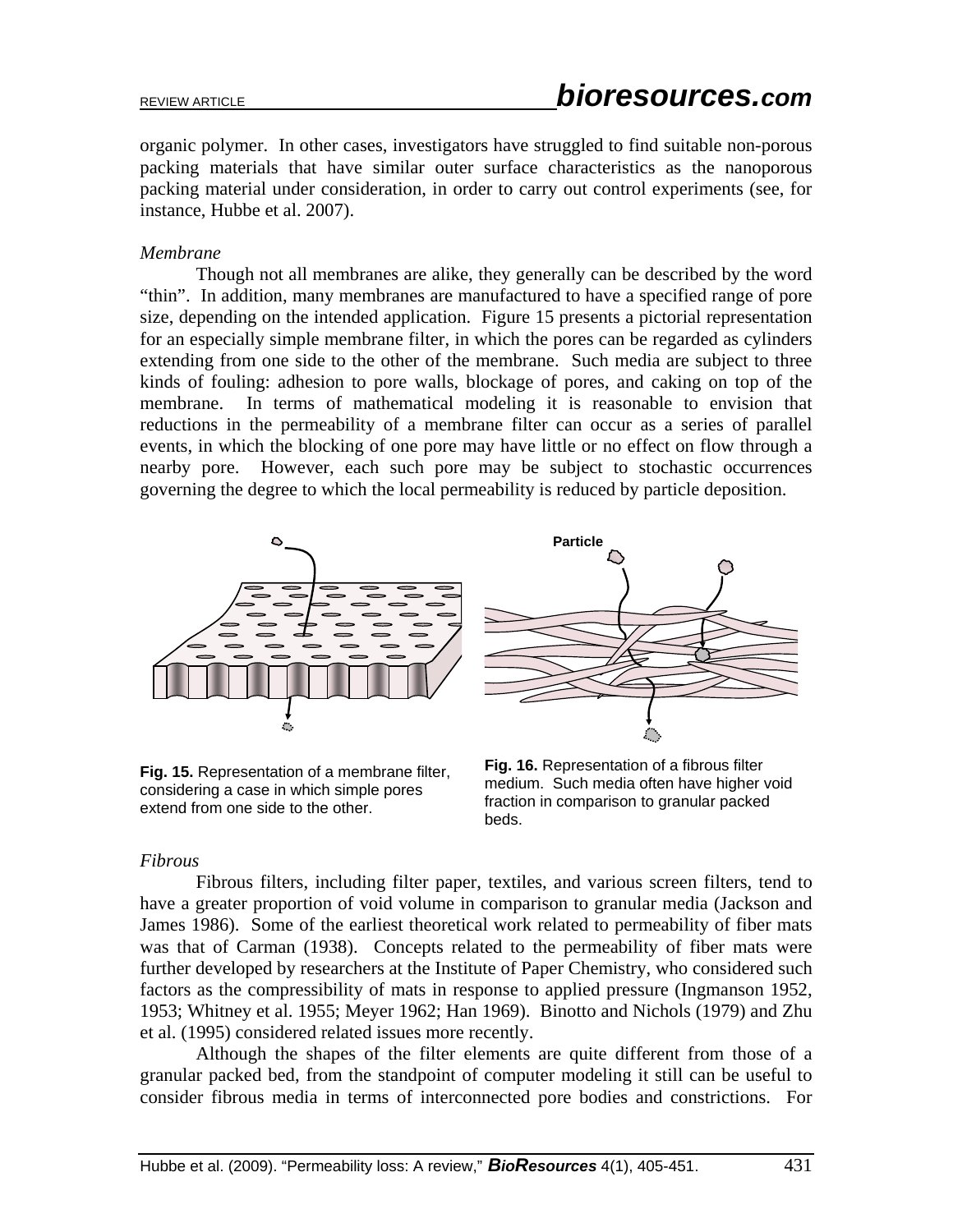instance, various studies have attributed permeability reduction to a blockage of pores by cellulosic fines during the production of paper (Britt et al. 1986; Kumar and Ramarao 1996; Räisänen 1996; Hubbe 2002; Paradis et al. 2002; Cole et al. 2008; Hubbe et al. 2008). Various authors have considered network models for simulation of filtration effects vs. permeability of fibrous media (Higdon and Ford 1996; Le Coq and Silvy 1999; Clague et al. 2000).

Modeling of a paper forming process would be just the same as discussed in the previous paragraphs, except that the fiber mat is forming and densifying during the same time that it serves as a filter medium. There have been various efforts to model such events (Kumar et al. 1996; Zhu et al. 1995; see Hubbe and Heitmann 2007). It is reasonable to assume that both the pad density and the permeability of different component layers in a sheet of paper, during its formation, change continually during the process. In an effort to achieve realistic estimates of flow resistance through beds of cellulosic fibers, Zhu et al. (1995) employed micro-mechanical approach. By building upon work associated with textile technology, they were able to account for the effects of both fiber bending, fiber slippage, and changes in the distribution of fiber orientation in response to the cumulative pressure exerted on layers within the mat, as a consequence of the hydrostatic head and the flow of liquid through the mat. This approach made it possible to get a more realistic estimate of both the porosity and the permeability within different layers. The authors were able to account of moderate losses in mat permeability as a function of increasing hydraulic pressure. Though the article did not explicitly deal with effects due to unattached cellulosic fines in the flowing liquid, the mathematical approach might be adapted to serve as a starting point for such investigations in the future.

Singh et al. (2009) recently evaluated the effects of different types and levels of mineral fillers that are incorporated into paper during its manufacture. Relatively low levels of precipitated calcium carbonate (PCC), consisting either of rosettes or clustered prismatic particle shapes, tended to increase the permeability of the resulting fiber mats, presumably due to the attractive electrostatic forces between the positive PCC surfaces and the negatively charged fibers. It is reasonable to expect that interposing bulky mineral particles between fibers ought to help space the fibers apart from each other, enlarging the effective sizes of pore spaces between the fibers. Higher levels of PCC tended to reduce permeability, consistent with a clogging mechanism. Clay filler particles reduced permeability at all levels of addition; clays have a platy shape, which tends to be efficient for the blocking of pores. At the same time, except for the unexpected case of edge-wise attachment to fiber surfaces, flat mineral particles are not expected to be efficient for increasing the spaces between fibers in a wet paper sheet before it is dried.

# **Idealized Models of Pore Networks**

 Most simulation studies of filtration and permeability of porous media are based on models in which nodes are connected by various numbers of links (Fatt 1956; Rege and Fogler 1987; Sharma and Yortsos 1987b; Sahimi et al. 1990; Lee and Koplink 2001; Kampel et al. 2008). The arrays may either be ordered or random.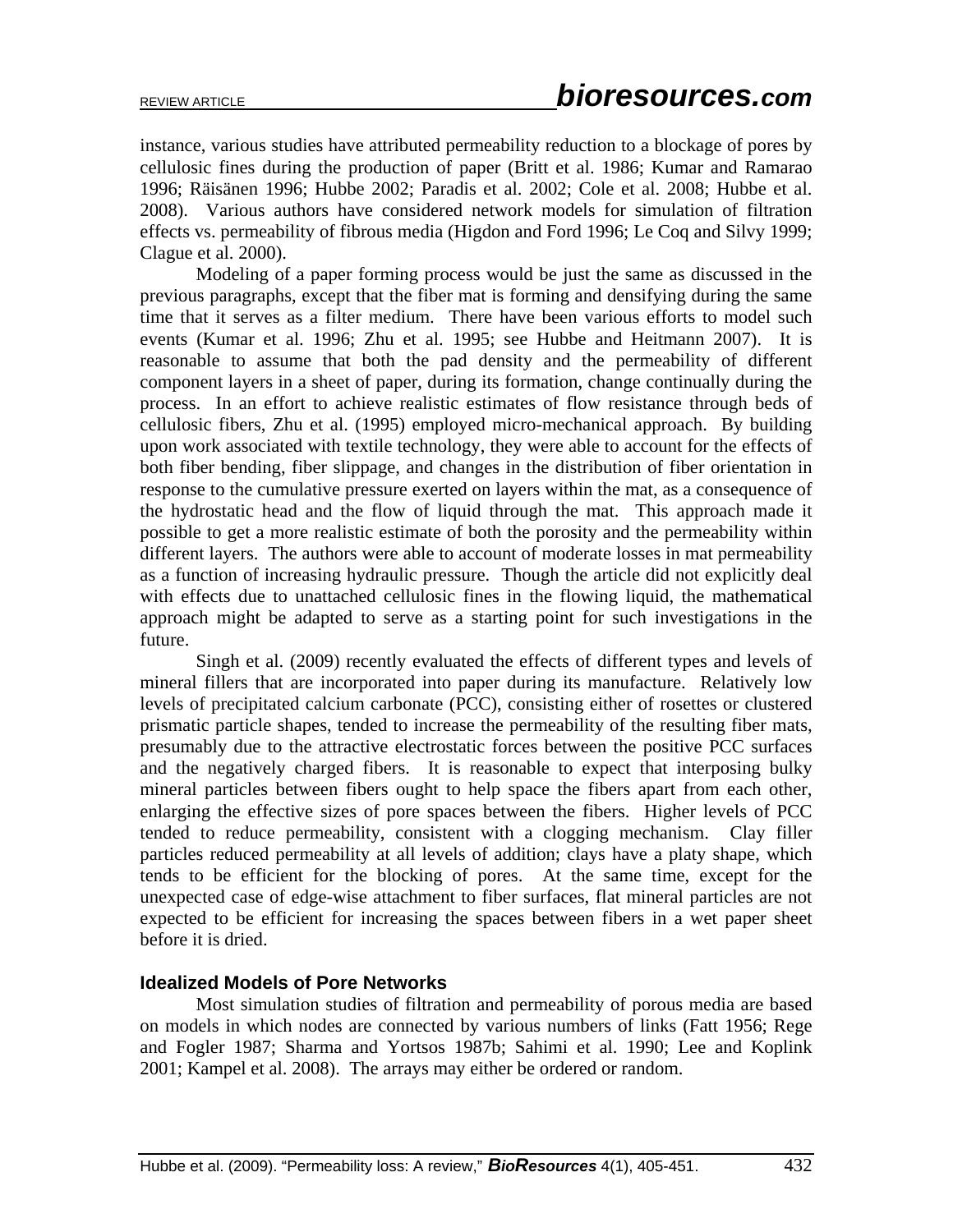#### *Capillaries*

 Among the simplest ways to construct a network model for a porous system is to assume that the nodes are much larger than the dimensions of any of the suspended particles, but that they are connected together by cylindrical capillaries of uniform crosssection (Hampton et al. 1993; Choo and Tien 1995b; Kim and Whittle 2006; Santos et al. 2008).

### *Pore bodies and constrictions (throats)*

 At the next level of sophistication, the cylindrical connections are replaced by smoothly curved throats of specified dimensions (Payatakes et al. 1973; Chiang and Tien 1985; Burganos et al. 1992). Such details can be important when attempting to apply various trajectory analyses, in an effort to estimate the likelihood of particle deposition in different locations, so that the overall impact on permeability can be estimated.

Imdakm and Sahami (1991) and Burganos et al. (1992) employed trajectory analysis of the paths of many individual particles passing through simulated porous media, using a constricted pore throat model of the type just described. Hydrodynamic streamlines were considered, and the particles were allowed to enter pores in random positions. Forces and torques of various types acting on the particle were considered, and the simulation results could be fitted accurately to experimental data. This type of analysis took advantage of related work involving trajectory analysis of particle transport through or deposition within individual pores (Vidyanathan and Tien 1987). The articles by Vidyanathan and Tien (1987) and Imdakm and Sahami (1991) showed that useful predictions could be achieved by estimating the hydrodynamic torque needed to overcome the adhesive forces causing deposited particles to resist rolling from their sites of attachment.

#### *Statistics regarding plugging patterns*

For an ideal, simple membrane filter, such as that which is illustrated in Fig. 15, one can estimate the number of large suspended particles needed to plug every available channel. But the computation is more difficult in a complex porous medium. Kampel et al. (2008) considered a two-dimensional network representation. Computer simulations were carried out to determine rules to predict the maximum number of clogging events that would be needed to completely seal off flow through the bed.

# **MINIMIZATION OF PERMEABILITY LOSS**

In comparison to the amount of research devoted to prediction and understanding of permeability loss phenomena, there has been less attention to the science dealing with ways to decrease the severity of such phenomena. Research progress related to minimization of permeability loss is discussed in this section.

# **Removal of Fines from Inlet Flow**

 As noted by Kruger (1986) and Bedrikovetsky et al. (2001), one of the most effective approaches to minimize permeability loss involves removal of particulate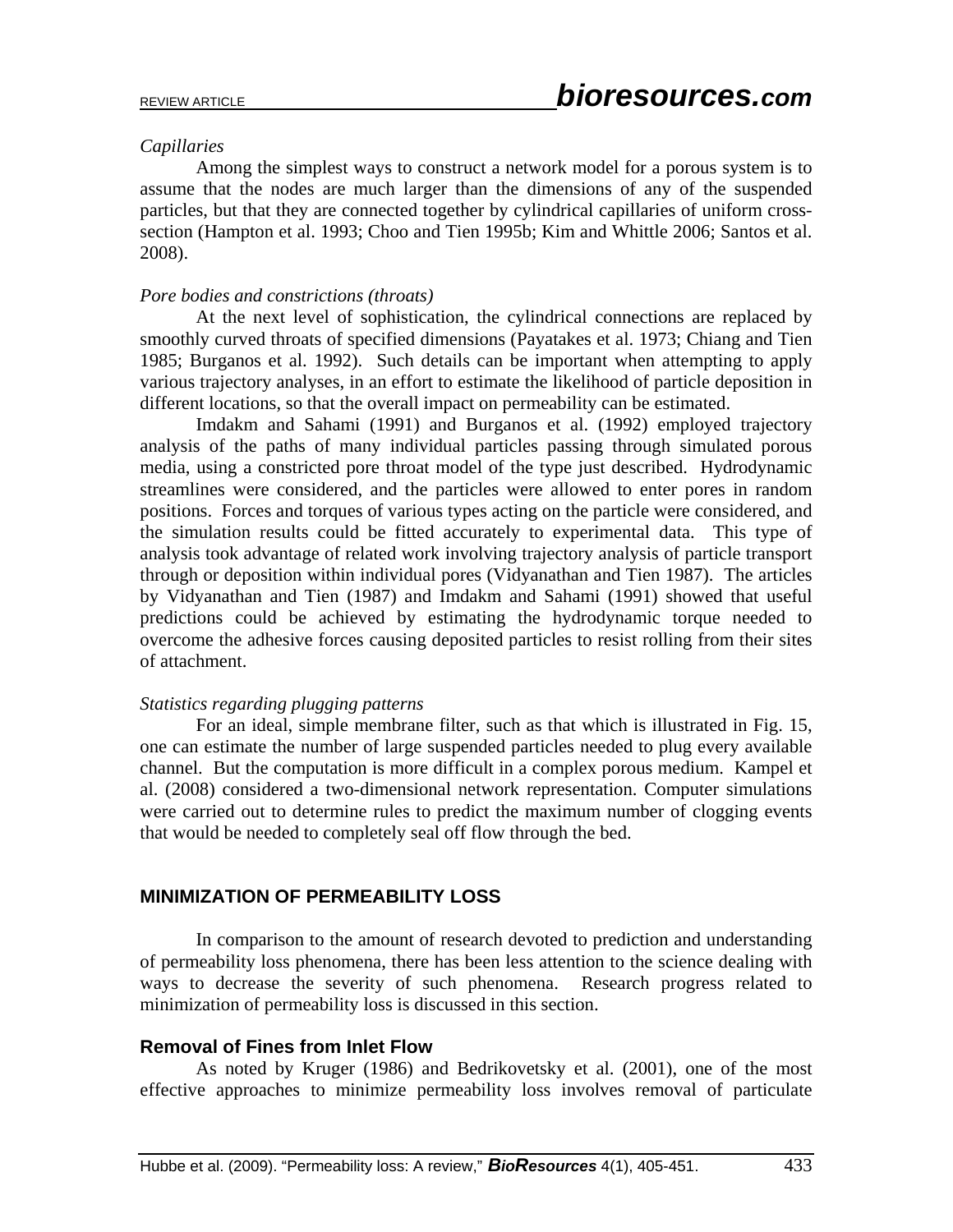materials from incoming streams. Economic and practical considerations may or may not favor such strategies, depending on the circumstances one is dealing with. The cost to remove particulate matter needs to be low enough relative to the expected benefit for such a strategy to be worth practicing. Sometimes there can be an optimum degree of water treatment that can yield the best overall return on investment. In other cases, the main purpose of the filtration process is to remove particulate matter, so it would be like an admission of defeat to require that particles be removed in advance of such a filtration step. Nevertheless, sometimes a pre-filtering operation could be justified if such a step is able to remove components from a suspension that lead to early fouling of the main filter system (Gironès et al. 2006). For instance, simulation work by Rege and Fogler (1987) has suggested that it can make sense to remove relatively large particulate matter in such cases, especially if it is the large particulate fraction that ends up clogging the channels in a filter medium.

#### **Fines Attachment to Avoid Migration**

#### *Papermaking applications*

 During the industrial formation of a paper web, one of the factors that can limit the rate of production is the rate of water removal. The presence of high levels of cellulosic fine matter in the fibrous suspension can greatly increase the resistance to dewatering, making it more difficult to operate the papermaking equipment at a profit. Though various contributing explanations have been offered for the effects of cellulosic fines on the dewatering of a paper web (see Hubbe and Heitmann 2007), it appears likely that a clogging mechanism is dominant in many case. In other words, the movements of cellulosic fines relative to the fibers in a wet mat are likely to result in the plugging of drainage channels.

 One way too address problems of slow dewatering, as just described, is to bind fine particulate matter to larger particles or fibers in order to minimize migration within the filter media. Thus, during the manufacture of paper the fiber suspension can be treated with cationic polymers, binding the fines to fibers (Britt et al. 1986; Hubbe 2002; Hubbe et al. 2008). Then, once the suspension reaches the point of sheet formation, a greater proportion of the fine particles remain associated with the fibers, and less time, application of vacuum, or application of pressure is needed to coax water out of the wet paper. Not only can the rate of production be increased, but also there can be a savings in the energy that must be expended to evaporate the water that remains after the wet web has been pressed. The types of chemical additives that are particularly effective for promoting dewatering on paper machines include soluble aluminum compounds, highcharge cationic polymers, and combinations of cationic flocculants added sequentially to fiber furnish with negatively charged colloidal silica or sodium montmorillonite (bentonite) particles (see Hubbe and Heitmann 2007).

 Charged additives should not be used at excessive levels, since, as shown in the early work of Smellie and La Mer (1958), an overdose of polyelectrolyte can be expected to stabilize small particles in suspension, increasing the likelihood that the filter medium becomes clogged. Related effects were reported recently by Liimatainen et al. (2009), who observed strong reductions in dewatering rates when cellulose suspensions were treated with carboxymethylcellulose (CMC). The effects were attributed to a dispersing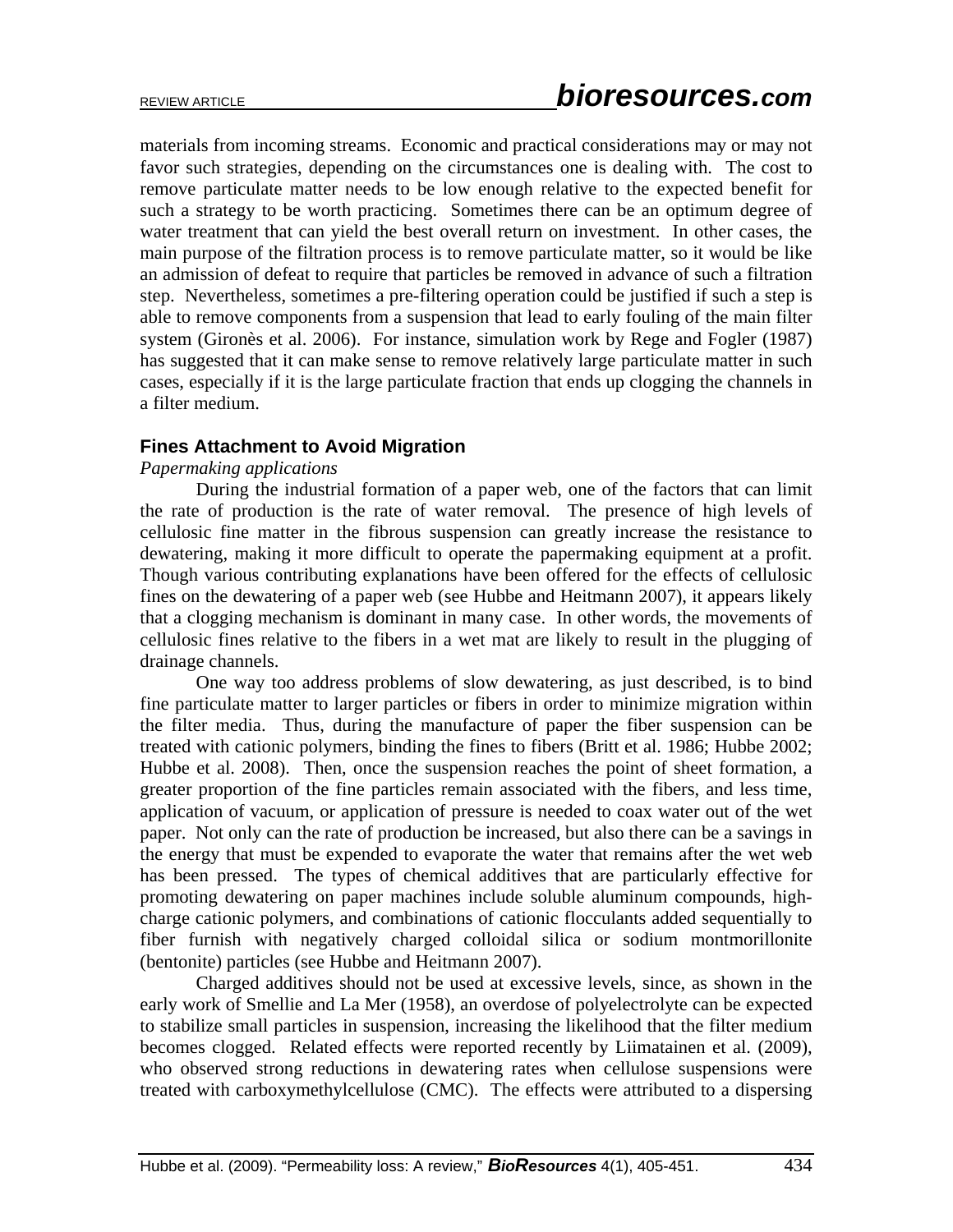effect, causing fines to remain unattached to fiber surfaces and thus more susceptible to being drawn into positions where they choke off drainage channels in the wet web of paper.

# *Inhibitory chemicals*

 Researchers dealing with enhanced oil recovery have noted that addition of multivalent cations to the injected water has the potential to suppress the release of fine particles from their points of attachment within sandstone formations. As a consequence it is possible to avoid marked decreases in permeability that would have accompanied the addition of low-salinity water without the multivalent cations. Jones (1964) found that relatively small amounts of calcium or magnesium ions were quite effective to avoid mobilization of clay particles within sandstone. Kruger (1986) listed a variety of additives that can be used in this manner, including hydroxyaluminum compounds, KOH (which possibly causes dissolution of aluminum from the media), and organic polymers. Some of these treatments appear to immunize sandstone beds in such a way that untreated fresh water can be used, at least for a while, without immediate plugging of the formation. The apparent mechanism involves adsorption of multivalent cations onto the mineral surfaces, thus neutralizing the electrostatic repulsion forces between the surfaces.

# **Avoiding Unsuitable Particle Sizes**

 It is reasonable to expect that a certain intermediate size range of particles should be especially harmful to the permeability of a porous medium. Particles that are many times larger than the pore spaces within the medium can be expected to simply build up as a highly permeable cake at the inlet side of the filter. Particles much smaller than the most constricted zones within the medium might be expected to pass through the filter with little effect on permeability. The latter expectation is particularly reasonable if the small particles have the same sign of charge as the porous media surfaces. Darby and Lawler (1990) found that particle size affected the probability of latex particle collection within a packed bed, but head loss was strongly correlated with the surface area of captured particles, a factor suggesting that a given mass of smaller entrapped particles will have a greater negative effect on permeability.

Based on factors discussed in this article, it is proposed that removal of *either* the larger or the smaller particles in a suspension with a wide particle size distribution can be desirable – removal of the large particles to minimize mechanical clogging, and removal of small particles, which, if the *do* become deposited within porous media, can be expected eventually to seal up the pores more effectively. If a porous media is subjected to a diverse range of suspended particles, one can expect some of the larger particles to be ideal for constricting the throat areas within porous media. Smaller particle then can be expected to become entrapped in yet more restricted passages adjacent to the first lodged particle, with the process continuing until colloidal-size particles work themselves into the smallest remaining fissures.

 Particle entrapment issues can be important in the design of suitable carriers for cancer-treating medicines. An analysis by Bauer et al. (2008) showed that it can be a mistake to employ relatively large particles to transport anti-cancer drugs to tumors, despite the fact that relatively large particles can be selectively admitted to certain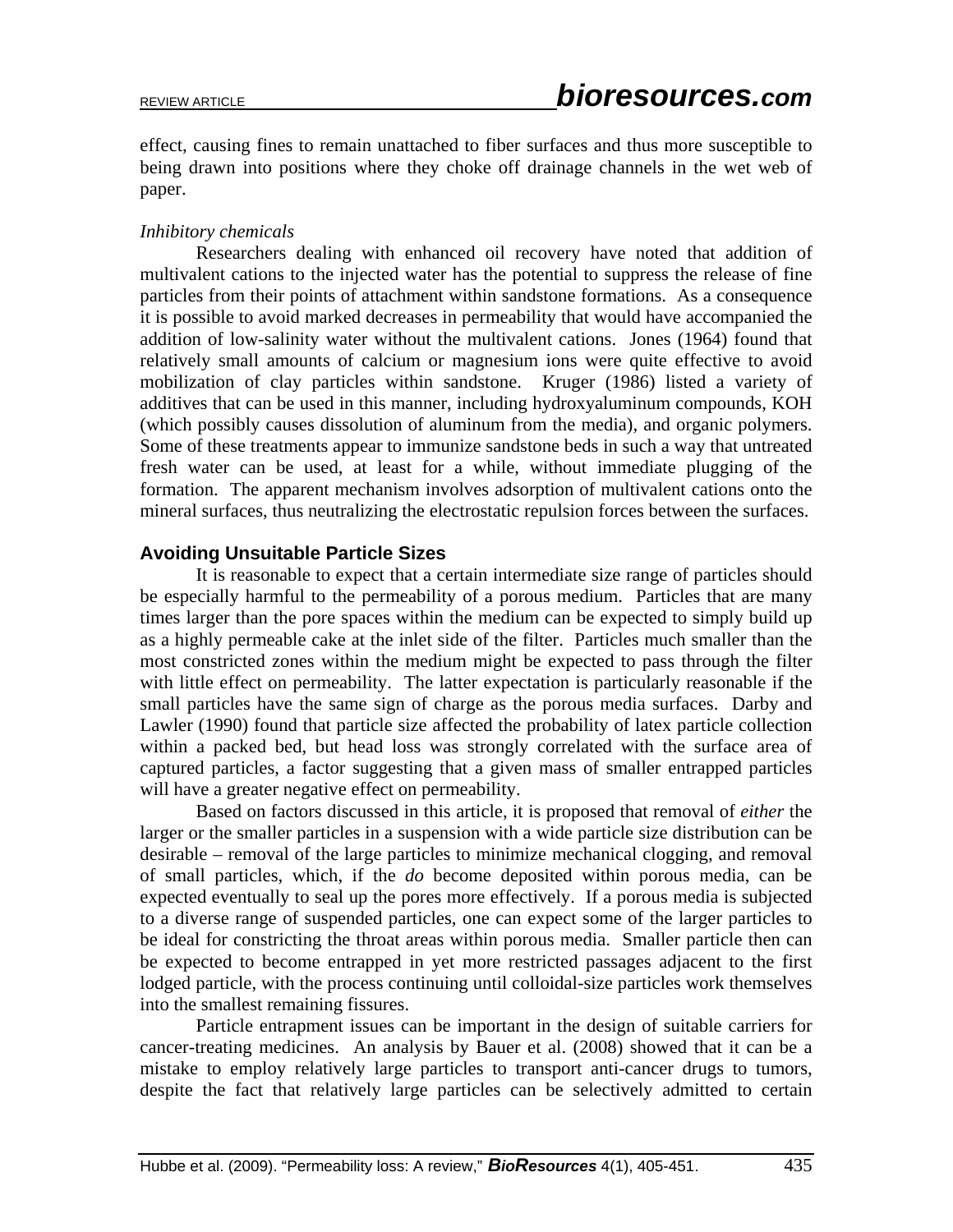cancerous tissues, to the exclusion of typical healthy tissue. Unfortunately, the analysis showed that the large particles are prone to getting stuck too early, before they have reached the target organ.

# **Sharp, Brief, Backflow (back-pulsing)**

 Though the resuspension of fine particles within a packed bed or mineral formation usually is considered undesirable, in terms of permeability, Gruesbeck and Collins (1982) suggested a strategy to break that paradigm. They considered cases in which fine particles had become mechanically strained from a suspension, ending up by blocking constricted points in a network of pores. Their prescription was to exert a sharp, but very brief counter-flow, forcing the obstructing particles back out of their blocking positions. To minimize reblocking of the freed-up pores, the idea is to keep subsequent flow rates suitably slow in the forward direction. Amburgey and Amirtharajah (2005) and Amburgey (2005) evaluated related strategies with sufficiently gentle backflushing to avoid refluidization of filter beds; by this approach it was possible to maintain a high collection efficiency during the critical phase of filtration right after backflushing.

 In membrane applications backflushing operations can be carried out with great expectations of improvements in permeability, though usually not back to the original levels (Jiang et al. 2003; Iliuta and Larachi 2005; Gironès et al. 2006; Mourouzidis-Mourouzis and Karabelas 2006; Katsoufidou et al. 2008). Such results can be tentatively attributed to removal of much of the cake material (surface deposition), whereas much of the material deposited onto the walls of pores within a membrane filter are likely to be resistant to removal during backwashing operations.

#### **Other Strategies to Maintain Permeability**

#### *Agitation to minimize cake buildup*

 The use of a cross-flow mode of membrane filtration already has been mentioned as a strategy to minimize the buildup of cake layers, which often constitute a major portion of the overall resistance to flow. But there are other related strategies. Yeo et al. (2006) described how bubbling of air can be used to agitate bundles of hollow fiber membrane media in order to maintain flux rates. It was recommended to agitate the fibers uniformly within a bundle in order to ensure an even rate of fouling on the membrane surfaces. It is likely that flow-induced rubbing between the adjacent membrane surfaces helps to dislodge cake material.

 Datta and Redner (1998) suggested use of depth filter systems having a gradient of local permeability. The idea is to reduce the previously mentioned problem associated with high amounts of deposition focused in the top layers of such filters. For instance, placement of coarse media in a top layer could be used to remove part of the suspended matter, with less concern about overall permeability reduction, affecting the whole bed. Dual-media filtration systems, incorporating this type of approach, are often used for fresh water treatment. A concern, however, is that back-flushing can cause released fines to become fluidized with the finer media particles near the entrance of the bed. This process can result in further of loss of permeability if those released fines are not effectively removed from the system during the backwashing process.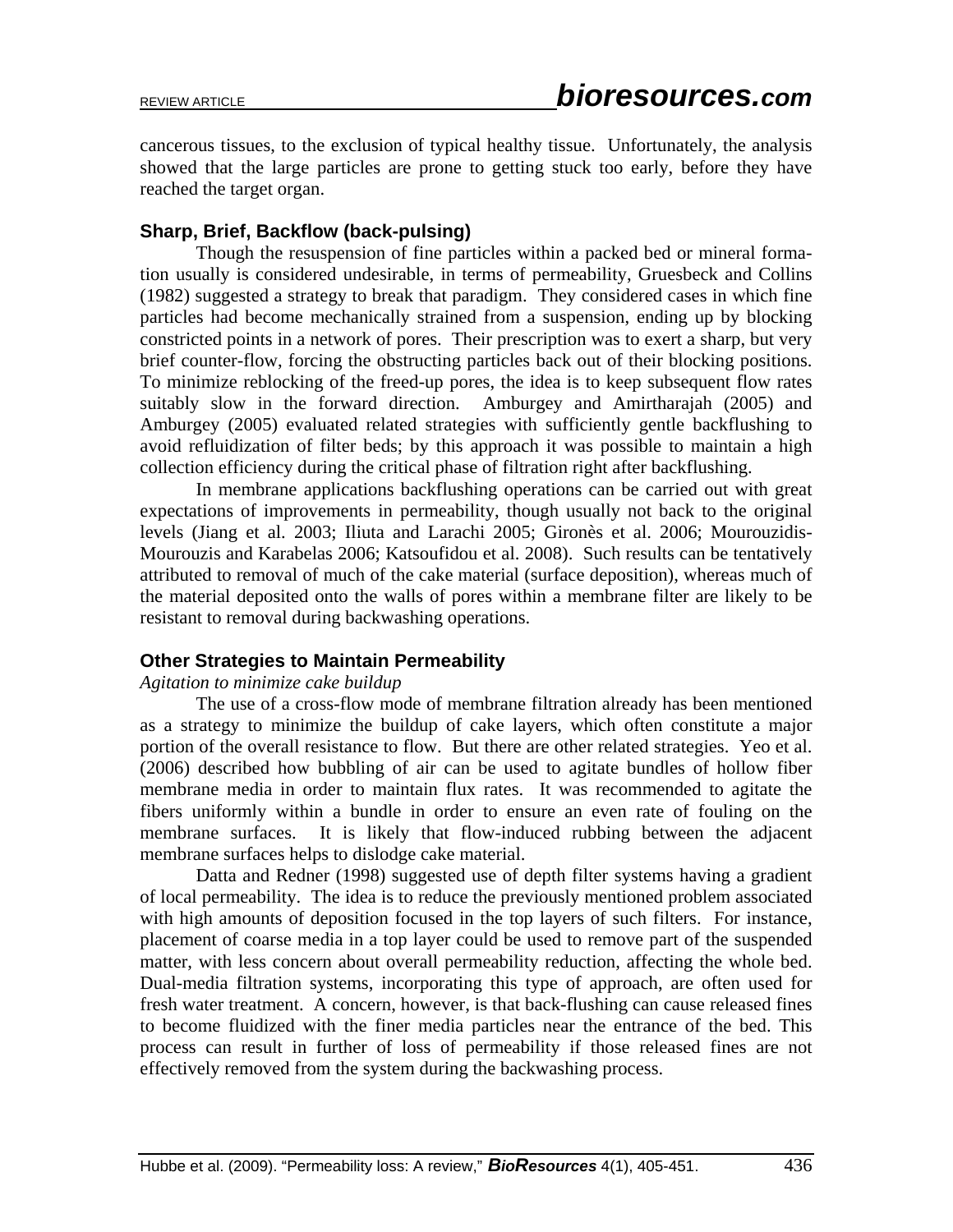# **INTENTIONAL CLOGGING**

 There are many situations in which high permeability is considered to be undesirable. Examples include the media used to seal impoundments of liquid-containing wastes. Some strategies for dealing with such cases already have been discussed in this article. Surprisingly few researchers appear to have published scholarly work dealing with the science and optimization of such approaches.

# **Solids of Suitable Size, Shape, and Affinity**

 As noted by Rausch and Curry (1993), clay particles can be well suited for the sealing of impoundments. Results of such measures were found to depend on the colloidal stability of the clay suspensions. The present literature review did not reveal any publication in which a systematic attempt was made to identify particle attributes relative to their propensity for slowing the flow through permeable material.

# **Polyelectrolyte Complexation**

 The performance of certain filter media can suffer if the relative sizes of different channels are nonuniform. A large proportional of the flow may then pass through relatively large channels, which offer relatively poor filtration. Adjacent regions of the bed having finer pore structure may be exposed to relatively little flow. As noted by Rege and Fogler (1987), additives termed "diverting agents" have been used to selectively impede flow through relatively large channels.

 De et al. (1997) pursued an innovative approach, employing in-situ polyelectrolyte complexation as a means of selectively reducing flow through relatively large channels in fiber mats. Due to hydrodynamic and macromolecular factors, high-mass cationic copolymers of acrylamide, in solution, were effectively excluded from the finer pores within such mats. The added polyelectrolytes, being restricted to the larger channels, were then able to form complexes with anionic dissolved anionic polymers and colloidal matter. The complexes thus formed tended to choke restricted zones in the larger channels of paper pulp mats, yielding an overall improvement in the efficiency of washing operations.

# *Gelling liquids*

 Related technology has been described by Durmusoglu and Corapcioglu (2000). They demonstrated the effectiveness of gelling liquids in reducing the permeability of barrier layers in impoundments. Unstable suspensions of colloidal silica were injected into filter media, such that monolithic silica gel was formed within a desired layer within the media. The relative impermeability of such layers is consistent with the principles implicit in the Kozeny-Carman analysis (Kozeny 1927; Carman 1937; Herzig et al. 1970), i.e. permeability reduction is favored by very high surface area and very small pore dimensions.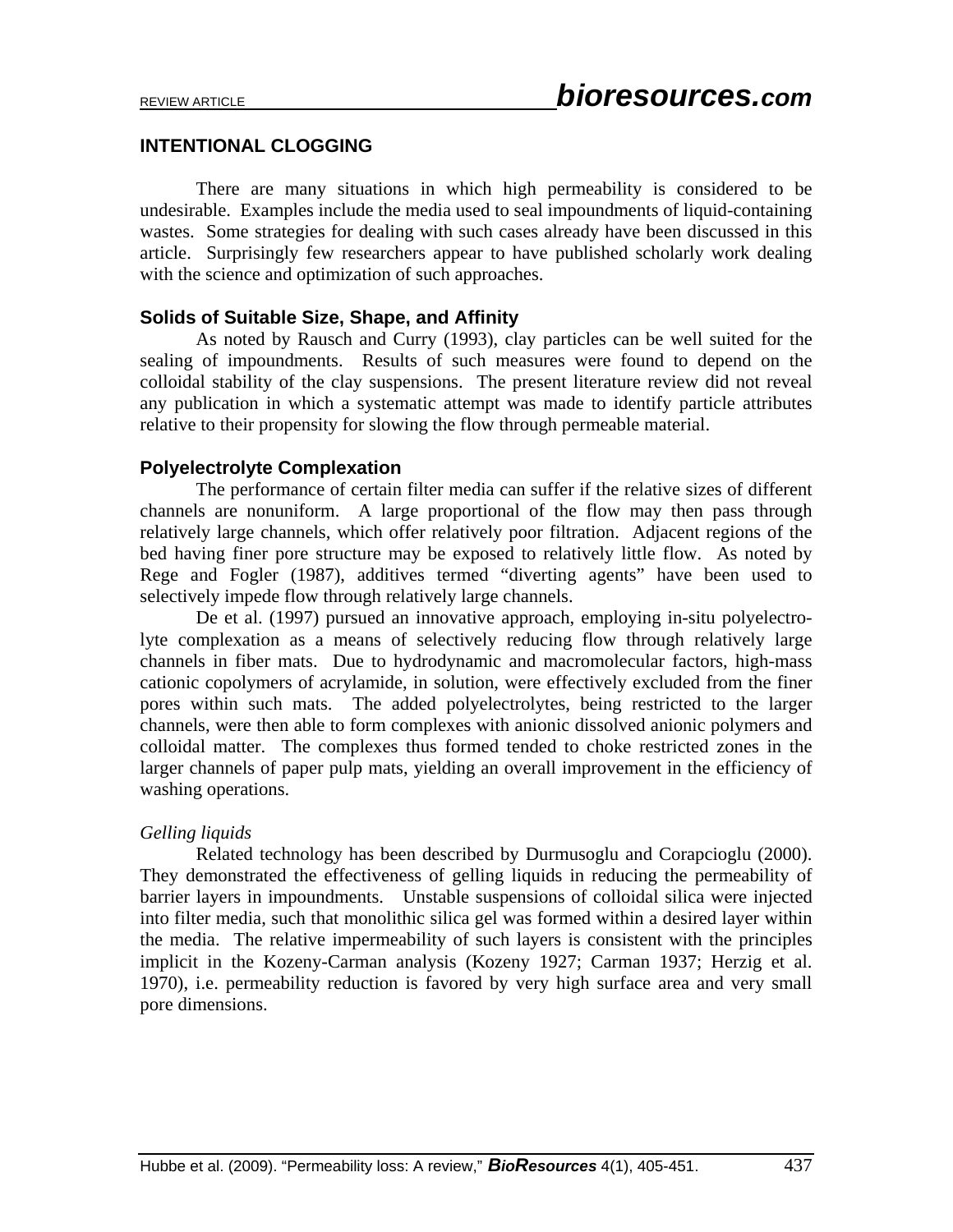# **CLOSING COMMENTS**

 As mentioned in the introduction, a motivation for the present review article has been to highlight concepts that can be applied in situations that involve cellulosic materials. Indeed, the literature citations show that a great deal of work has been carried out related to permeability loss phenomena; however only a minority of the studies have involved fibrous filter media, let alone cellulosic filters. Few published studies have considered effects related to the shapes of suspended particles, and effects of elongated suspended particles are hardly mentioned in the general literature related to permeability loss, except in the case of articles specifically dealing with paper manufacturing issues.

 The situation just described presents two kinds of opportunities for those who are especially interested in cellulosic materials. One set of opportunities lies in the adoption and use of findings that were originally developed with non-cellulosic filter media or particulate matter in mind. Judgment will be needed to make sure that the assumptions inherent in some such approaches are not too divergent so as to render them non-useful from the standpoint of a cellulosic technologist. In other cases, such as when applying concepts of membrane fouling to the use of cellulosic membranes, there is an obvious fit between certain past work and likely applications involving membranes prepared from cellulosic materials.

 Another set of opportunities lies in the area of scholarly research. There is a clear need for studies involving flow through fibrous media, showing how permeability loss phenomena can be related to such factors as particle size and shape. Tests can be carried out to determine whether there are useful power-law relationships between amounts of captured particles and net permeability through fibrous filter media. Analyses can be carried out with deterministic or stochastic approaches, aimed at verifying whether the same kinds of pore network models, which have proven their worth in packed bed applications, also can be applied to the process of forming a sheet of paper, for instance. Advances in our understanding of hydrodynamic interactions, colloidal forces between surfaces in aqueous environments, and in computational power will make it possible to conduct theoretical studies that would not have been feasible in the past.

# **ACKNOWLEDGMENTS**

 The authors wish to thank James E. Amburgey (University of North Carolina, Charlotte) and Bandaru V. Ramarao (State University of New York, College of Environmental Science and Forestry) for their many helpful suggestions.

# **REFERENCES CITED**

Al-Abduwani, F. A. H., Shirzadi, A., van den Broek, W. M. G. T., and Currie, P. K. (2003). "Formation damage vs. solid particles deposition profile during laboratory simulated," PWRI. SPE-82235. European Formation Damage Conference, The Hague, The Netherlands, 13-14 May 2003.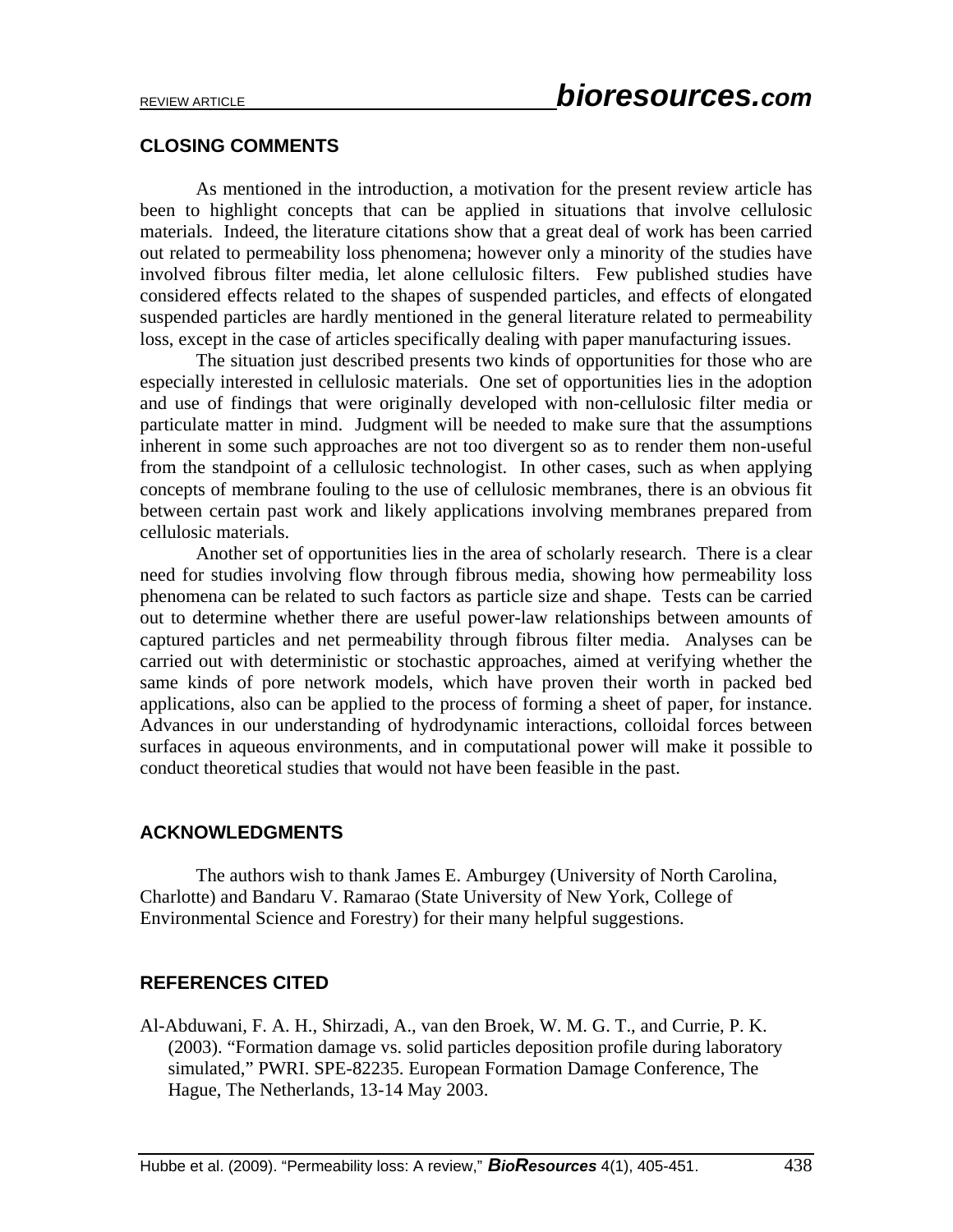- Alince, B., and Lepoutre, P. (1983). "Viscosity, packing density, and optical properties of pigment blends," *Colloids Surf.* 6(2), 155-165.
- Alvarez, A. C., Hime, G., Marchesin, D., and Bedrikovetsky, P. G. (2007). "The inverse problem of determining the filtration function and permeability reduction in flow of water with particles in porous media," *Transport in Porous Media* 70(1), 43-62.
- Amburgey, J. E. (2005). "Optimization of the extended terminal subfluidization wash (ETSW) filter backwashing procedure," *Water Research* 39(2-3), 314-330.
- Amburgey, J. E., and Amirtharajah, A. (2005). "Strategic filter backwashing techniques and resulting particle passage," *J. Environ. Eng. - ASCE* 131(4), 535-547.
- Aydin, B., Bilodeau, S., Hamidipour, M., Larachi, F., and Kleitz, F. (2008). "Polymerfilled composite porous catalytic particles for hydrodynamic studies in trickle-bed reactors," *Ind. Eng. Chem. Res.* 47(8), 2569-2578.
- Bai, R., and Tien, C. (2000). "Transient behavior of particle deposition in granular media under various surface interactions," *Colloids Surf. A* 165(1-3), 95-114.
- Bai, R., and Tien, C. (1997). "Particle detachment in deep bed filtration," *J. Colloid Interface Sci.* 186(2), 307-317.
- Barrande, M., Bouchet, R., and Denoyel, R. (2007). "Tortuosity of porous particles," *Anal. Chem.* 79(23), 9115-9121.
- Bauer, D., Goyeau, B., and Gobin, D. (2008). "Large particle transport in porous media: Effect of pore plugging on the macroscopic transport properties," *J. Porous Media* 11(4), 343-360.
- Bedrikovetsky, P., Marchesin, D., Checaira, F., Serra, A. L., and Resende, E . (2001). "Characterization of deep bed filtration system from laboratory pressure drop measurements*," J. Petroleum Sci. Eng*. 32(2-4), 167-177.
- Belfort, G., Davis, R. H., and Zydney, A. L. (1994). "The behaviour of suspensions and macromolecular solutions in crossflow microfiltration," *J. Memb. Sci*. 96, 1-58.
- Belfort, G., Pimbley, J. M., Greiner, A., and Chung, K. Y. (1993). "Diagnosis of membrane fouling using a rotating annular filter. 1. Cell culture media," *J. Membrane Sci.* 77, 1-22.
- Berube, P. R., and Lei, E. (2006). "The effect of hydrodynamic conditions and system configurations on the permeate flux in a submerged hollow fiber membrane system," *J. Membrane Sci.* 271(1-2), 29-37.
- Bessiere, Y., Fletcher, D. F., and Bacchin, P. (2008). "Numerical simulation of colloid dead-end filtration: Effect of membrane characteristics and operating conditions on matter accumulation," *J. Membrane Sci.* 313(1-2), 52-59.
- Binotto, A. P., and Nicholls, G. A. (1979). "Correlation of morphological variations in pulps with filtration resistance, specific volume, and specific surface," *Appita* 33 (3), 185-188 (1979).
- Boerlage, S. F. E., Kennedy, M. D., Dickson, M. R., El-Hodali, D. E. Y., and Schippers, J. C. (2002). "The modified fouling index using ultrafiltration membranes (MFIUF): Characterization, filtration mechanisms and proposed reference membrane," *J. Membrane Sci*. 197, 1-21.
- Boller, M. A., and Kavanaugh, M. C. (1995). "Particle characteristics and headloss increase in granular media filtration," *Water Res*. 29(4), 1139-1149.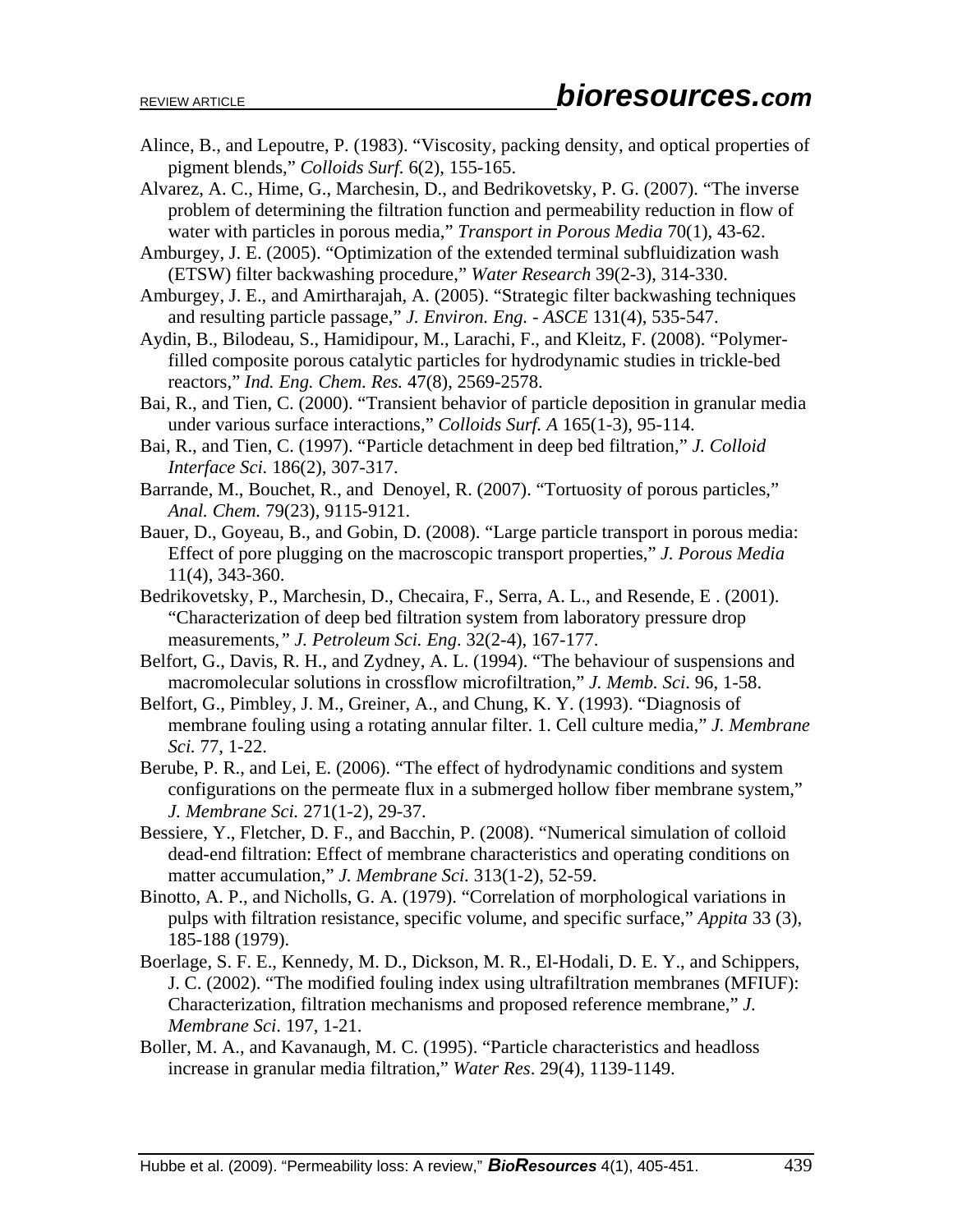- Bolton, G., LaCasse, D., and Kuriyel, R. (2006). "Combined models of membrane fouling: Development and application to microfiltration and ultrafiltration of biological fluids," *J. Membrane Sci*. 277, 75-84.
- Bolton, G. R., LaCasse, D., Lazzara, M. J., and Kuriyel, R. (2005). "The fiber-coating model of biopharmaceutical depth filtration," *AIChE J.* 51(11), 2978-2987.
- Bowen, W. R., Calvo, J. I., and Hernández, A. (1995). "Steps of membrane blocking in flux decline during protein microfiltration," *J. Membrane Sci*. 101, 153-165.
- Bradford, S. A., Bettahar, M., Simunek, J., and van Genuchten, M. Th. (2004). "Straining and attachment of colloids in physically heterogeneous porous media," *Vadose Zone J.* 3, 384-394.
- Bradford, S. A., Simunek, J., Bettahar, M., Genuchten, M. T., and Van Yates, S. R. (2003). "Modeling colloid attachment, straining, and exclusion in saturated porous media," *Environ. Sci. Technol*. 37(10), 2242-2250.
- Brecht, W., and Klemm, K. (1953). "The mixture of structures in a mechanical pulp as a key to the knowledge of its technical properties," *Pulp Paper Mag. Can.* 54(1), 72-80.
- Brenner, H. (1968). "The slow motion of a sphere through a viscous fluid towards a plane surface," *Chem. Eng. Sci.* 16(3-4), 242-251.
- Britt, K. W., Unbehend, J. E., and Shridharan, R. (1986). "Observations on water removal in papermaking," *Tappi J.* 69(7), 76-79 (1986).
- Bryant, S. L., and Blunt, M. (1992). "Prediction of relative permeability in simple porous media," *Phys. Rev. A* 46(4), 2004-2011.
- Bryant, S. L., Mellor, D. W., and Cade, C. A. (1993). "Physically representative network models of transport in porous media," *AIChE J.* 39, 387-396.
- Burganos, V. N., Paraskeva, C. A., and Payatakes, A. C. (1992). "Three-dimensional trajectory analysis and network simulation of deep bed filtration," *J. Colloid Interface Sci*. 148(1), 167-181.
- Burganos, V. N., Skouras, E. D., Parakeva, C. A., and Payatakes, A. C. (2001). "Simulation of the dynamics of depth filtration of non-Brownian particles," *AIChE J*. 47(4), 880-894.
- Carman, P. C. (1937). "Fluid flow through granular beds," *Trans. I. Chem. E*. 15, 150- 166.
- Carman, P. C. (1938). "The determination of the specific surface of powders. I.," *Soc. Chem. Industry (Trans. & Communications)* 57, 225-234.
- Carrier, W. D. (2002). "Goodby, Hazen; Hello, Kozeny-Carman," *J. Geotech. Geoenviron. Eng.* (Nov.), 1054-1056.
- Carroll, T. (2001). "The effect of cake and fibre properties on flux declines in hollowfibre microfiltration membranes," *J. Membrane Sci.* 189(2), 167-178.
- Cerda, C. M. (1987a). "Mobilization of quartz fines in porous media," *Clays Clay Minerals* 36, 491-497.
- Cerda, C. M. (1987b). "Mobilization of kaolinite fines in porous media," *Colloids Surf.* 27, 219-241.
- Chapuis, R. P., and Auberton, M. (2003). "On the use of the Kozeny-Carman equation to predict the hydraulic conductivity of soils," *Can. J. Geotech.* 40, 616-628.
- Chiang, H. W., and Tien, C. (1985). "Dynamics of deep bed filtration. 1. Analysis of two limiting situations," *AIChE J.* 31(8), 1349-1359.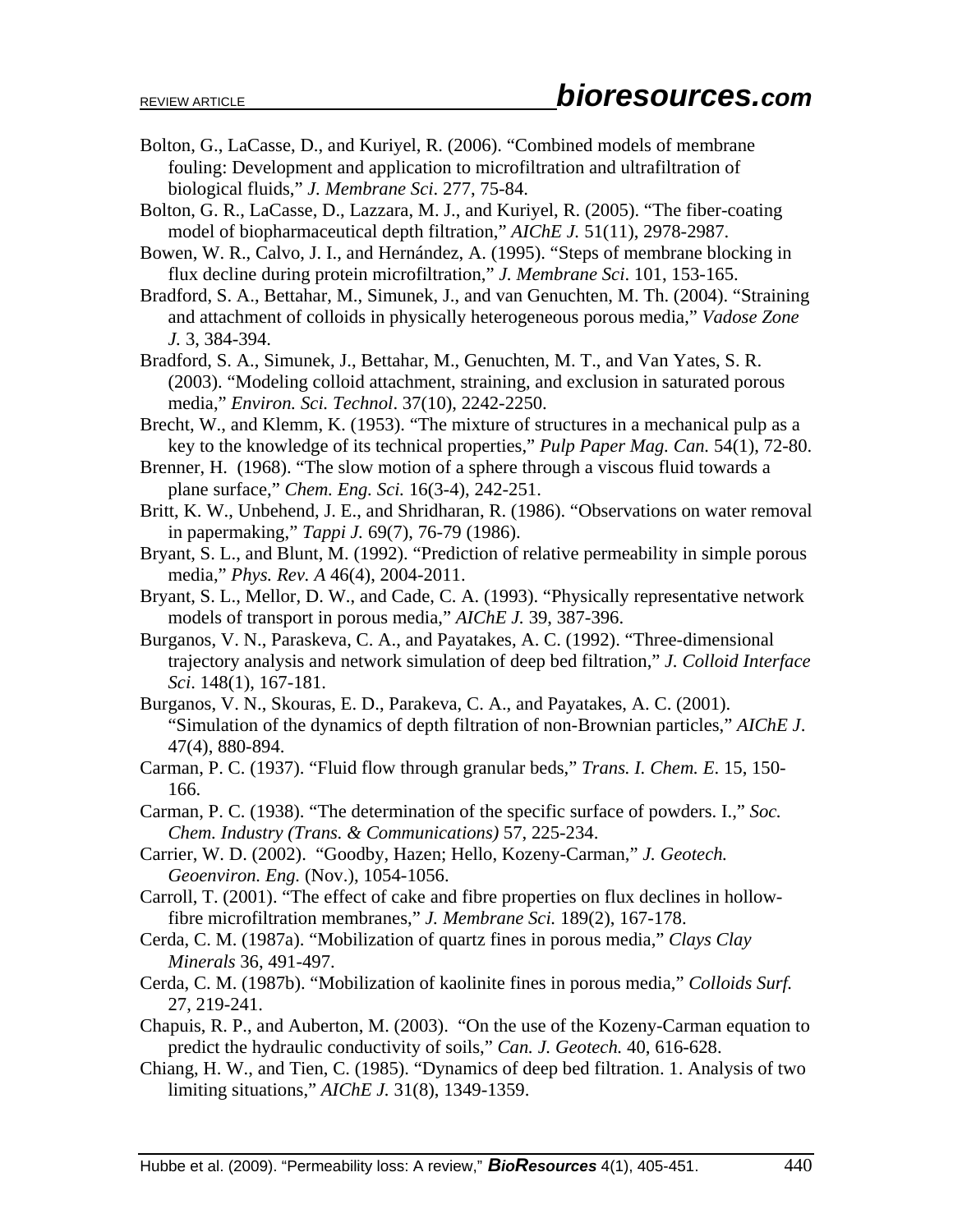- Chidaglia, C., de Arcangelis, L., Hinch, J., and Guazzelli, E. (1996b). "Hydrodynamic interactions in deep bed filtration," *Phys. Fluids* 8(1), 6-14.
- Choo, C.-U., and Tien, C. (1995a). "Analysis of transient behavior of deep bed filtration," *J. Colloid Interface Sci.* 169(1), 13-33.
- Choo, C.-U., and Tien, C. (1995b). "Simulation of hydrosol deposition in granular media," *AIChE J.* 41(6), 1426-1442.
- Clague, D. S., Kandhai, B. D., Zhang, R., and Sloot, P. M. A. (2000). "Hydraulic permeability of (un)bounded fibrous media using the lattice Boltzmann method," *Phys. Rev. E*. 61, 616-625.
- Cleasby, J. L., Williamson, M. M., Baumann, E. R. (1963). "Effect of filtration rate changes on quality," *J. Amer. Water Works Assoc.* 55, 869-877.
- Cole, C. A., Hubbe, M. A., and Heitmann, J. A. (2008). "Water release from fractionated stock suspensions. 1. Effects of the amounts and types of fiber fines," *TAPPI J.* 7(7), 28-32.
- Curry, R. B., and Beasley, R. P. (1962). "Flow of colloidal suspensions through porous media as related to reservoir sealing," *Trans. ASAE* 4(2), 160-164.
- Darby, J. L., and Lawler, D. F. (1990). "Ripening in depth filtration Effect of particle size on removal and head loss," *Environ. Sci. Technol.* 24(7), 1069-1079.
- Datta, S., and Redner, S. (1998). "Gradient clogging in depth filtration," *Phys. Rev. E* 58(2), R1203-R1206.
- Davis, R. H. (1992). "Modeling of fouling of cross-flow microfiltration membranes," *Separation Purification Methods* 21(2), 75-126.
- De, D., Hrymak, A. N., and Pelton, R. (1997). "Polyelectrolyte precipitate formation during miscible displacement in porous media," *AIChE J.* 43(10), 2415-2423.
- De Bruijn, J. P. F., Salazar, F. N., and Borquez, R. (2005). "Membrane blocking in ultrafiltration - A new approach to fouling," *Tans. I. Chem. E, Part C: Food Bioprod. Proc.* 83(C3), 211-219.
- Duclos-Orsello, C., Li, W., and Ho, C. C. (2006). "A three mechanism model to describe fouling of microfiltration membranes," *J. Membr. Sci*. 280(1-2), 856-866.
- Dullien, F. A. L. (1975). "New network permeability model of porous media," *AIChE J.* 21(2), 299-307.
- Dunleavey-Routh, R., and Vincent, B. (2007). "Aggregate morphology and aggregation rate constants for silica dispersions in the presence of salt and polyelectrolyte," *J. Colloid Interface Sci.* 309(1), 119-125.
- Durmusoglu, E., and Corapcioglu, M. Y. (2000). "Experimental study of horizontal barrier formation by colloidal silica," *J. Environ. Eng. – ASCE* 126(9), 833-841.
- Elimelech, G., Gregory, J., Jia, X., and Williams, R. A. (1995). *Particle Deposition and Aggregation*, Butterworth-Heinemann, USA.
- Faibish, R. S., Elimelech, M., and Cohenn, Y. (1998). "Effect of interparticle electrostatic double layer interactions on permeate flux decline in crossflow membrane filtration of colloidal suspensions: An experimental investigation," *J. Colloid Interface Sci.* 204, 77-86.
- Fan, L. T., Hwang, S. H., Nassar, R., and Chou, S. T. (1985a). "An experimental study of deep-bed filtration: Stochastic analysis," *Powder Technol*. 44(1), 1-11.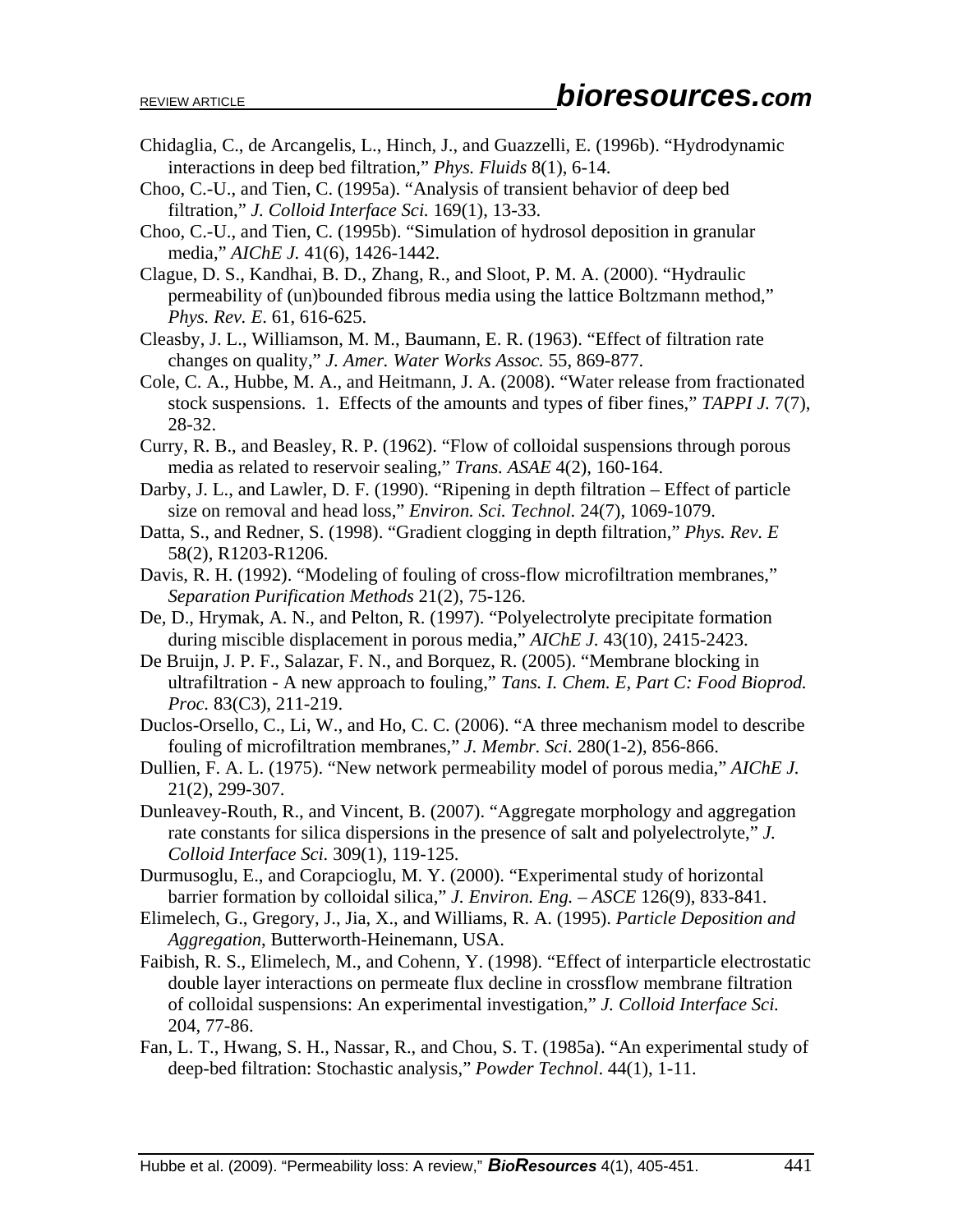- Fan, L. T., Nassar, R., Hwang, S. H. and Chou, S. T. (1985b). "Analysis of deep bed filtration data: Modeling as a birth-death process," *AIChE J*. 31(11), 1781-1790.
- Fatt, I. (1956). "The network model of porous media: I, II, III," *Pet. Trans. AIME* 207, 144-188.
- Fitzpatrick, C. S. B. (1993). "Observations of particle detachment during filter backwashing," *Water Sci. Technol.* 27(10), 213-221.
- Fu, L. F., and Dempsey, B. A. (1998). "Modeling the effect of particle size and charge on the structure of the filter cake in ultrafiltration," *J. Membrane Sci.* 149(2), 221-240.
- Gabriel, G. A., and Inamdar, G. R. (1983). "An experimental investigation of fines migration in porous media," *58th SPE Ann. Meeting,* San Francisco, Oct., Paper No. 12168.
- Ganter, C. G., Jakob, S. M., and Takala, J. (2006). "Pulmonary capillary pressure A review." *Minerva Anestesiologica* 72(1-2), 21-36.
- Ginn, T. M., Amirtharajah, A., and Karr, P. R. (1992). "Effects of particle detachment in granular-media filtration," *J. Amer. Water Works Assoc.* 84(2), 66-76.
- Gironès, M., Lammertink, R. G. H., and Wessling, M. (2006). "Protein aggregate deposition and fouling reduction strategies with high-flux silicon nitride microsieves," *J. Membrane Sci.* 273, 68-76.
- Goldenberg, L. C. (1985). "Decrease of hydraulic conductivity in sand at the interface between seawater and dilute clay suspensions," *J. Hydrology* 78(1-2), 183-199.
- Goren, S. L., and O'Neill, M. E. (1971). "On the hydrodynamic resistance to a particle of a dilute suspension when in the neighborhood of a large obstacle," *Chem. Eng. Sci.* 26(3), 325-338.
- Grace, H. P. (1956). "Structure and performance of filter media," *AIChE J*. 2, 307-336.
- Gray, M. R., Srinivasan, N., and Masliyah, J. H. (2002). "Pressure buildup in gas-liquid flow through packed beds due to deposition of fine particles," *Can. J. Chem. Eng.* 80(3), 346-354.
- Gruesbeck, C., and Collins, R. E. (1982). "Entrainment and deposition of fine particles in porous media," *SPE J*. 847-856.
- Hamdi, N., and Srasra, E. (2008). "Filtration properties of two Tunisian clays suspensions: Effect of the nature of clay," *Desalination* 220(1-3), 194-199.
- Hampton, J. H. D., Savage, S. B., and Drew, R. A. L. (1993). "Computer modeling of filter pressing and clogging in a random tube network," *Chem. Eng. Sci*. 48(9), 1601- 1611.
- Han, S. T. (1969). "Compressibility and permeability of fiber mats," *Pulp Paper Mag. Can.* 70(9), T134-T146, 65-77.
- Hardcastle, J. H., and Mitchel, J. K. (1974). "Electrolyte concentration permeability relationships in sodium illite silt mixtures," *Clays Clay Minerals* 22, 143-154.
- Heertjes, P. M. (1957). "Studies in filtration: Blocking filtration," *Chem Eng Sci*. 6(4-5), 190-203.
- Hermans, P. H., and Bredée, H. L. (1936). "Principles of the mathematical treatment of constant-pressure filtration," *J. Soc. Chem. Ind*. 55T, 1-4.
- Herroro, C. , Prádanos, P., Calvo, J. I., Tejerina, F., and Hernández, A. (1997). "Flux decline in protein microfiltration: Influence of operative parameters," *J. Colloid Interface Sci.* 187(2), 344-351.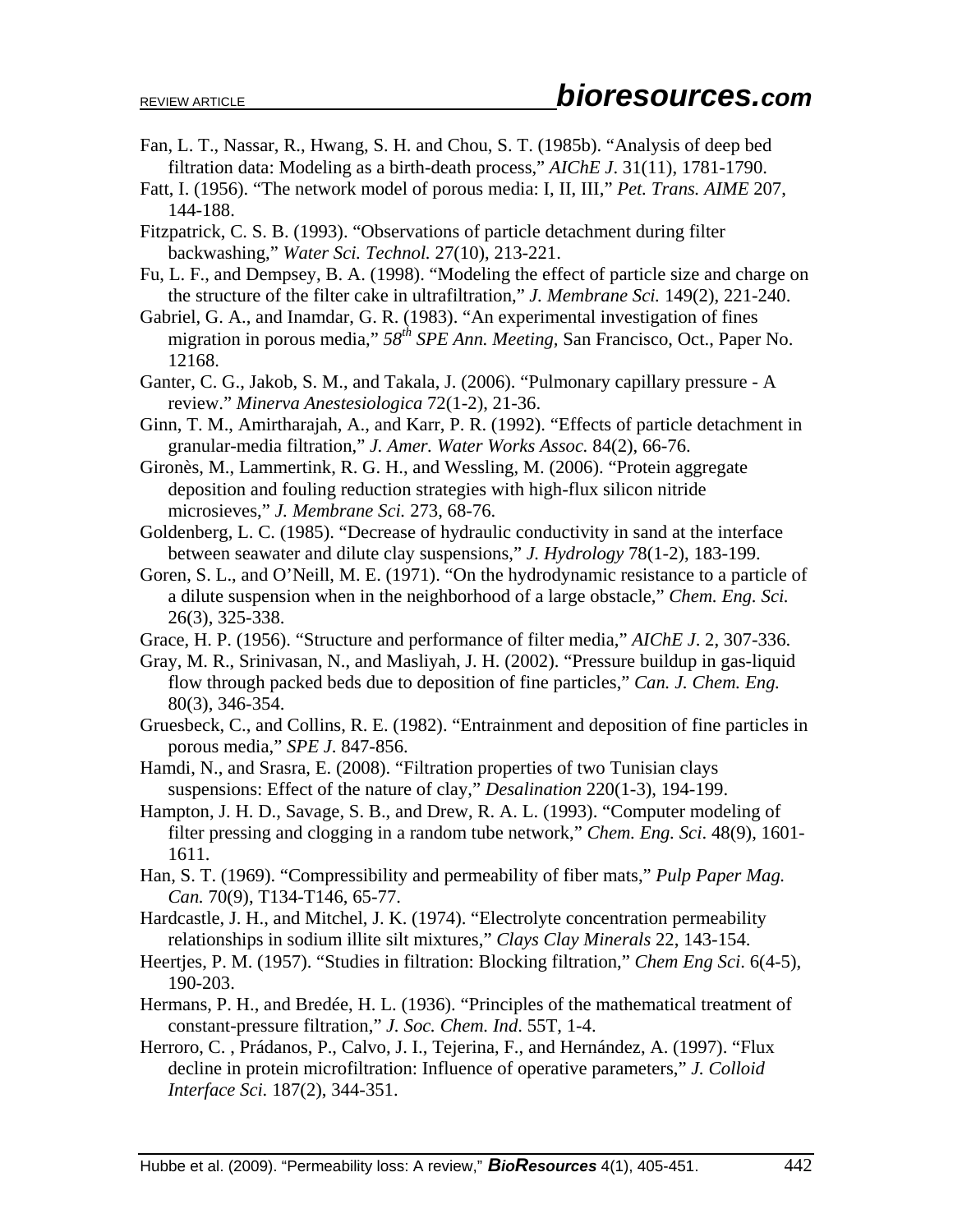- Herzig, J. P., Leclerc, D. M., and le Goff, P. (1970). "Flow of suspensions through porous media – Application to deep filtration," *Industrial Eng. Chem*. 62(5), 8-35.
- Hiemenz, P. C., and Rajagopalan, R. (1997). *Principles of Colloid and Surface Science*,  $3<sup>rd</sup>$  Ed., Dekker, New York.
- Higdon, J. J. L., and Ford, G. D. (1996). "Permeability of three-dimensional models of fibrous porous media," *J. Fluid Mech*. 308, 341-361.
- Ho, C. C., and Zydney, A. L. (2000). "A combined pore blockage and cake filtration model for protein fouling during microfiltration," *J. Colloid Interface Sci.* 232, 389- 399.
- Howe, K. J., and Clark, M. M. (2002). "Fouling of microfiltration and ultrafiltration membranes by natural waters," *Environ. Sci. Technol*. 36, 3571-3576.
- Huang, C. H., Chang, C. L., and Lin, T. S. (2007), "Classification of particles in particleladen stream through a stainless steel fibrous filter," *Korean J. Chem. Eng.* 24(3), 413-417.
- Hubbe, M. A. (1985). "Detachment of colloidal hydrous oxide spheres from flat solids exposed to flow. 2. Mechanism of release," *Colloids and Surfaces* 16(3-4), 249-270.
- Hubbe, M. A. (2002). "Fines management for increased paper machine productivity," *Proc. Sci. Tech. Advan. Wet End Chem.,* PIRA, Vienna, paper 3.
- Hubbe, M. A., and Heitmann, J. A. (2007). "Review of factors affecting the release of water from cellulosic fibers during paper manufacture," *BioRes.* 2(3), 500-533.
- Hubbe, M. A., Heitmann, J. A., and Cole, C. A. (2008). "Water release from fractionated stock suspensions. 2. Effects of consistency, flocculants, shear, and order of mixing," *TAPPI J.* 7(8), 14-19.
- Hubbe, M. A., Rojas, O. J., Lee, S. Y., Park, S., and Wang, Y. (2007). "Distinctive electrokinetic behavior of nanoporous silica particles treated with cationic polyelectrolyte," *Colloids and Surfaces A* 292(2), 271-278.
- Iliuta, I., and Larachi, F. (2003). "Fines deposition dynamics in packed-bed bubble reactors," *Indust. Eng. Chem. Res.* 42(12), 2441-2449.
- Iliuta, I., and Larachi, F. (2005). "Modeling simultaneous biological clogging and physical plugging in trickle-bed bioreactors for wastewater treatment," *Chem. Eng. Sci.* 60(5), 1477-1489.
- Iliuta, I., and Larachi, F. (2006). "Deposition and aggregation of Brownian particles in trickle-bed reactors," *AIChE J.* 52(12), 4167-4180.
- Imdakm, A. O., and Sahimi, M. (1987). "Transport of large particles in flow through porous media," *Phys. Rev. A* 36, 5304-5309.
- Imdakm, A. O., and Sahami, M. (1991). "Computer simulation of particle transport in flow through porous media," *Chem. Eng. Sci*. 46(8), 1977-1993.
- Ingmanson, W. L. (1952). "An investigation of the mechanisms of water removal from pulp slurries," *Tappi* 35(10), 439-448.
- Ingmanson, W. L. (1953). "Filtration resistance of compressible materials," *Chem. Eng. Progr.* 49(11), 577-584.
- Ioannidis, M. A., and Chatzis, I. (2000). "On the geometry and topology of 3D stochastic porous media," *J. Colloid Interface Sci*. 229(2), 323-334.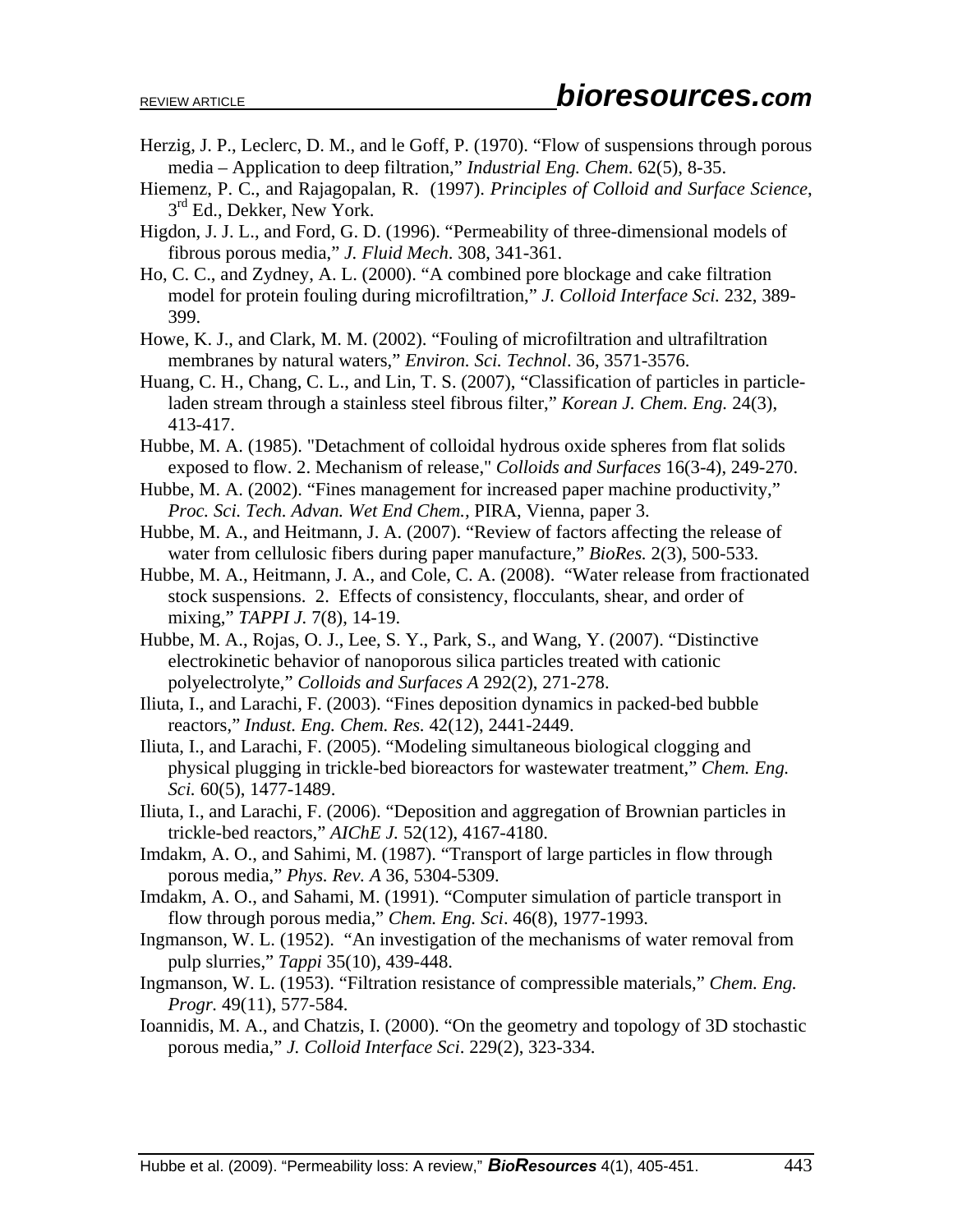- Ioannidis, M. A., Kwiecien, M. J., and Chatzis, I. (1997). "Electrical conductivity and percolation aspects of statistically homogeneous porous media," *Transp. Porous Media* 29(1), 61-83.
- Iritani, E., Mukai, Y., Tanaka, Y., and Murase, T. (1995). "Flux decline behavior in deadend microfiltration of protein solutions," *J. Membrane Sci*. 103(1-2), 181-191.
- Iritani, E., Katagiri, N., Sugiyama, Y., and Yagishita, K. (2007). "Analysis of flux decline behaviors in filtration of very dilute suspensions," *AIChE J.* 53(9), 2275-2283.
- Ishizaki, K., Komarneni, S., and Nanko, M. (1998). *Porous Materials: Process Technology and Applications*, Materials Technol. Ser., Kluwer Acad. Publ., 240 pp.
- Ison, C. R., and Ives, K. J. (1969). "Removal mechanisms in deep bed filtration," *Chem. Eng. Sci.* 24(4), 717-729.
- Ives, K. J., and Pienvichitr, V. (1965). "Kinetics of the filtration of dilute suspensions," *Chem. Eng. Sci.* 20(11), 965-973.
- Iwasaki, T. (1937). "Some notes on sand filtration," *J. Am. Water Works Ass*. 29(10), 1591-1602.
- Jackson, G. W., and James, D. F. (1986). "The permeability of fibrous porous media," *Can. J. Chem. Eng.* 64, 364-374.
- Japuntich, D. A., Stenhouse, J. I. T., and Liu, B. Y. H. (1994). "Experimental results of solid monodisperse particle clogging of fibrous filters," *J. Aerosol Sci.* 25(2), 385- 393.
- Jegatheesan, V., Vigneswaran, S., and Lee, S. H. (2005). "Deposition of submicron particles in deep bed filtration under unfavorable surface conditions," *Korean J. Chem. Eng.* 22(1), 142-146.
- Jiang, T., Kennedy, M. D., van der Meer, W. G. J., Vanrolleghem, P. A., and Schippers, J. C. (2003). "The role of blocking and cake filtration in MIBR fouling," *Desalination* 157(1-3), 335-343.
- Jimenez-Gonzalez, I., Rodriguez-Navarro, C., and Scherer, G. W. (2008). "Role of clay minerals in the physicomechanical deterioration of sandstone," *J. Geophys. Res. – Earth Sci.* 113(F2), article no. F02021.
- Johnson, P. R., and Elimelech, M. (1995). "Dynamics of colloid deposition in porousmedia - Blocking based on random sequential adsorption," *Langmuir* 11(3), 8701- 812.
- Johnson, W. P., Li, X. Q., and Yal, G. (2007). "Colloid retention in porous media: Mechanistic confirmation of wedging and retention in zones of flow stagnation," *Environ. Sci. Technol.* 41(4), 1279-1287.
- Johnston, N., and Beeson, C. M. (1945). "Water permeability of reservoir sands," *Trans. AIME* 160, 43-55.
- Jones, F. O. (1964). "Influence of chemical composition of water on clay blocking of permeability," *Trans. AIME* 231, 441-446.
- Kampel, G., Goldsztein, G. H., and Santamarina, J. C. (2008). "Plugging of porous media and filters: Maximum clogged porosity," *Appl. Phys. Let.* 92(8), article 084101.
- Katsoufidou, K., Yiantsios, S. G., and Karabelas, A. J. (2008). "An experimental study of UF membrane fouling by humic acid and sodium alginate solutions: The effect of backwashing on flux recovery," *Desalination* 220(1-3), 214-227.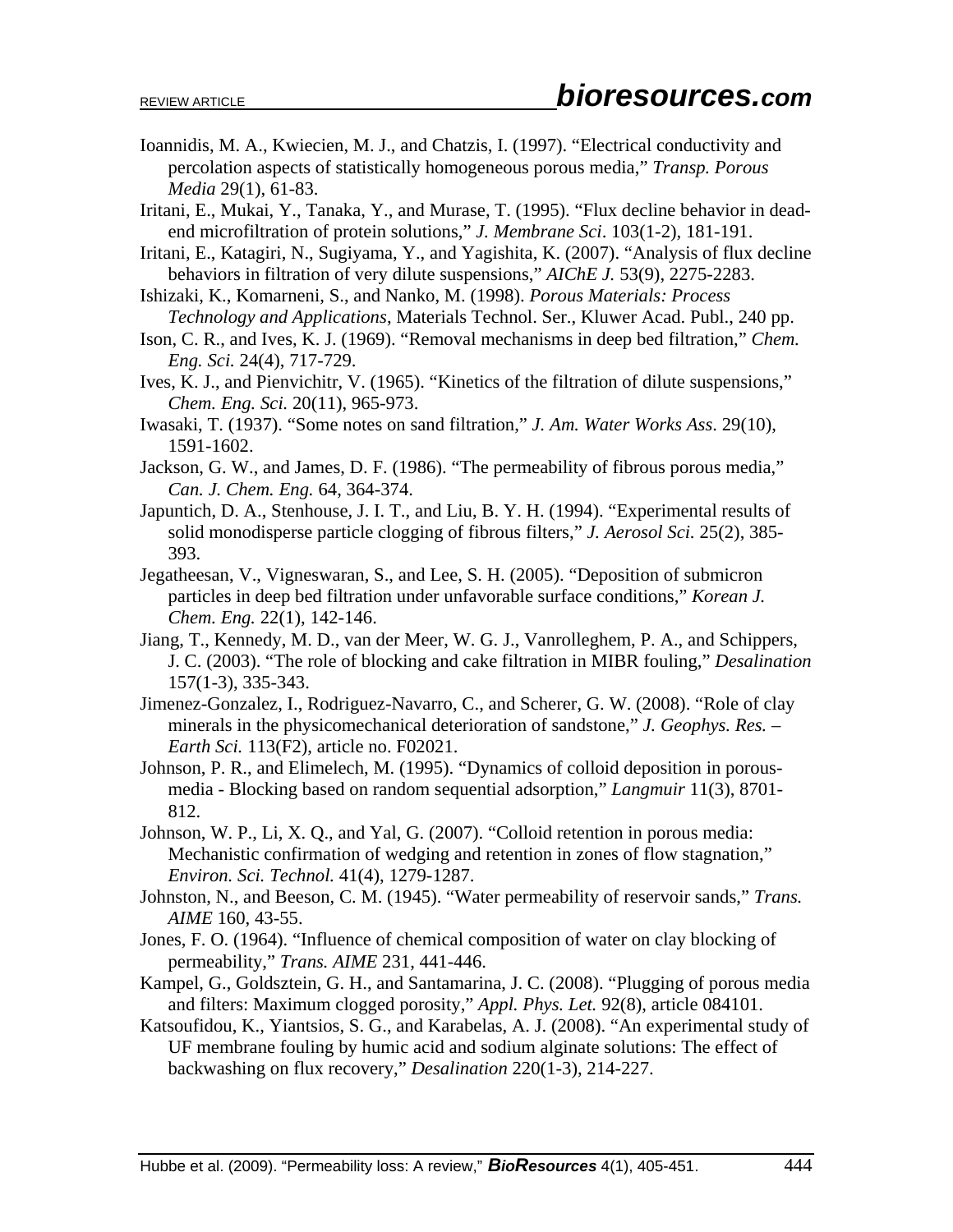- Kau, S. M., Lawler, D. F. (1995). "Dynamics of deep-bed filtration: Velocity, depth and media," *J. Environ. Eng.* 121(12), 850-859.
- Khilar, K. C. (1983). "Effect of streaming potential on permeability of sandstones," *Ind. Eng. Chem. Fundam.* 22, 264-266.
- Khilar, K. C., and Fogler, H. S. (1983). "Water sensitivity of sandstones," *SPE J.* 23(1), 55-64.
- Khilar, K. C., and Fogler, H. S. (1984). "The existence of a critical salt concentration for particle release," *J. Colloid Interface Sci.* 101(1), 214-224.
- Khilar, K. C., and Fogler, H. S. (1987). "Colloidally induced fines migration in porous media," *Rev. in Chem. Eng*. 4(1-2), 41-108.
- Khilar, K., and Fogler, S. (1998). *Migration of Fines in Porous Media*, Kluwer Academic Publishers, Dordrecht/London/Boston.
- Khilar, K. C., Fogler, H. S., and Ahlavalia, J. S. (1983). "Sandstone water sensitivity: Existence of a critical rate of salinity decrease for particle capture," *Chem. Eng. Sci.* 38, 789-809.
- Kilduff, J. E., Mattaraj, S., Zhou, M. Y., Belfort, G. (2005). "Kinetics of membrane flux decline: The role of natural colloids and mitigation via membrane surface modification," *J. Nanopartice Res.* 7(4-5), 525-544.
- Kim, K. J., Chen, V., and Fane, A. G. (1993). "Ultrafiltration of colloidal silver particles: Flux, rejection, and fouling," *J. Colloid Interface Sci.* 155, 347-359.
- Kim, Y. S., and Whittle, A. J. (2006). "Filtration in a porous granular medium: 2. Application of bubble model to 1-D column experiments," *Transp. Porous Media* 65(2), 309-335.
- Kozeny, J. (1927). "About capillaries conducting water in the earth," *Sitzber. Akd. Wiss. Wien, Math. Naurv. Kasse* 136(Abl. 2a), 271-306.
- Krogerus, B., Fagerholm, K., and Tiikkaja, E. (2002). "Fines from different pulps compared by image analysis," *Nordic Pulp Paper Res. J.* 17(4), 440-444.
- Kruger, R. F. (1986). "An overview of formation damage and well productivity in oilfield operations," *J. Pet. Technol.* (Feb.), 131-152.
- Kuhnen, F., Barmettler, K., Bhattacharjee, S., Elimelech, M., and Kretzschmar, R. (2000). "Transport of iron oxide colloids in packed quartz sand media: Monolayer and multilayer deposition," *J. Colloid Interface Sci*. 231, 32-41.
- Kulkarni, P., Sureshkumar, R., and Biswas, P. (2005). "Hierarchical approach to model multilayer colloidal deposition in porous media," *Environ. Sci. Technol.* 39(17), 6361-6370.
- Kumar, P., Wei, H. L., and Ramarao, B. V. (1996). "A model for freeness measurement of papermaking suspensions," *Chem. Eng. Commun.* 1996, 152-153, 287-306.
- Larson, T. M., Davis, J., Lam, H., and Cacia, J. (2003). "Use of process data to assess chromatographic performance in productionscale protein purification columns," *Biotechnol. Prog*. 19(2), 485-492.
- Le Coq, L. (2008). "Influence on permeability of the structural parameters of heterogeneous porous media," *Environmental Technol.* 29(2), 141-149.
- Le Coq, L., and Silvy, J. (1999). "Fibrous media plugging modeling for liquid filtration," *Chem. Eng. Commun.* 174, 145-166.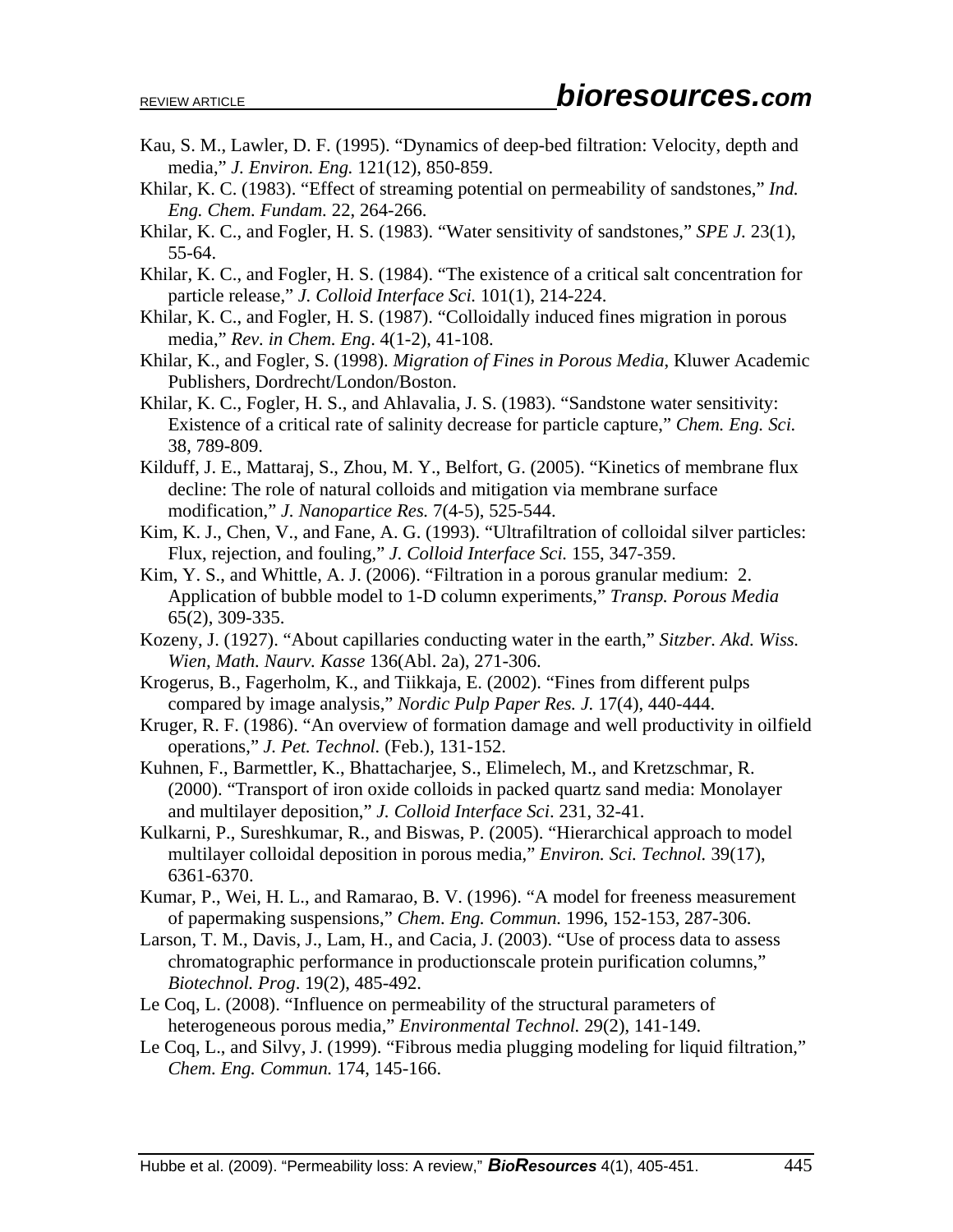Lee, J., and Koplik, J. (2001). "Network model for deep bed filtration," *Phys. Fluids* 13(5), 1076-1078.

Liimatainen, H., Haavisto, S., Haapala, A., and Niinimäki, J. (2009). "Influence of adsorbed and dissolved carboxymethyl cellulose on fibre susepnsion dispersing, dewaterability, and fines retention," *BioResources* 4(1), 321-340.

Linden, T., Ljunglof, A., Kula, M.-R., and Thommes, J. (1999). "Visualizing twocomponent protein diffusion in porous adsorbents by confocal scanning laser microscopy," *Biotechnol. Bioeng*. 65(6), 622-630.

Liu, X. A., Whiting, P., Pande, H., and Roy, D. N. (2001). "The contribution of different fractions of fines to pulp drainage in mechanical pulps," *J. Pulp Paper Sci.* 27(4), 139-143.

Maa, Y.-F., and Hsu, C. C. (1998). "Investigation of fouling mechanisms for recombinant human growth hormone sterile filtration," *J. Pharm. Sci*. 87, 808-812.

Mackie, R. I., Homer, R. M. W., and Jarvis, R. J. (1987). "Dynamic modeling of deep bed filtration," *AIChE J*. 33(11), 1761-1775.

Madaeni, S. S. (1997). "The ultrafiltration of very dilute colloidal gold suspensions," *J. Porous Mater.* 4, 31-44.

Maroudas, A., and Eisenklam, P. (1965a). "Clarification of suspensions: A study of particle deposition in granular media: I. Some observations on particle deposition," *Chem. Eng. Sci.* 20(10), 867-873.

- Maroudas, A., and Eisenklam, P. (1965b). "Clarification of suspensions: A study of particle deposition in granular media: 11. A Theory of clarification,'' *Chem. Eng. Sci.* 20(10), 875-888.
- Matsumoto, K., Hirata, S, and Ohya, H. (1992). "Microfiltration model considering incomplete pore blocking and incomplete capture of particles by cake," *Kagaku Kogaku Ronbunshu* 18(4), 455-462.

Mavredaki, E., Neofotistou, E., and Demadis, K. D. (2005). "Inhibition and dissolution as dual mitigation approaches for colloidal silica fouling and deposition in process water systems: Functional synergies," *Ind. Eng. Chem*. *Res.* 44, 7019-7026.

- Mays, D. C., and Hunt, J. R. (2005). "Hydrodynamic aspects of particle clogging in porous media," *Environ. Sci. Technol.* 39(2), 577-584.
- McCabe. W. L., Smith, J. C., and Harriott, P. (2005). *Unit Operations in Chemical Engineering*, 7th Ed., McGraw-Hill, Boston.
- McDonough, R. M., Welsch, K., Fane, A. G., and Fell, C. J. D. (1992). "Incorporation of the cake pressure profiles in the calculation of the effect of particle charge on the permeability of filter cakes obtained in the filtration of colloids and particulates," *J. Membrane Sci.* 72(2), 197-204.
- McDowell-Boyer, L. M., Hunt, J. R., and Sitar, N. (1986). "Particle transport through porous media," *Water Resour. Res*. 22(13), 1901-1921.
- Meng, F. G., Zhang, H. M., Li, Y. S., Zhang, X. W., and Yang, F. L. (2005). "Application of fractal permeation model to investigate membrane fouling in membrane bioreactor," *J. Membrane Sci.* 262(1-2), 107-116.
- Meyer, H. (1962). "A filtration theory of compressible fibrous beds formed from dilute suspensions," *Tappi* 45(4), 296-310.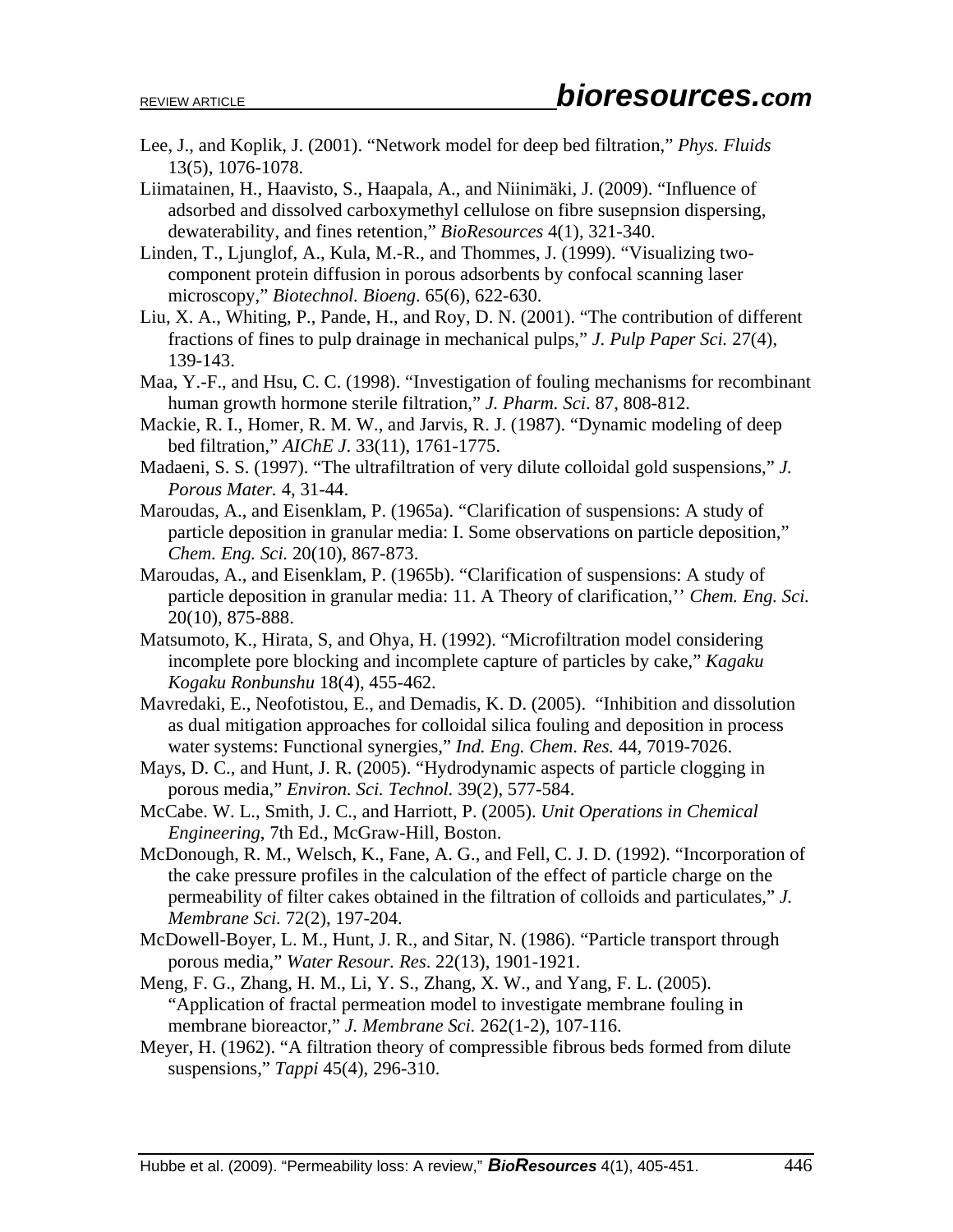- Mishra, A. K., Ohtsubo, M., Li, L., and Higashi, T. (2005). "Effect of salt concentrations on the permeability and compressibility of soil-bentonite mixtures," *J. Faculty Agriculture Kyushu Univ.* 50(2), 837-849.
- Mohan, K. K., and Fogler, H. S. (1997). "Effect of pH and layer charge on formation damage in porous media containing swelling clays," *Langmuir* 13(10), 2863-2872.

Mojarad, R. S., and Settari, A. (2007). "Coupled numerical modeling of reservoir flow with formation plugging," *J. Canadian Petroleum Technol.* 46(3), 54-59.

- Monaghan, P. H., Salatheil, R. E., and Morgann, B. E. (1959). "Laboratory studies of formation damage in sands containing clays," *J. Pet. Technol. Trans. AIME* 11(2), 209-215.
- Mourouzidis-Mourouzis, S. A., and Karabelas, A. J. (2006). "Whey protein fouling of microfiltration ceramic membranes – Pressure effects," *J. Membrane Sci*. 282(1-2), 124-132.
- Muecke, T. W. (1979). "Formation fines and factors controlling their movement in porous media," *J. Pet. Technol.* (Feb.), 144-150.
- Mungan, N. (1965). "Permeability reduction through changes in pH and salinity," *J. Pet. Technol.* 1449-1453.
- Murase, T., Ohn, T., and Kimata, K. (1995). "Filtrate flux in cross-flow microfiltration of dilute suspension forming a highly compressible fouling cake layer," *J. Membrane Sci.* 108(1-2), 121-128.
- Narayan, R., Coury, J. R., Masliyah, J. H., and Gray, M. R. (1997). "Particle capture and plugging in packed-bed reactors," *Indust. Eng. Chem. Res.* 36(11), 4620-4627.
- Nascimento, A. G., Totola, M. R., Souza, C. S., Borges, M. T., and Borges, A. C. (2006). "Temporal and spatial dynamics of blocking and ripening effects on bacterial transport through a porous system: A possible explanation for CFT deviation," *Colloids Surf. B. – Biointerfaces* 53(2), 241-244.
- O'Melia, C. R., and Ali, W. (1978). "The role of retained particles in deep bed filtration," *Prog. Water Technol.* 10, 167-182.
- Pandya, V. B., Bhuniya, S., and Khilar, K. C. (1998). "Existence of a critical particle concentration in plugging of a packed bed," *AIChE J.* 44(4), 978-981.
- Paradis, M. A., Genco, J. M., Bousfield, D. W., Hassler, J. C., and Wildfong, V. (2002). "Determination of drainage resistance coefficients under known shear rate," *Tappi J.* 1(8), 12-18.
- Parry, A. J. (2006). "Numerical prediction method for growth and deformation of filter cakes," *J. Fluids Eng. – Trans ASME* 128(6), 1259-1265.
- Patel, M., and Trivedi, R. (1994). "Variations in strength and bonding properties of fines from filler, fiber, and their aggregates," *Tappi J.* 77(3), 185-192.
- Payatakes, A. C., Park, H. Y., and Petrie, J. (1981). "A visual study of particle deposition and reentrainment during depth filtration of hydrosols with polyelectrolyte," *Chem. Eng. Sci.* 36(8), 1319-1335.
- Payatakes, A .C., Tien, C., and Turian, R. M. (1973). "A new model for granular porous media. I. Model formulation," *AIChE J.* 19(1), 58-76.
- Pensdse, H., Tien, C. and Turian, R. M. (1978). "Dispersion measurement in clogged filter beds – A diagnostic study on morphology of particle deposits," *AIChE J.* 24(3), 473-485.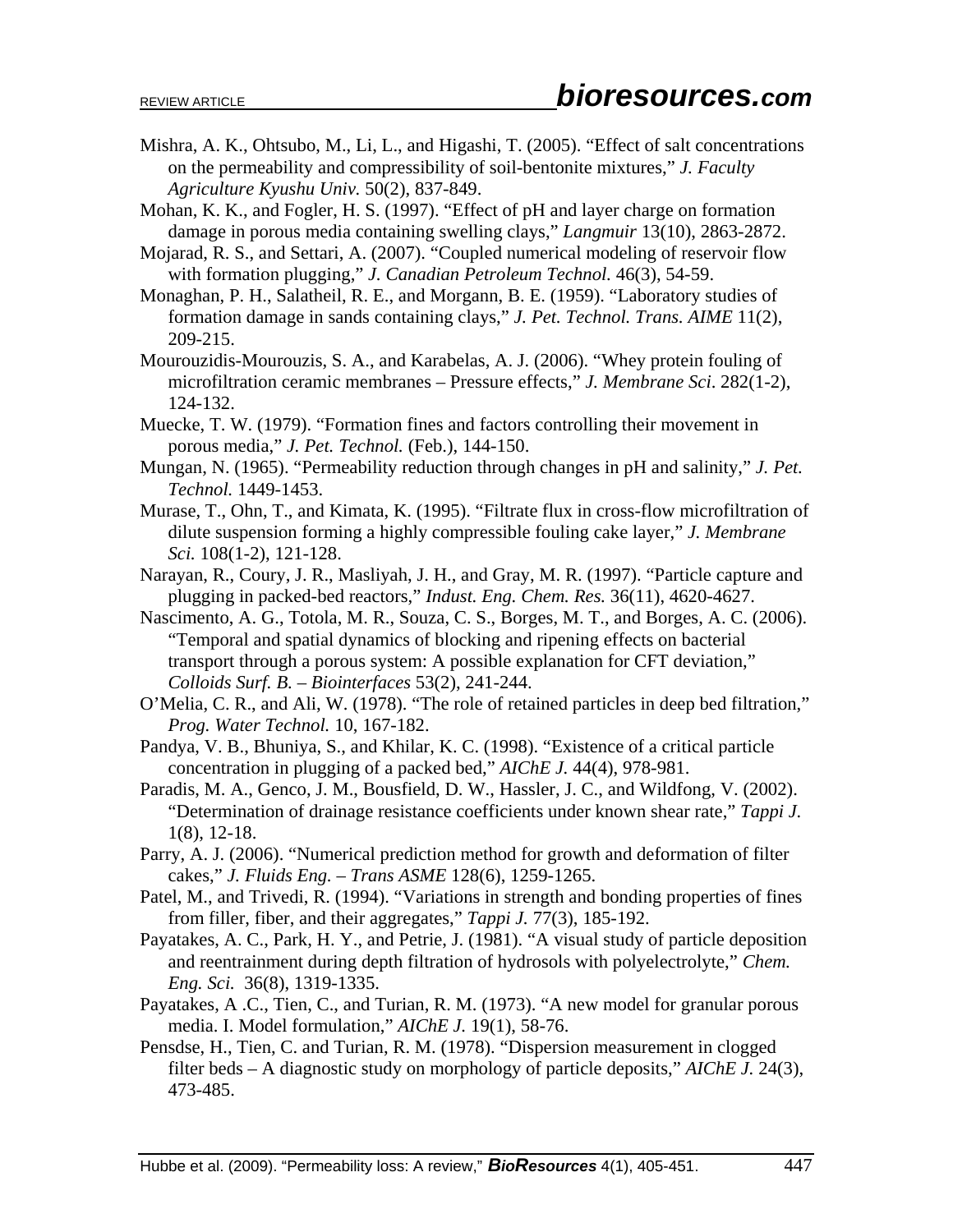- Philipse, A. P., and Wierenga, A. M. (1998). "On the density and structure formation in gels and clusters of colloidal rods and fibers," *Langmuir* 14(1), 49-54.
- Przybysz, K., and Szwarcsztajn, E. (1973). "Effect of crill on pulp freeness," *Przeglad Papier* 29(4), 105-108.
- Purkait, M. K., Bhattacharya, P. K., and De, S., (2005). "Membrane filtration of leather plant effluent: Flux decline mechanism," *J. Membr. Sci*. 258(1-2), 85-96.
- Putnam, D. D., and Burns, M. A. (1997). "Predicting the filtration of non-coagulating particles in depth filters," *Chem. Eng. Sci.* 52(1), 93-105.
- Räisänen, K. (1996). "High-vacuum dewatering on a paper machine wire section A literature review," *Paperi Puu* 78(3), 113-120.
- Ramachandran, V., Khilar, K. C., and Fogler, H. S. (1998). "Use of network models for prediction of permeability reduction due to fines entrapment," in Khilar, K., and Fogler, S. (1998). *Migration of Fines in Porous Media*, Kluwer Academic Publishers, Dordrecht/London/Boston.
- Rausch, D. L., and Curry, R. B. (1963). "Effect of viscosity and zeta potential of bentonite suspensions on flow through porous media," *Trans. ASAE* 6, 167-169.
- Raveendran, P., and Amirtharajah, A. (1995). "Role of short-range forces in particle detachment during filber backwashing," *J. Environ. Eng. – ASCE* 121(12), 860-868.
- Reed, M. G. (1980). "Gravel pack and formation sandstone dissolution during steam injection," *J. Pet. Tech.* 32, 941-949.
- Rege, S. D., and Fogler, H. S. (1987). "Network model for straining dominated particle entrapment in porous media," *Chem. Eng. Sci*. 42(7), 1553-1564.
- Rege, S. D., and Fogler, H. S. (1988). "A network model for deep bed filtration of solid particles and emulsion drops," *AIChE J.* 34(14), 1761-1772.
- Rijnaarts, H. H. M., Norde, W., Bouwer, E. J., Lyklema, J., and Zehnder, A. J. B. (1996). "Bacterial deposition in porous media related to the clean bed collision efficiency and to substratum blocking by attached cells," *Environ. Sci. Technol.* 30(10), 2869-2876.
- Ryan, J. N., and Elimelech, M. (1996). "Colloid mobilization and transport in groundwater," *Colloids Surf. A* 107, 1-56.
- Saffman, P. G. (1965). "The lift on a small sphere in a slow shear flow," *J. Fluid Mech.*  22(2), 385-400.
- Sahimi, M., Gavalas, G. R., and Tsotsis, T. T. (1990). "Statistical and continuum models of fluid-solid reactions in porous media," *Chem. Eng. Sci*. 45(6), 1443-1502.
- Sakthivadivel, R., Thanikachalam, V., and Seetharaman, S. (1972). "Head-loss theories Inflitration," *J. Amer. Water Works Assoc.* 8, 233-238.
- Santos, A., Bedrikovetsky, P., and Fontoura, S. (2008). "Analytical micro model for size exclusion: Pore blocking and permeability reduction," *J. Membrane Sci.* 308(1-2), 115-127.
- Seminario, L., Rozas, R., Borquez, R., and Toledo, P. G. (2002). "Pore blocking and permeability reduction in cross-flow microfiltration," *J. Membrane Sci.* 209(1), 121- 142.
- Shapiro, A. A., Bedrikovetsky, P. G., Santos, A., and Medvedev, O. O. (2007). "A stochastic model for filtration of particulate suspensions with incomplete pore plugging," *Transport Porous Media* 67(1), 135-164.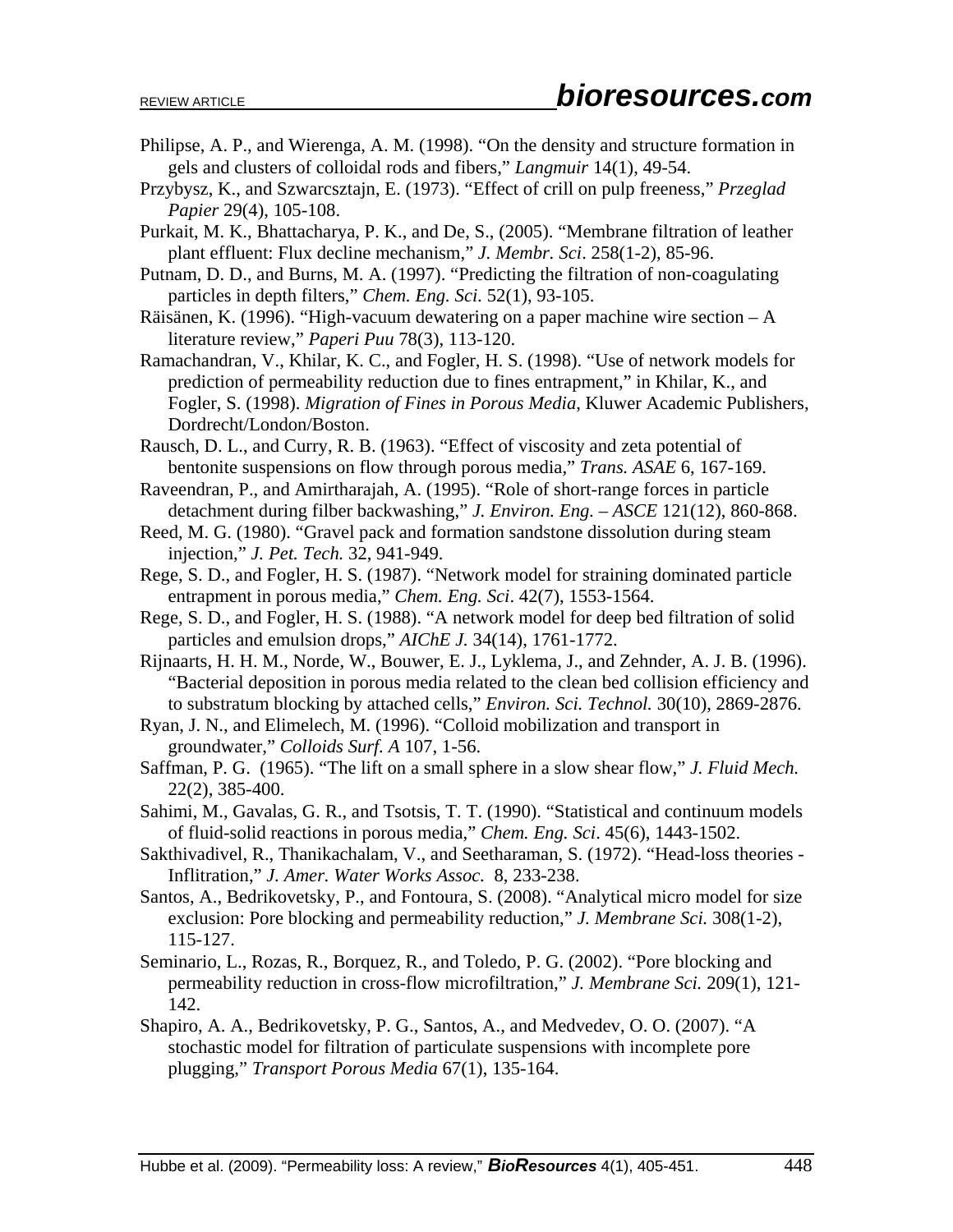- Sharma, M. M., Kuo, J. F., and Yen, T. F. (1987). "Further investigation of the surface charge properties of oxide surfaces in oil-bearing sands and sandstones," *J. Colloid Interface Sci.* 115(1), 9-16.
- Sharma, M. M., and Yortsos, Y. C. (1987a). "Transport of particulate suspensions in porous media: model formulation," *AIChE J*. 33(10), 1636-1643.
- Sharma, M. M., and Yortsos, Y. C. (1987b). "A network model for deep bed filtration processes," *AIChE J*. 33(10), 1644-1653.
- Sharma, M. M., and Yortsos, Y. C. (1987c). "Fines migration in porous media," *AIChE J*. 33(10), 1654-1662.
- Simunek, J., He, C. M., Pang, L. P., and Bradford, S. A. (2006). "Colloid-facilitated solute transport in variably saturated porous media: Numerical model and experimental verification," *Vadose Zone J.* 5(3), 1035-1047.
- Sin, S. C., Baldascini, H., Hearle, D. C., Hoare, M., and Titchener-Hooker, N. J. (2006). "Effect of fouling on the capacity and breakthrough characteristics of a packed bed ion exchange chromatography column," *Bioproc. Biosys. Eng.* 28(6), 405-414.
- Singh, G., and Song, L. (2005). "Quantifying the effect of ionic strength on colloidal fouling potential in membrane filtration," *J. Colloid Interface Sci*. 284(2), 630-638.
- Singh, G., and Song, L. F. (2006). "Cake compressibility of silica colloids in membrane filtration processes," *Indust. Eng. Chem. Res.* 45(22), 7633-7638.
- Singh, R., Lavrykov, S., and Ramarao, B. V. (2009). "Permeability of pulp fiber mats with filler particles," *Colloids Surf. A* 333(1-3), 96-107.
- Siu, S. C., Boushaba, R., Liau, J., Hjorth, R., and Titchener-Hooker, N. J. (2007). "Confocal imaging of chromatographic fouling under flow conditions," *J. Chem. Technol. Biotechnol.* 82(10), 871-881.
- Skerlos, S. J., Rajagopalan, N., DeVor, R. E., Kapoor, S. G., and Angspatt, V. D. (2001). "Microfiltration of polyoxyalkylene metalworking fluid additives using aluminum oxide membranes," *J. Manuf. Sci. Eng., Trans. ASME* 123(4), 692-699.
- Smellie, R. H., and La Mer, V. K. (1958). "Flocculation, subsidence and filtration of phosphate slimes. VI. A quantitative theory of filtration of flocculated suspensions," *J. Colloid Interface Sci.* 23(3), 589-599.
- Song, L., and Singh, G. (2005). "Influence of various monovalent cations and calcium ions on the colloidal fouling potential," *J. Colloid Interface Sci*. 289(2), 479-487.
- Staby, A., Johansen, N., Wahlstrom, H., and Mollerup, I. (1998). "Comparison of loading capacities of various proteins and peptides in culture medium and in pure state," *J. Chromatogr. A* 827(2), 311-318.
- Steenberg, B., Sandgren, B., and Wahren, D. (1960). "Studies on pulp crill," *Svensk Papperstidn.* 63(12), 395-397.
- Tanaka, H., Luner, P., and Côté, W. (1982). "How retention aids change the distribution of filler in paper," *Tappi* 65(4), 95-99.
- Tarabara, V. V., Koyuncu, I., and Wiesner, M. R. (2004). "Effect of hydrodynamics and solution ionic strength on permeate flux in cross-flow filtration: Direct experimental observation of filter cake cross-sections," *J. Membrane Sci.* 241(1), 65-78.
- Thies-Weesie, D. M. E., and Philipse, A. P. (1994). "Liquid permeation of bidisperse colloidal hard-sphere packings and the Kozeny-Carman scaling relation," *J. Colloid Interface Sci.* 162, 470-480.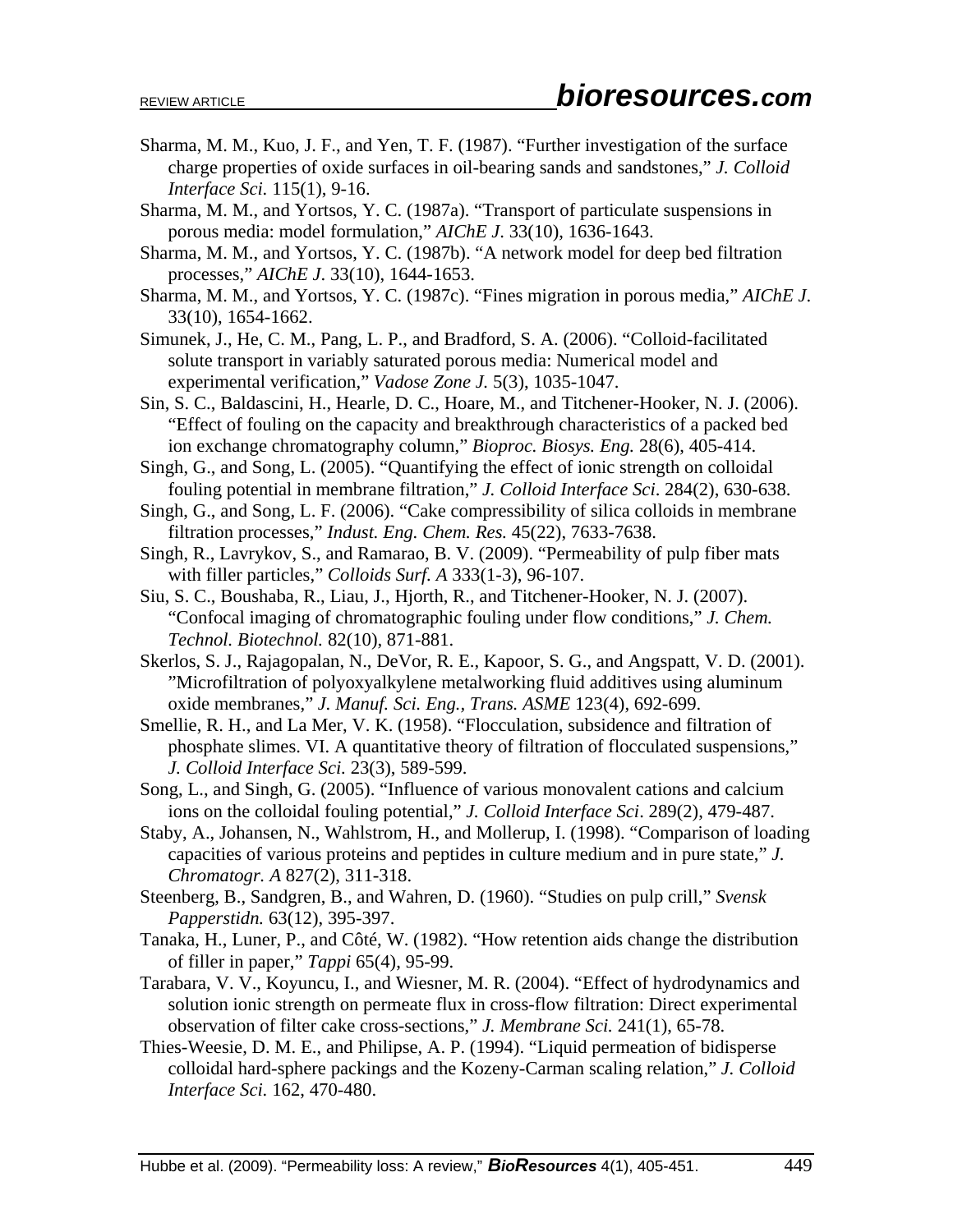- Tien, C., and Ramarao, B. V. (2008). *Granular Filtration of Aerosols and Hydrosols*, 2nd Ed., Elsevier, Amsterdam.
- Tien, C., Turian, R. M., and Pendse, H. P. (1979). "Simulation of the dynamic behavior of deep bed filters," *AIChE J.* 25(3), 385-395.
- Tobiason, J. E., and Vigneswaran, B. (1994). "Evaluation of a modified model for deep bed filtration," *Water Res.* 28(2), 335-342.
- Todd, A. C., Somerville, J. E., and Scott, G. (1984). "The application of depth of formation damage measurements in predicting water injectivity decline," *SPE 12498*, Denver, CO.
- Tyner, J. S., Wright, W. C., and Lee, J. (2006). "Lagoon sealing and filter cakes," *Trans ASABE* 49(2), 527-531.
- Vaidya, R. N., and Fogler, H. S. (1990). "Formation damage due to colloidally induced fines migration," *Colloids Surf.* 50, 215-229.
- Veerpaneni, S., Wiesner, M. R. (1997). "Deposit morphology and head loss development in porous media," *Environ. Sci. Technol.* 31(10), 2738-2744.
- Vidyanathan, R., and Tien, C. (1987). "Hydrosol deposition in granular beds," *Chem. Eng. Sci*. 43(2), 289-302.
- Vigneswaran, S., and Chang, J. S. (1989). "Experimental testing of mathematical models describing the entire cycle of filtration," *Water Res*. 23(11), 1413-1421.
- Wang, Y. H., and Siu, W. K. (2006). "Structure characteristics and mechanical properties of kaolinite soils. I. Surface charges and structural characterizations," *Can. Geotech. J.* 43(6), 587-600.
- Waterhouse, J. F., and Omori, K. (1993). "The effect of recycling on the fines contribution to selected paper properties," in *Products of Papermaking*, Vol. 2, C. F. Baker, Ed., Pira Int'l., Leatherhead, UK, 1261-1292.
- Wiesner, M. R. (1999). "Morphology of particle deposits," *J. Environ. Eng*. 125(12), 1124-1132.
- Wong, R. C. K., Ko, L. G., and Movassagh, R. (2004). "A study of flow tortuosity in locked oil sand," *J. Canadian Petroleum Technol.* 43(1), 35-40.
- Wu, Y. S., van Vlie, L. J., Frijlink, H. W., and Maarschalk, K. V. D. (2006). "The determination of relative path length as a measure for tortuosity in compacts using image analysis," *Eur. J. Pharm. Sci.* 28(5), 433-440.
- Yao, K. M., Habibian, M. M., and O'Melia, C. R. (1971). "Water and waste water filtration – Concepts and applications," *Environ. Sci. Technol.* 5(11), 1105-1112.
- Yeo, A. P. S., Law, A. W. K., and Fane, A. G. (2006). "Factors affecting the performance of a submerged hollow fiber bundle." *J. Membrane Sci.* 280(1-2), 969-982.
- Yoon, J. S., Culligan, P. J., and Germaine, J. T. (2006). "Visualization of particle behavior within a porous medium: Mechanisms for particle filtration and retardation during downward transport," *Water Resource Res.* 42(6), article no. W06417.
- Whitney, R. P., Ingmanson, W. L., and Han, S. T. (1955). "Some aspects of permeation, filtration, and fluidization," *Tappi* 38(3), 157-166.
- Wildfong, V., Genco, J., Bousfield, D. W., and Hassler, J. (2003). "A twin wire drainage model for various blade configurations," *Proc. TAPPI Spring Technical Conf.*, 579- 590.